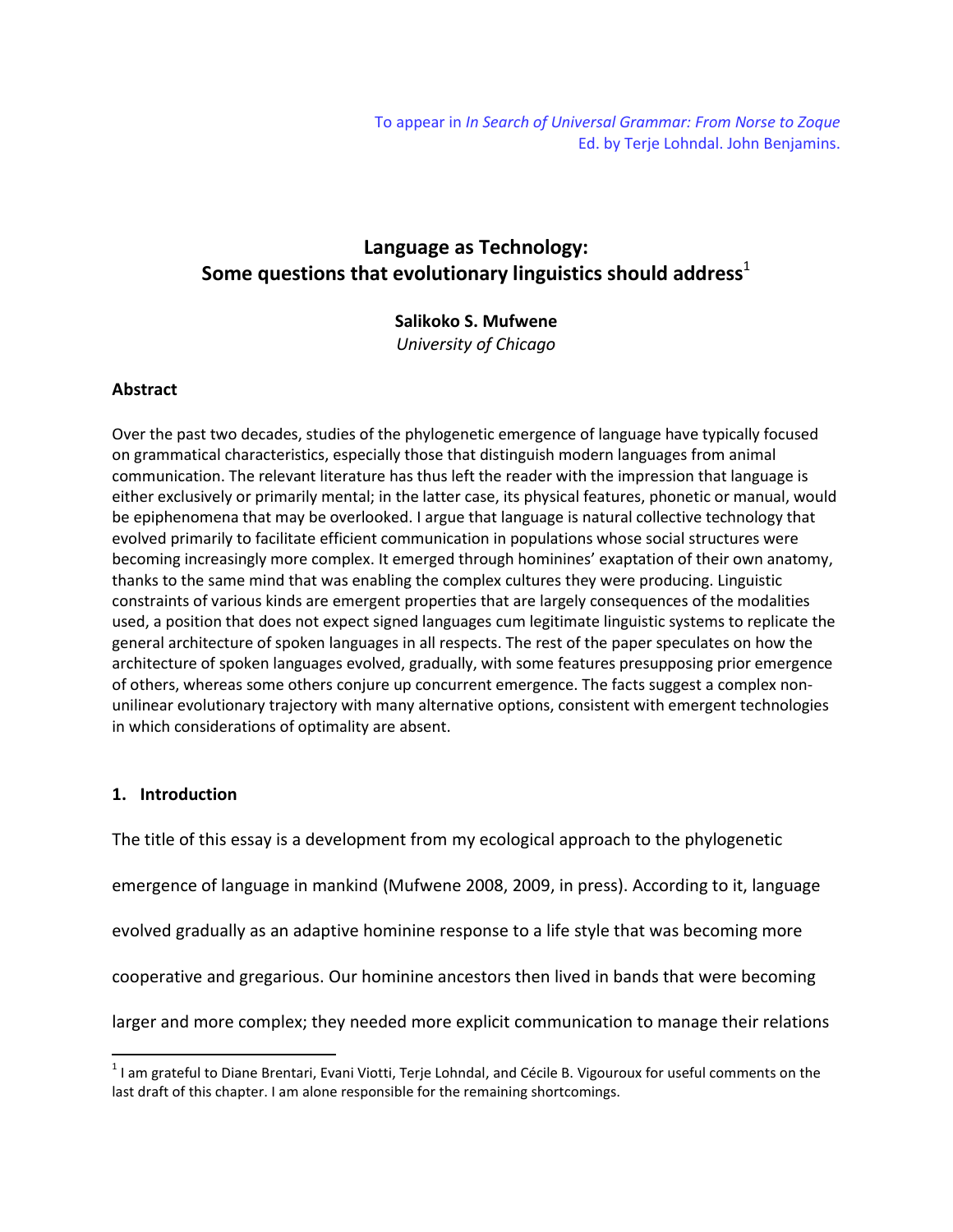and communities. The same mind that had led to this new social structure responded to the concomitant ecological pressure for improved communication by domesticating the parts of the hominine anatomy that appeared the most suitable for the purpose. Taking into account communication among nonhuman primates and modern humans' body language today, we may assume that both the hands and the buccopharyngeal structures had then already been coopted for communication by gestures and vocalizations, respectively (Corballis 2002, 2010, 2011). The next step was to co-opt them for richer and more explicit exchanges of information in ways that were less context-dependent in their interpretation.<sup>2</sup> The new ecological social pressures that invited a hominine adaptive response must have included, among other things, the need to talk about past experience, making it inter-individually relevant to solving problems in the present and planning future group activities, as well as explaining consequences of their behaviors.

The position developed here is consistent with current hypotheses about the emergence of modern language, some 50,000 years ago, coinciding with the emergence of rupestrian paintings and the late Homo sapiens' dispersal out of East Africa (Lieberman 2010). I conjecture that "everything" in this phase of the protracted evolution of language was being driven by a mind then endowed with a rich representational capacity and certainly capable of exapting extant means of communication to meet growing social pressures on group members to share their feelings, thoughts, and plans for the purposes of harmonizing their existence.

 $^2$  As is evident from the scholarship in pragmatics, especially Dan Sperber and his colleagues' work on "mind reading" (e.g., Sperber & Wilson 2002), freedom from context in the interpretation of linguistic utterances is relative, not absolute. We cannot deny the reality that some forms of communication are more context-dependent than others. It is in this spirit that my statement about the adaptive emergence of explicit, less context-dependent language must be interpreted.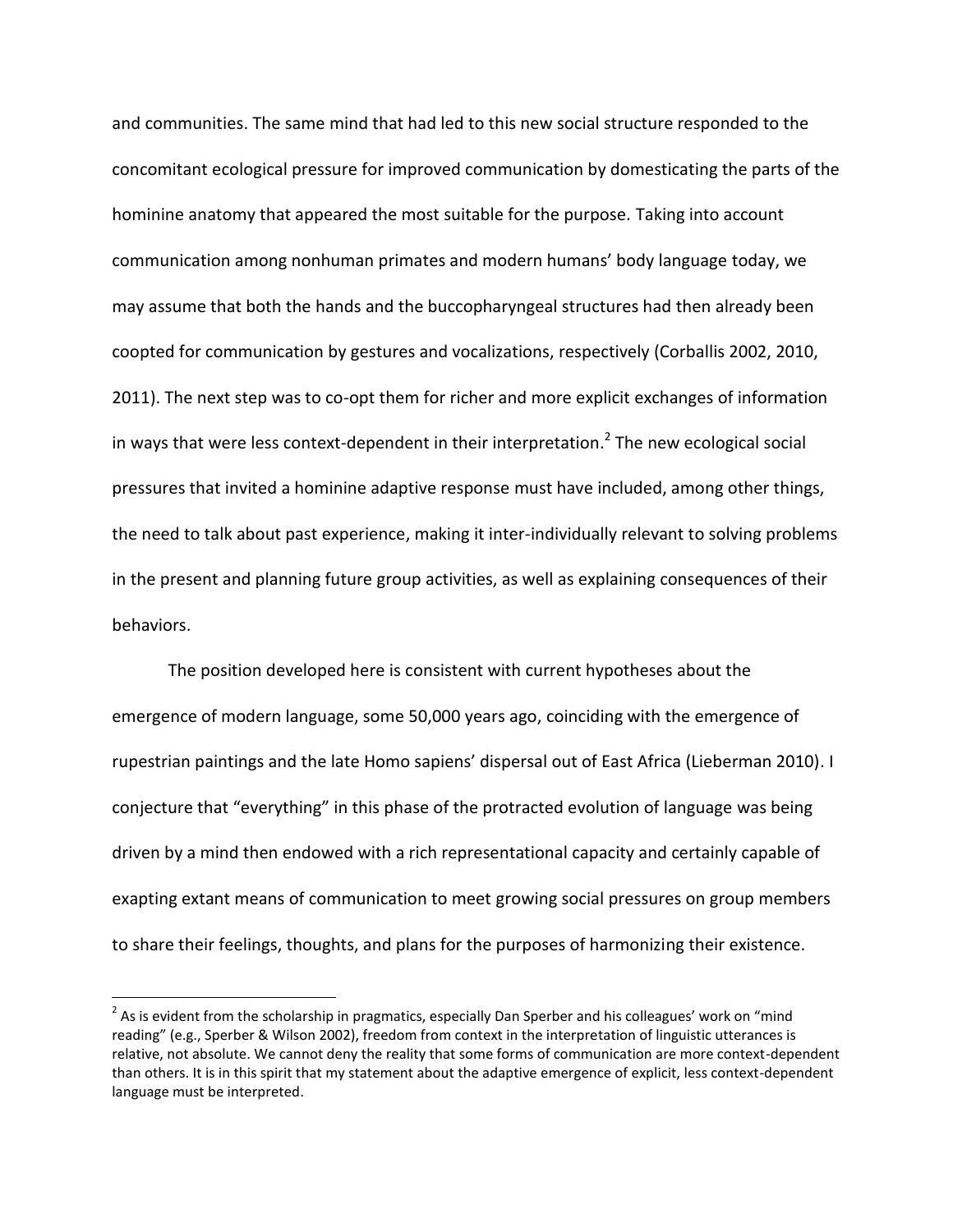Thus the emergent means of communication had to meet what Hockett (1959) characterizes as "displacement," a trait apparently unique to human languages, which enables us to talk not only about the present but also about the past and the future, and thus to develop narratives that have world-creating power. Thus, we can not only talk about facts but also engage each other in constructing fictional and mythical universes brought to light not by paintings but with the contents of words. I submit that this is how symbolic communication (Saussure 1916, Deacon 1997) emerged, consisting of arbitrary signified-signifier or meaning-form symbiotic pairs that can be combined in various ways to express diverse information about activities, emotions, thoughts, experiences, conditions of entities, etc., and to situate them in space and time.

Below, I explain why, within this particular approach to the emergence of language, it appears justified to treat both speech and signing as technologies, albeit collective ones that evolved spontaneously (without anticipation of the ultimate systemic outcome) and piecemeal, more by exaptation and expansion of current materials (forms and structures) than by inventions *ex nihilo*.<sup>3</sup> None of these assumptions are at variance with the traditional conception

 $^3$  I started thinking of "language as technology" in spring 2010, while reading Brian Arthur's (2009) very informative book *On the nature of technology: What it is and how it evolved*. In May of the same year, I articulated some of the ideas developed here in a keynote address I gave at the "Conference on Evolutionary Linguistics" at Nankay University, Tianjin, China. I was more encouraged to pursue the idea after noticing that Namhee Lee *et al*. too had thought of language as technology, in their (2009) book *Interactional instinct* in which they focus on language as a complex adaptive system but do not develop the technology idea. As this essay was nearing completion, I decided, out of curiosity, to google "language as technology" to determine whether I was not reinventing the wheel by any chance. My search revealed the following publications, which still do not make the orientation of my endeavor irrelevant or redundant: 1) "Language as a cognitive technology" (2002) by Marcelo Dascal; 2) "Language as a cognitive technology: English-speakers match like Piraha when you don't let them count" (2008) by Michael E. Frank, Evelina Federenko, and Edward Gibson; and 3) "Ceaseless, unpredictable creativity: Language as technology" (2009) by Jan Koster. Of the three, the last is the closest in spirit to the present essay. However, although we both underscore the significance of phonetics and manual signs as materials that languages are made of, as well as the culture-specific ways in which their architectures vary, we focus on different aspects of the technology. Koster focuses more on the centrality of the word and how grammar evolved because of how it is used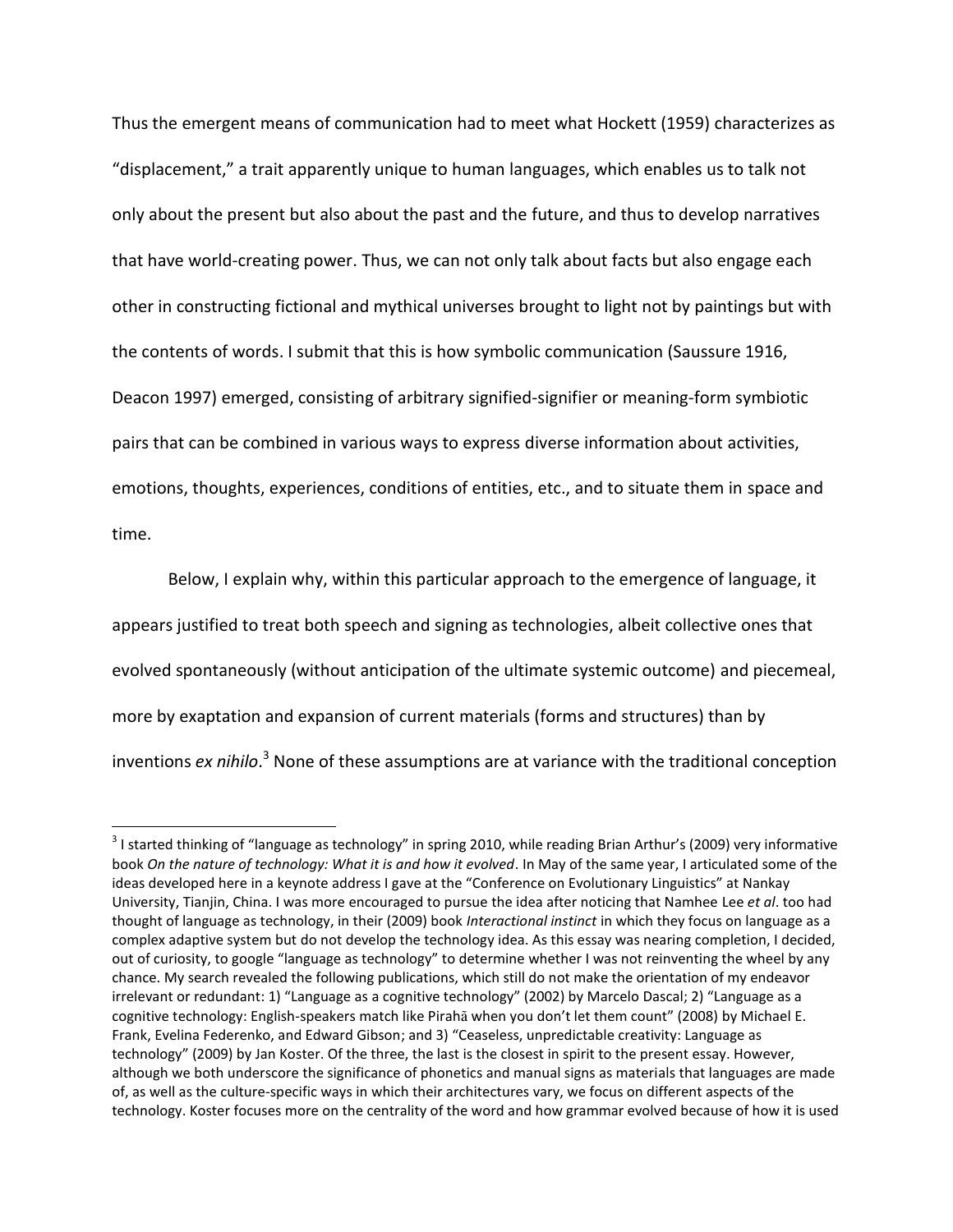of languages in linguistics as systems consisting of units of various sizes and of rules and constraints governing how they can be used to produce various kinds of meaning thanks to particular morphosyntactic combinations. I argue that in fact the approach makes it easier to also think of languages as cultural artifacts whose protracted emergence can be accounted for on the model of cultural evolution, though the role of biological predisposition for language (evident in hominine mental capacity and particular anatomy) can certainly not be discounted. The approach suggests that typological variation is a natural consequence of languages as cultural inventions, directing attention to parallels between variation in some aspects of linguistic structures with that in the organization of other cultural domains such as kinship, cooking, music, belief "systems," clothing/dress code, and architecture. In fact paleontological evidence suggests that we speak of the evolution of languages, in the plural, rather than just of language, in the non-individuated style of reference (see Section 3.2, below).

#### **2. Do languages really qualify as technology?**

 $\overline{a}$ 

The position defended in this essay depends centrally on what is meant by "technology." As explained by Arthur (2009), technology need not be material, it need not have a complex

to convey information, whereas I focus on how the overall architecture of the technology evolved in mankind and what particular trajectories the evolution may have followed. This explains also why I will hardly return to his insightful article below, though I share most of his views. The other two essays have to do with how language is coopted to carry out cognitive processes and are therefore peripheral to Koster's and my concerns.

On the other hand, just as I was completing the revisions of this essay, an accident of a completely independent reading led me to Douglas McArthur's (1987) short article "Le langage considéré comme une technologie," in which he sketches a position very similar to mine, but did not elaborate. He states in the English abstract of the paper that language can be considered as "a collection of tools and methods, a 'technology'. Like other technologies[,] it is the product of human invention, is elaborated over a period of time, and continues to change according to needs" (p. 157). He says on pages 159-160 that it can be characterized as "semiotic technology" or "information technology," albeit one with a "biological substratum." I obviously have more space to elaborate the position, including his argument for a polygenetic emergence of languages, in the plural.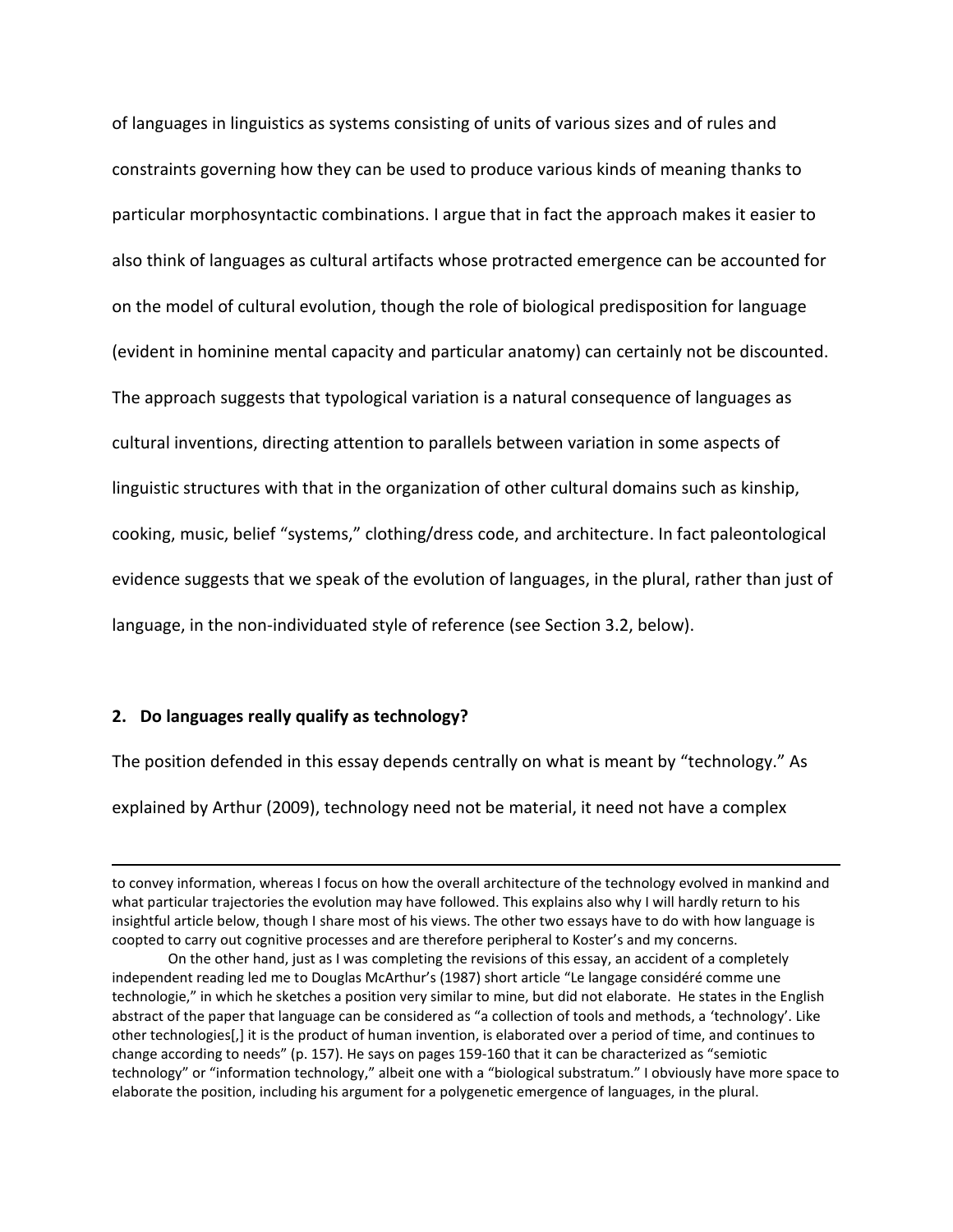structure (though languages do), it need not be monolithic, it need not have been planned, it need not be a conscious invention, it may have acquired this status in an ad-hoc fashion, it need not work perfectly and can be improved several times on different occasions, and it can be adapted to new uses. "Technology (…) is a means to fulfill a purpose: a device, or method, or process" (p. 29). It can be knowledge (when used to explain or handle something else), practice (when extended to the solution of a problem), or science (as in *science and technology*, when scientific knowledge is applied to develop practical things, in order to make our lives easier or to help us solve problems, p. 27).

My position depends largely on what LANGUAGE is understood to be. In fact, from a phylogenetic perspective, I have in mind LANGUAGES, indeed in the plural, consisting of phonologies, vocabularies, and morphosyntaxes that vary from one population/culture to another. I will often downplay the non-individuated abstraction LANGUAGE, conceived of on the basis of common characteristics of languages, especially the most abstract ones that have to do with Universal Grammar (for those who posit it), without any mention of materiality of the sounds or manual gestures engaged in the systems (see also Koster 2009; Evans & Levinson 2009). From an evolutionary perspective discussing languages without any reference to their physical components would be like talking about computers without any reference to their hardware or trying to make sense of how the mind works without any reference to the (activities of the) neurological circuitry in the brain. It is tantamount to ignoring the reason why all the principles that have retained the attention of linguists in such scholarship emerged, just like ignoring the constraints that the hardware imposes on the software of a computer (by way of facilitating or impeding some processes) and the brain on the capacity of the mind.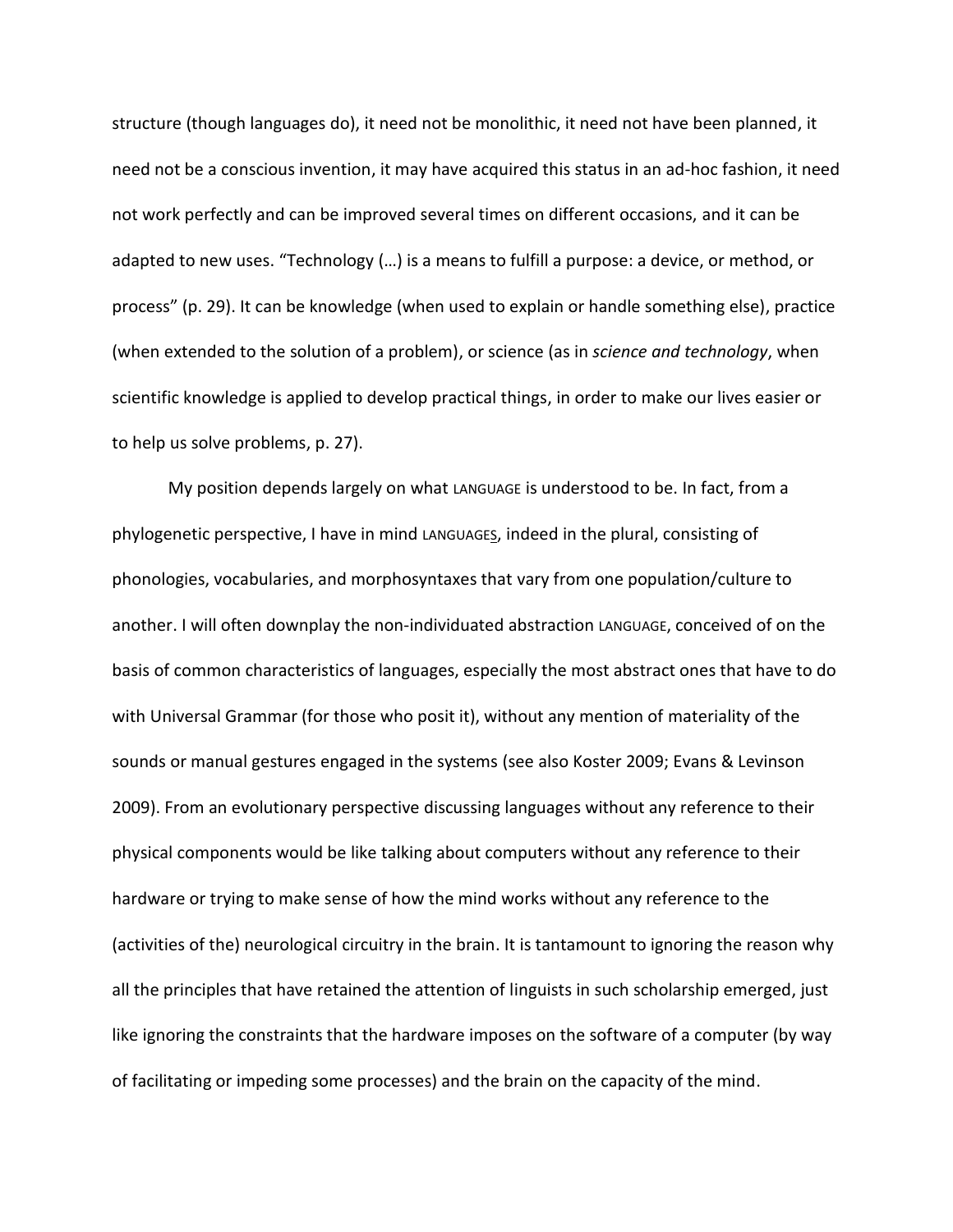There would have been no languages for linguists to discuss today if hominines had not coopted vocalizations and gestures to produce speech and signs, respectively, which have made symbolic communication possible. Languages are systems whose elemental units are physical, to which various rules and constraints apply (on various levels of their architecture) and with which semantic interpretations are associated. The elemental units are sounds in the case of speech and handshape, orientation, and movement, among other components, in the case of sign languages.<sup>4</sup> Languages have non-monolithic architectures not only because the scopes of application of their rules overlap in various ways (Mufwene 1992) but also because they consist of material and abstract (computational) parts, indeed like computers, consistent with Arthur's (2009) conception of technology (e.g., p. 31).

As a defender of polygenesis, I submit that languages are technologies that different populations, at different evolutionary stages of the hominine phylogeny, developed piecemeal in response to their social pressures for richer and more explicit communication. They are productive *systems* (a term hardly applicable to animal means of communication) which possess principles and constraints governing how to form larger units from smaller ones and how to form meaningful utterances. Some of the principles are consequences of the particular

 $^4$  I will avoid the mistake of trying to break down sign language in a way that matches speech on every level, because, as explained below, each modality in itself is an inherent ecological factor that constrains the kind of system that emerges. It determines what the most elemental units can be, how they can combine into more complex units and what combinations are not possible. For instance, speech cannot be iconic in the same way that sign language can (as the former depends on hearing and the latter on vision to be perceived and interpreted), nor need the latter be as strictly linear as speech is. On the other hand, the "strict linearity" of speech depends on the articulators involved, since co-articulated sounds (e.g., labiovelar stops) are possible. The co-occurrence of segmental and supra-segmental sequences does not dispute the essence of my claim, because they are produced in parallel and do not engage the same articulators. The supra-segmental elements of an utterance are also structured linearly. For instance, a vowel cannot have a high and a low tone at the same time, though it can have both sequenced, as a falling or rising tone. Much of the discussion below will focus on segmental sequences. The reader should remember that sign languages have their prosodic features too, which are equally ignored in the present discussion.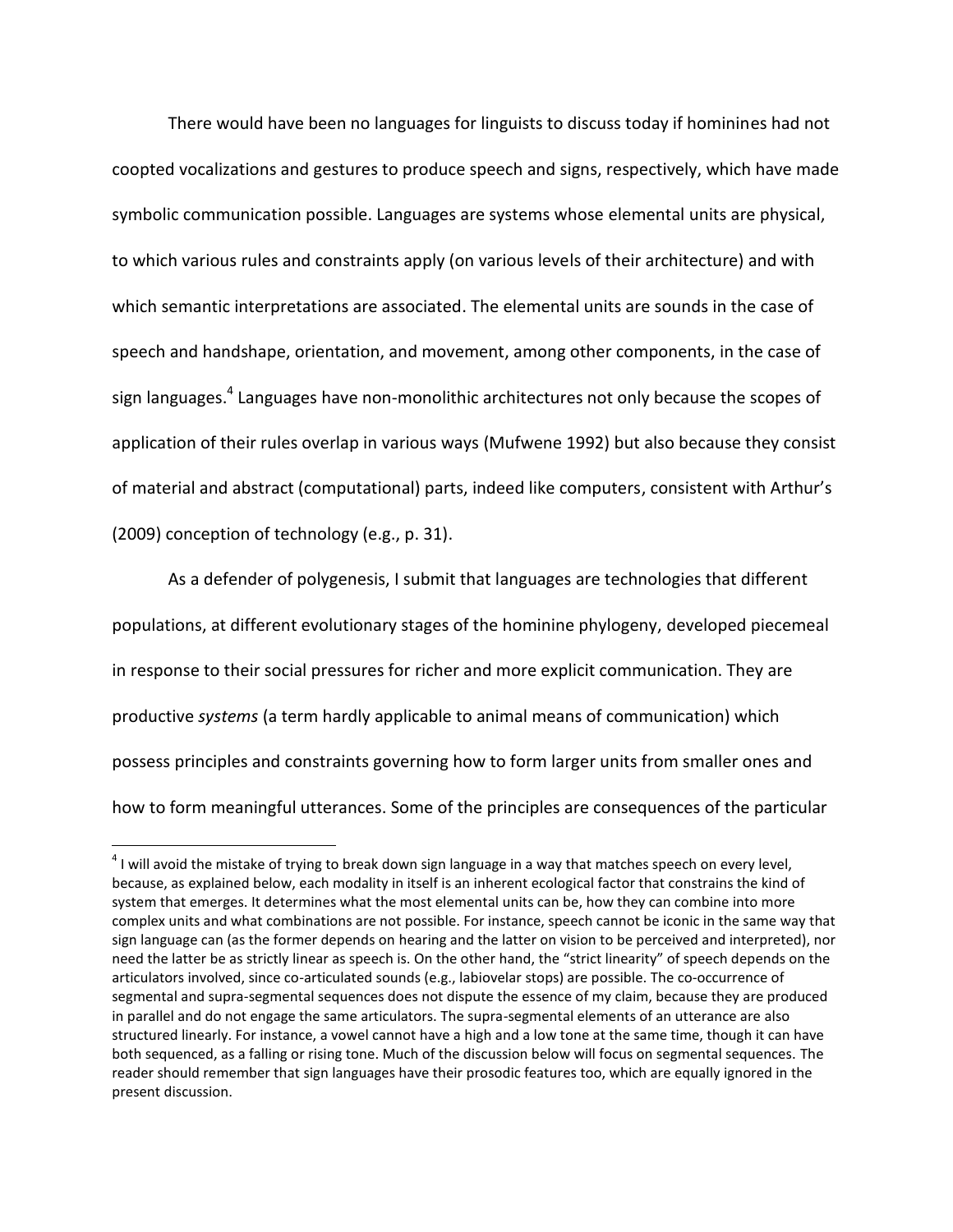modalities involved, especially compositionality, which is a consequence of the discrete nature of their elemental units and the linearity they impose on utterances, although linearity is less strictly implemented in sign language than in speech. Culture-specificity is evident in variation within the particular size and composition of phonetic sounds used in a language, though a core of them are attested in all languages (such as the vowels /i, u, a/), in the phonotactic and other phonological principles that have been adopted, in word-formation strategies, and in syntactic constituent order and other conventions. Thus, spoken languages vary typologically not because the essential architectural principles of the linguistic technology (produced by phylogenetically the same human mind co-opting the same anatomy) are different, but because there was latitude for variation in the choice of basic units (perhaps less in sign language, consistent with my explanation below) and in the specifics of the emergent principles. Once the basic units and principles were adopted, it did not matter how a particular population developed the rest of the emergent system. This kind of variation is observable in other cultural domains, such as cooking, music, kinship, and courtship, except where more complex material technology is involved. In modern technological terms, it is like the variation observable in the word-processing industry, as one particular software enables the user to do certain things in ways somewhat different from another software, while they produce comparable results.<sup>5</sup>

<sup>&</sup>lt;sup>5</sup> Evans & Levinson (2009: 429) state that the putative universals of language are "few and unprofound" and that "languages vary radically in sound, meaning, and syntactic organization." They may thus disagree with my still relatively conservative conclusion. Semantic differences across languages remain what they are, in that words and phrases do not convey identical meanings crosslinguistically, although most of them can translate each other in ways multilingual speakers can live comfortably with. I am focusing here on the simple fact that these differences do not prevent speakers of particular languages from communicating about themselves and their ecologies as adequately as those of others do. In fact, they (can) use their respective, culture-specific strategies to communicate about other cultures without modifying their respective ways of packaging information, which justifies the saying "lost in translation."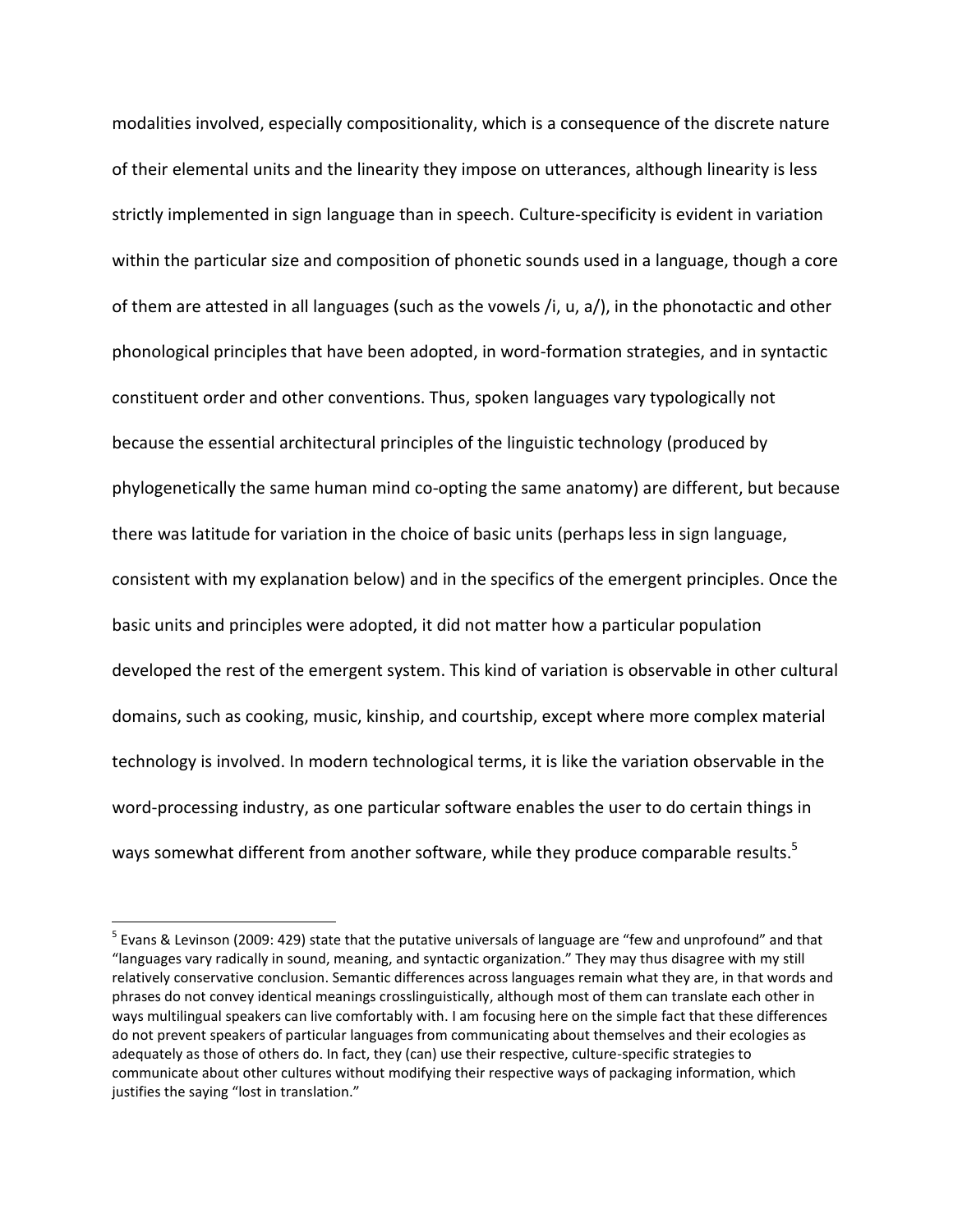Architectural differences between speech and signing deserve some attention, because the modalities used impose their own specific constraints on the architecture of the emergent systems. While the HANDSHAPE, PALM ORIENTATION, and MOVEMENT and POSITION of the relevant articulators make it possible to tell one word-level sign from another, they are comparable as much to sounds (in that, being elemental, the latter help us tell one phonetic word from another) as to morphemes, because the signing parameters often contribute to distinguishing the meaning of one signed word from another in the way spoken morphemes do, when the composition is transparent. For instance, the motion of an entity can be signed differently with the hand(s) assuming the corresponding shape (open or closed), direction (forward or backward), and orientation (up, down, horizontal, etc.), and according to whether or not this articulator is kept steady (rolling, bouncing, weaving, or a steady plane, etc.). To be sure, such iconicity and morphological transparency are not typical of the whole vocabulary of a sign language. In any case, speech is incapable of such iconicity; these are distinctions that are typically expressed linearly rather than synchronously, by agglutinating morphemes to a base in some languages or periphrastically in others, with adverbials or in serial verb constructions.<sup>6</sup>

Assuming that sign languages must have an architecture similar in all respects to that of spoken languages, with phonemes as the elemental units (which combine into morphemes and the latter in turn into words, which combine into sentences), is about as good as expecting the

 $^6$  As we are reminded of by McCleary & Viotti (2010: 198), Charles Hockett was well aware of the fact that the architecture of sign language need not be conceived of on the exact model of speech. Signing is not arbitrary to the same extent that usage of phonetic materials forces speech to be, and in fact it is not strictly linear. "[T]he dimensionality of signing is that of life itself, and it would be stupid not to resort to picturing, pantomiming, or pointing whenever convenient" (Hockett: 1978: 274–275). From the point of view of processing the coded information, visual perception need not be constrained by the same factors as aural perception. These are ecological factors that bore on the evolutionary emergence of linguistic technologies.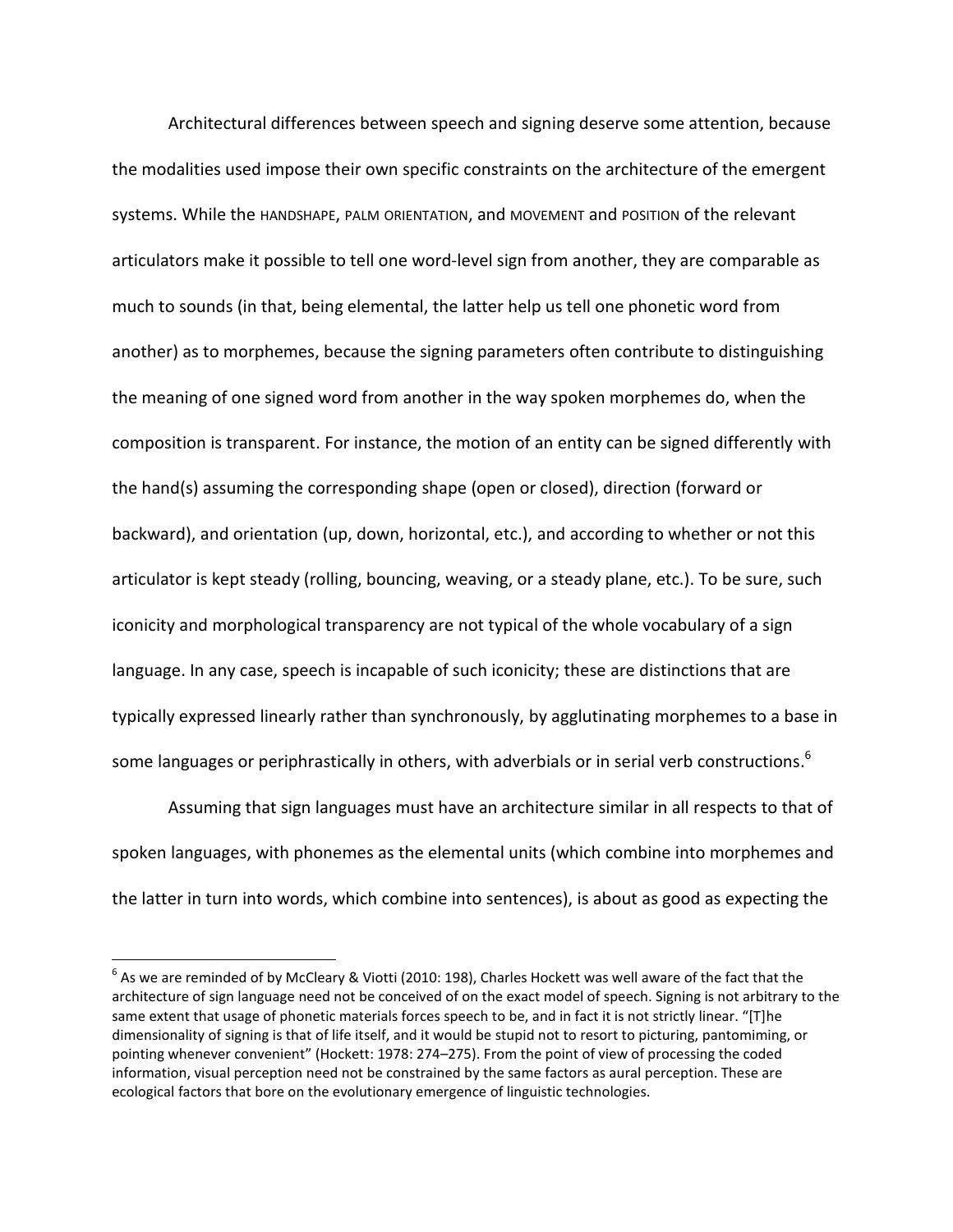motion dynamics of a lizard to be identical to the slithering of a snake or perhaps like expecting a runner and a swimmer to race toward their targets using the same techniques. Because it is based on a different modality than speech, sign language need not be expected to have the same kind of architecture as speech in order to function as adequately as it does as a means of communication.<sup>7</sup> Having different kinds of minimal units and on a level that seems to conflate phonology and morphology in speech does not make signing less linguistic. Actually, the difference should help us articulate more accurately what it takes for a communicative system to be linguistic. This may have to do more with symbolism than with how the symbols are formed, just like a wall in a house remains functionally a wall regardless of whether it is built out of stones, concrete, or wood and the finish consists of plaster or drywall.

There are of course things that one can do with one particular piece of alternative technology but not with the other; and it appears indeed that, evolutionarily, speech has not been more advantageous in all respects. There are situations where it is safer signing than speaking, such as when communicating under water or hiding from a predator (Mufwene, in press), though I focus below on architectural differences that are consequences of modality differences, thus on the fact that different materials have been used in the communication technology. For instance, because hands can imitate shapes and motion better than sounds,

<sup>&</sup>lt;sup>7</sup> This is not to deny that the two kinds of linguistic systems do also share some features, such as in being modular, using symbolic words/signs (speech perhaps more extensively than signing, which allows more iconicity), and, among other things, in resorting to combinatorics in order to express ideas more complex than those expressed in individual words/signs. The issue that I raise here is about whether "duality of patterning," or "double articulation" (in Martinet's 1960 terminology), applies (exactly) the same way in both kinds of systems. The reader should note that I am not at all questioning the existence of "duality of patterning" in sign language. Even if the latter did not really have a phonological level (a position apparently not so accurate either), the morphological and the lexical levels alone would still justify positing the "duality." This term, like "double" in "double articulation," is a misnomer for a stratification of more than two levels in spoken languages: at least sounds, morphemes, and words.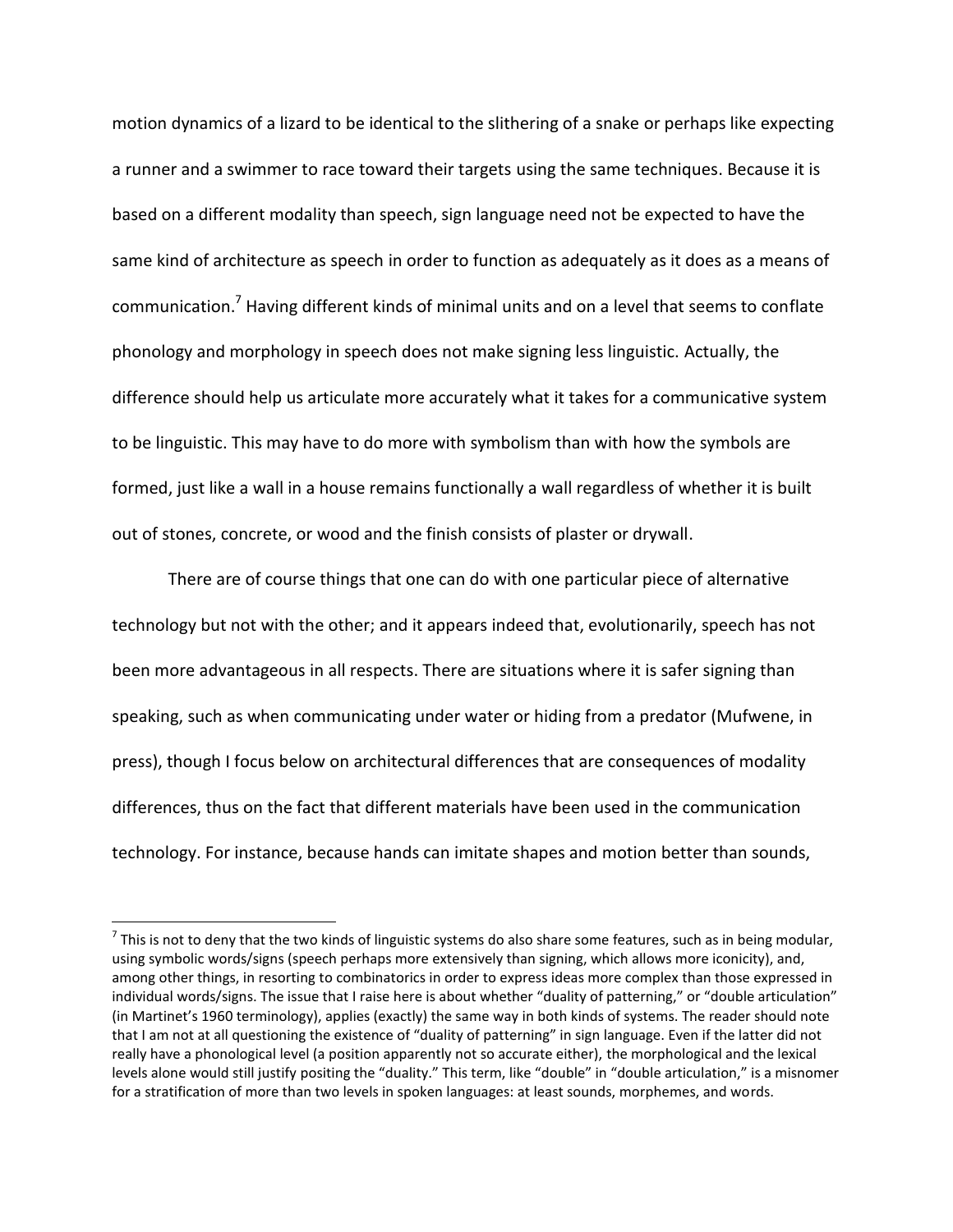they can produce more iconic signs than our speech organs (Hockett 1978, Goldin-Meadow 2003, McCleary & Viotti 2010), although even iconic signs reflect some arbitrariness in the form-meaning pairing, as is evident from onomatopoeias in spoken language.<sup>8</sup> Speech would perhaps contain more acoustic icons if it were not phonetic, i.e., consisting of sounds that mean nothing alone and favor arbitrariness over iconicity in the ways they combine into words. A particular limitation with onomatopoeias is that they often consist of sound combinations that are marked compared to those used in the vast majority of words in specific spoken languages, for instance bilabial and dental clicks in several non-click languages. This is not the case with iconic signs in sign language, precisely because signed words are not composed by the same principles as spoken words. The most basic units used in the signing technology are not always the counterparts of phonetic sounds. The same parameters of HANDSHAPE and MOVEMENT, etc. that appear to have a morphemic status in iconic signs are used with no particular meanings in the more arbitrary signs. It appears that the morphological and the phonological levels are conflated into one heterogeneous module of discrete elemental units that do not have a uniform structural status in all words (semantic in some but strictly formal in others). "Duality of patterning" applies in that the elemental units help tell one word from another, regardless of

<sup>8</sup> According to Aronoff *et al* (2005), iconic signs are universal across sign languages and presumably less arbitrary. I think this difference in the faithfulness of iconicity and even in the extents to which it is exploited in the lexicon, not necessarily in the syntax, reflects the greater capacity of signing to encode more transparently the physical properties of the universe of reference than speech. It is consistent with the position being developed in this paper, viz., that some of the architectural properties of languages are consequences of the particular modality that is used.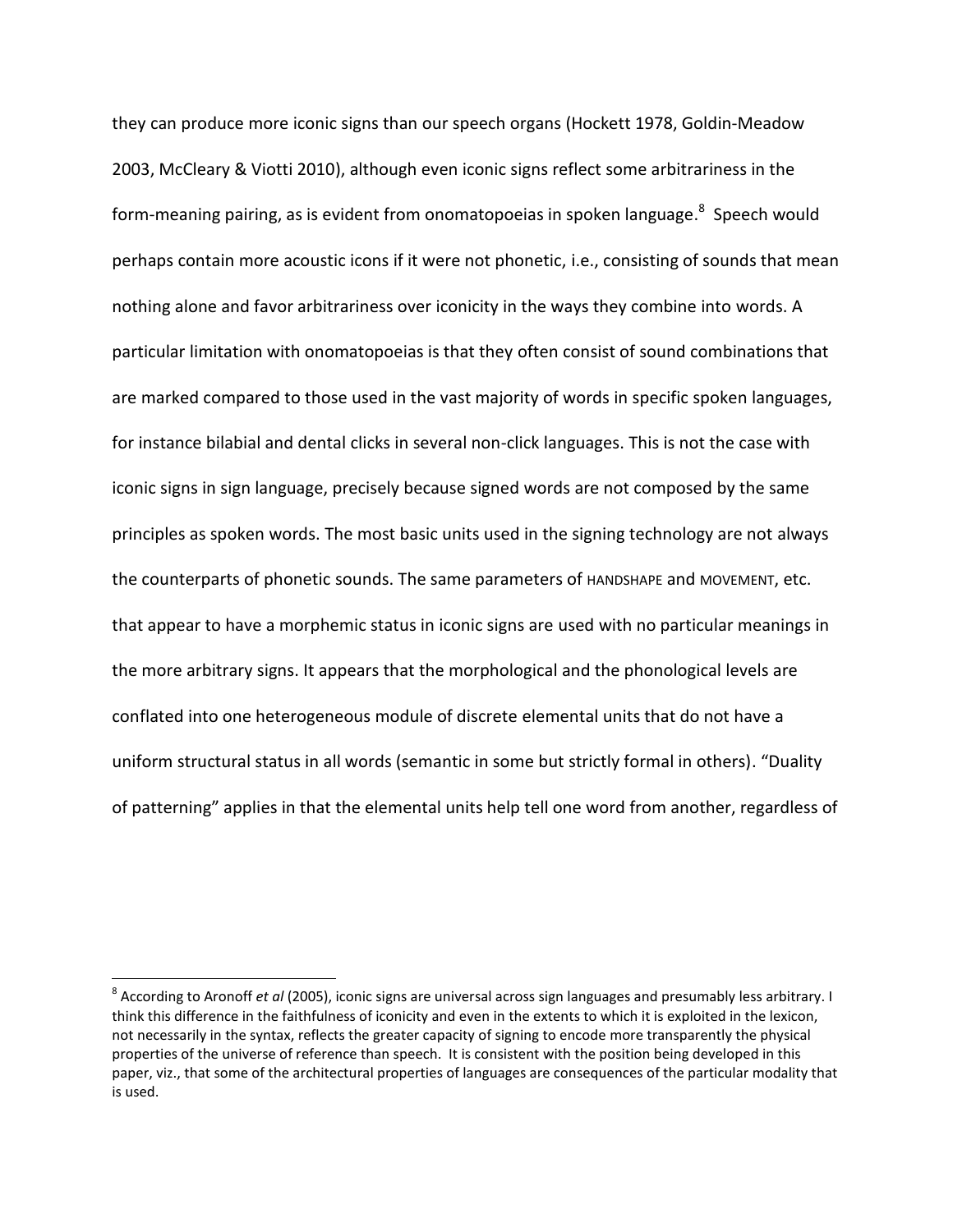whether they are interpretable as morphemes or counterparts of phonemes in spoken languages, and then each word helps tell one utterance from another in a discourse. $9$ 

It is apparently because of the same architectural differences discussed above that signed language is less bound by linearity than speech. The parameters that are combined into iconic signs are capable of expressing meaning, like MOTION UP or MOTION DOWN through the inclination and position of the hand, just as the kind and direction of the motion of a referent can be expressed concurrently by the way the HANDSHAPE (cum classifier) representing the referent is moved within the space used by the signer. Even morphosyntactic incorporation in speech cannot do this, because speech is not produced in a tridimensional space. Besides, as noted above, speech articulators are incapable of producing two sounds concurrently, let alone two morphemes or words, whereas each of the two hands may be engaged in signing two different ideas. This is a significant compensation for signing, because it would otherwise be too slow if it operated on the phonetic, strictly linear model. The size of the articulators and the larger space in which signs are produced (compared to speech) would alone, independent of how syntax is handled, make the technology too energy-consuming and less fluid. (See also Swisher 1988: 350 for a similar position.) So, signing is definitely a different kind of technology. As I show in section 3.1, it is not patterned on speech, though there are similarities in the ways

 $^9$  This difference should not be confused with the fact that spoken languages also have morphemes that consist of one sound only, as at the beginning of *a-like* and the end of *fuzz-y* in English, or the fact that such words also have a certain amount of transparency that makes them somewhat comparable to iconic words in sign languages. The fact is that TRANSPARENCY and ICONICITY do not mean the same thing and the proportion of iconic words in sign languages is much higher than in spoken languages even if the iconic signs reflect some cultural arbitrariness and constitute only a subset of the lexicon. As noted by Hockett (1978: 274–275), "it would be stupid not to resort to picturing, pantomiming, or pointing whenever convenient." This option makes communication in the manual modality particularly informative and efficient in avoiding the longer time that the linear sequencing of signs would entail.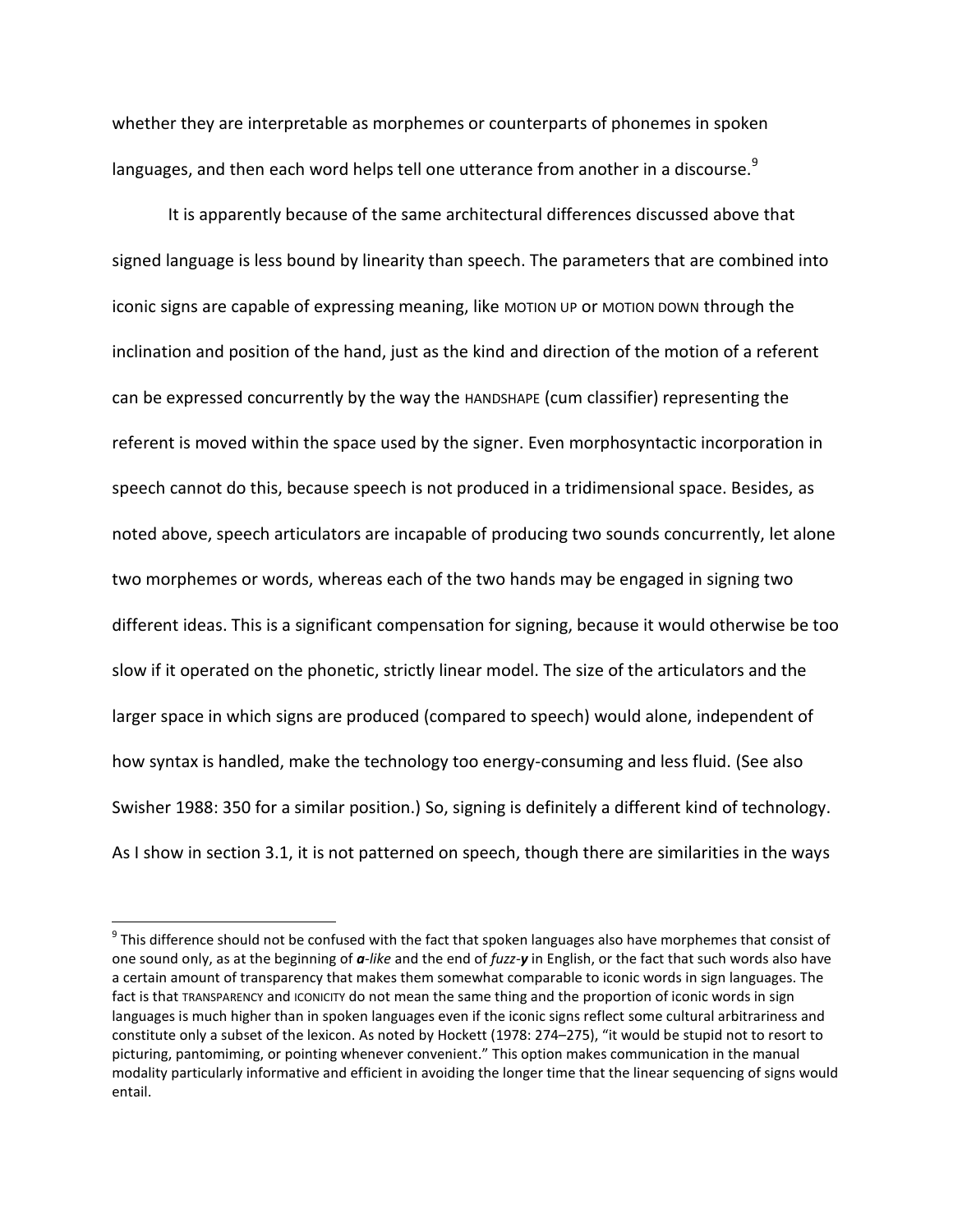they relate form to the universe of representation or reference (see section 3.2) and in the

general principle of combining smaller signs into larger ones (phrases and sentences), in order

to convey more complex meanings.<sup>10</sup> After all, they are emergent inventions by the same mind

associated with the same late Homo sapiens.

 $\overline{\phantom{a}}$ 

Those of us working on the evolution of language have often wondered why in all

human populations, the majority have settled on speech rather than signing; in fact the latter

has typically served as a fallback option for those who cannot produce speech, either because

 $^{10}$  As explained by Brentari (2011), according to scholars of sign language, "the root node at the top of the structure" where the parameters handshape, place of articulation, movement, orientation, and nonmanual behavior combine "is an entire lexeme, a stem, not a consonant- or vowel-like unit" (691-692). The lexeme is often polymorphemic, though it is typically monosyllabic, because signed language is not strictly linear. The pervasive iconicity enabled at the putative phonological module by parameters such as handshape and movement conjures up morphology rather than phonology in speech, where phonemes help tell morphemes or words apart but do not typically convey specific meaning alone.

However, faithful to her research paradigm, Brentari concludes that the phonologies of the signed and spoken languages differ physically but "[t]he more focus there is on the mind/brain the more sign language and spoken language phonologies will look the same" (719-720). Certainly, like that of spoken language, the architecture of signed language is modular and multistratal (consistent with the "duality of patterning"), especially from the point of view of production, involving combinations of smaller units into larger and larger ones (from the parameters to lexemes and then onto phrases and sentences). However, this architecture need not involve an organization that matches that of speech in all respects. There are alternatives that only one modality can favor but not the other. The fact that signed language (not including fingerspelling, an imitation of English spelling) has a large proportion of elemental units corresponding to morphemes rather than to sounds at the putative phonological level makes all the difference, especially since those corresponding to sounds apparently fall in the minority. Note that the transition variation observed with the sign language parameters could be matched as much with allophonic as with allomorphic variation in speech; it constitutes no compelling evidence for positing an autonomous speech-like phonological module in signed language, at least from the technological perspective developed in this paper. Even the fact that the phonological level in sign language is predicated on analyzing handshape, location, movement, etc. by invoking distinctive features rather than on positing phoneme-like segments (Diane Brentari, p.c., 2/27/2012) suggests that distinctive features need not be associated exclusively with phonetics/phonology. Their function is to enable the distinction of minimal segmental units from each other. Although the elemental units happen to be sounds in spoken language, the monosyllabic units that the distinctive features help distinguish in sign language need not be the counterparts of sounds, as is evidenced by the preceding discussion. Thus, what has been identified as phonology appears to be conflated with morphology. Each modality imposes its own constraints on the development of the technology. The status of signed language as language is far from being diminished by the absence of an autonomous or extensive phonology component. It just makes it different in its architecture, though signed language shares so many other features with spoken language, especially regarding compositionality, "duality of patterning" (but in its modality-specific way), arbitrariness and symbolic nature of denotational signs (to different extents), displacement, etc. It has as much world-creating power in its narratives as speech, though there are certain things that one modality probably expresses more vividly than the other.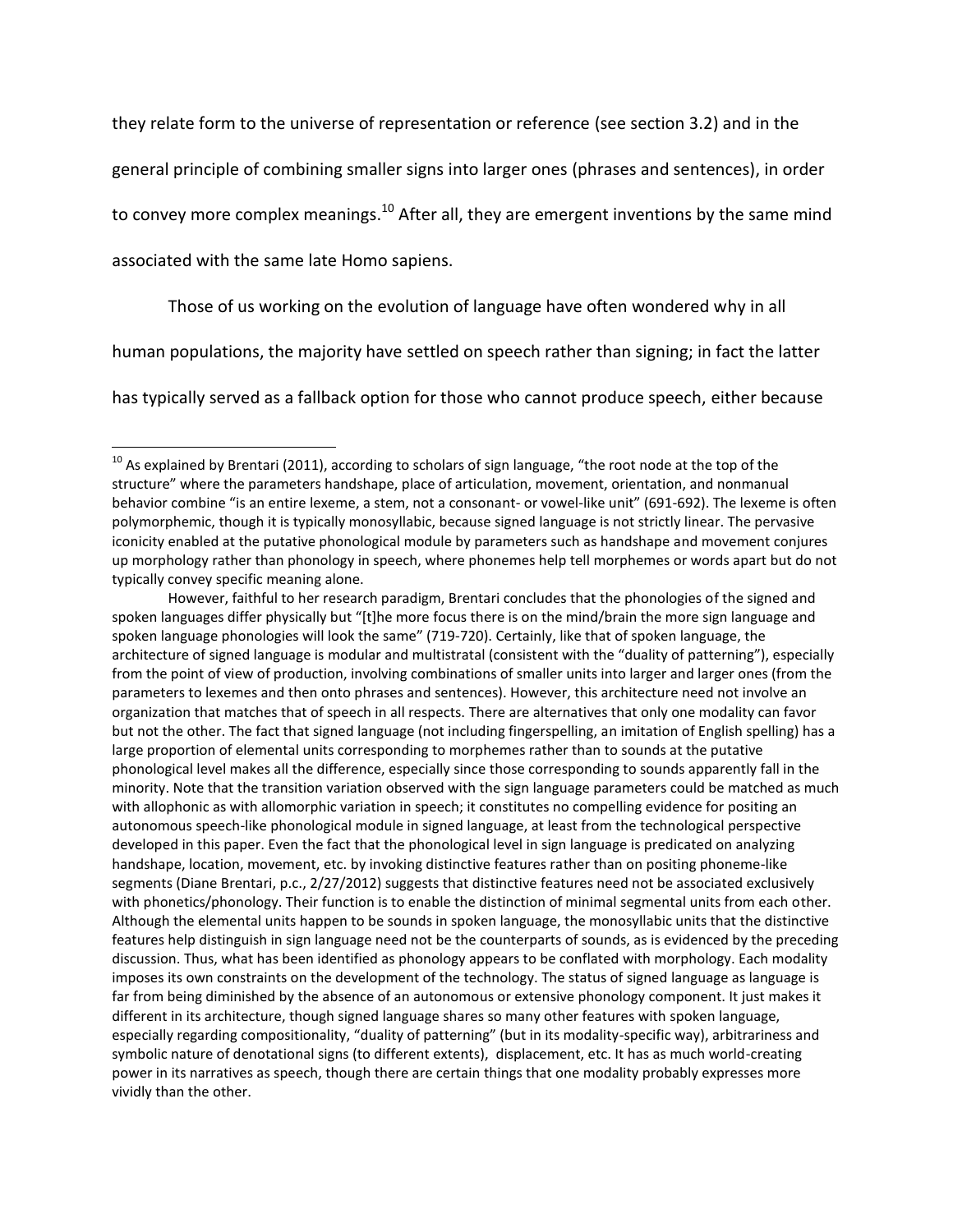they have a hearing impairment (which deprives them of the input) or because they have lost the ability to speak after a particular injury or trauma. The question is especially significant, because, based on the communicative practices of nonhuman primates, it has been hypothesized that intentional communication among hominines probably started with gestures, the distant ancestor of signing (Tomasello & Call 2007, Coballis 2011, Pollick & de Vaal 2007), as explained in the next section.

The reasons why speech has prevailed demographically over signing are numerous and will not be discussed exhaustively here. They include the following: 1) Speech has freed the hands to do other things, such as carrying objects or using tools, concurrently with a communicative activity. 2) Speech does not require the listener to be in the visual fields of the speaker, whereas the addressee must be, in order to see the signs produced by the signer. This also provides the advantage of being able to communicate in the dark or across visual barriers that do not constitute sound barriers. 3) The broadcast capacity of speech has a wider range than that of signing (MacNeilage 2008). The speaker does not have to face the addressee, whereas the signer must. According to Dunbar (1996), this broadcast capacity enables the speaker to "groom" (interpreted here as 'socialize') with several rather than with one other person at a time. 4) Speech can be amplified (as in screaming or shouting) to carry father more successfully than signing can, in order to be perceived from distance. $^{11}$ 

On the other hand, signing has its advantages: 1) As noted above, it can be more transparent and informative in the description of some events (Goldin-Meadow 2003). 2) In the

 $11$  Signing can of course be amplified by technology outside the communicator's anatomy, such as projections on a large screen. However, usage of such technology is a much later invention not accessible to all nor on all occasions; it is therefore irrelevant to the present discussion!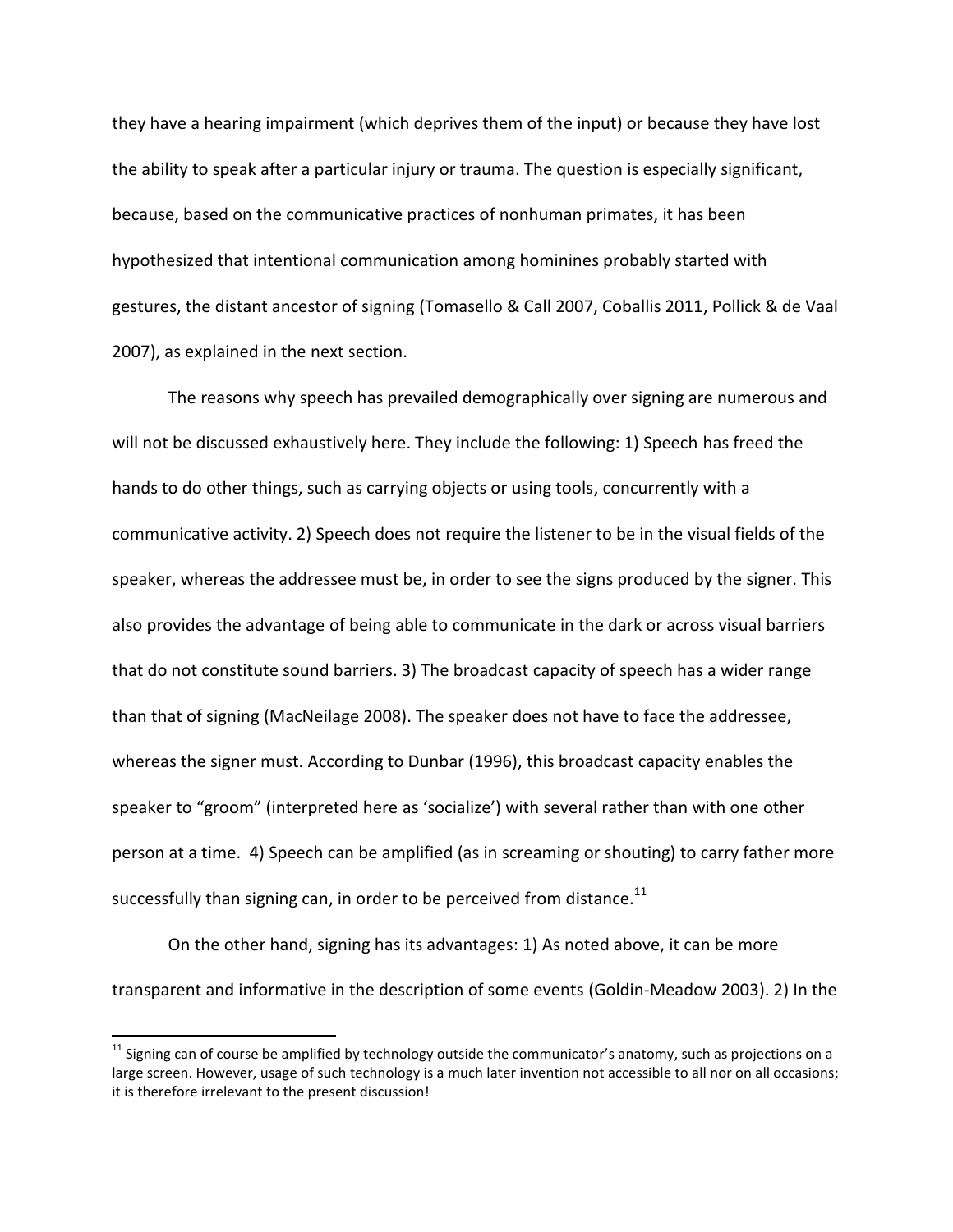proximity of predators, a signer is safer than a speaker who would be giving away information about their location. The same is true of hunters, who would prefer to surprise the game rather than alerting it (John W. Wenzel, p.c., 1/24/2009; Mufwene, in press). Sometimes even whispering can be too loud. 3) Under water, it is certainly smarter to sign than to try to speak (John W. Wenzel, p.c., 1/24/2009). Evidently, we spend much more time out of and on water than under water. Like modern humans, our hominine ancestors must have socialized more frequently than they hunted; and they must have avoided living in the proximity of predators and other dangerous animals. So, ecological reasons must have stacked in favor of speech. 4) Like Swisher (1988), Mufwene (2009, in press) and Corballis (2010) speculate, in addition, that speaking uses less energy, as it depends on compact articulators that move in a much smaller space, and proceeds faster than signing. This is, however, an argument that holds only with regard to linearity. As explained above, signing compensates for this apparent shortcoming in not being absolutely linear, though bilingual people who speak and sign fluently are better placed to decide on the validity of this speculation.

## **3. How did the linguistic technology emerge phylogenetically?**

#### *3.1. The transition from vocalizations to phonetic utterances*

The toughest part of this question has always been how speech, a discrete or digital communication system, could have evolved from holistic vocalizations of the kind observable in today's nonhuman primates and certainly in our cries and laughter (Rousseau 1755). The question was poorly answered by such scholars as Carstairs-McCarthy (1999) and Wray (1998, 2000, 2002), as if the transition took place suddenly from holistic vocalizations to modern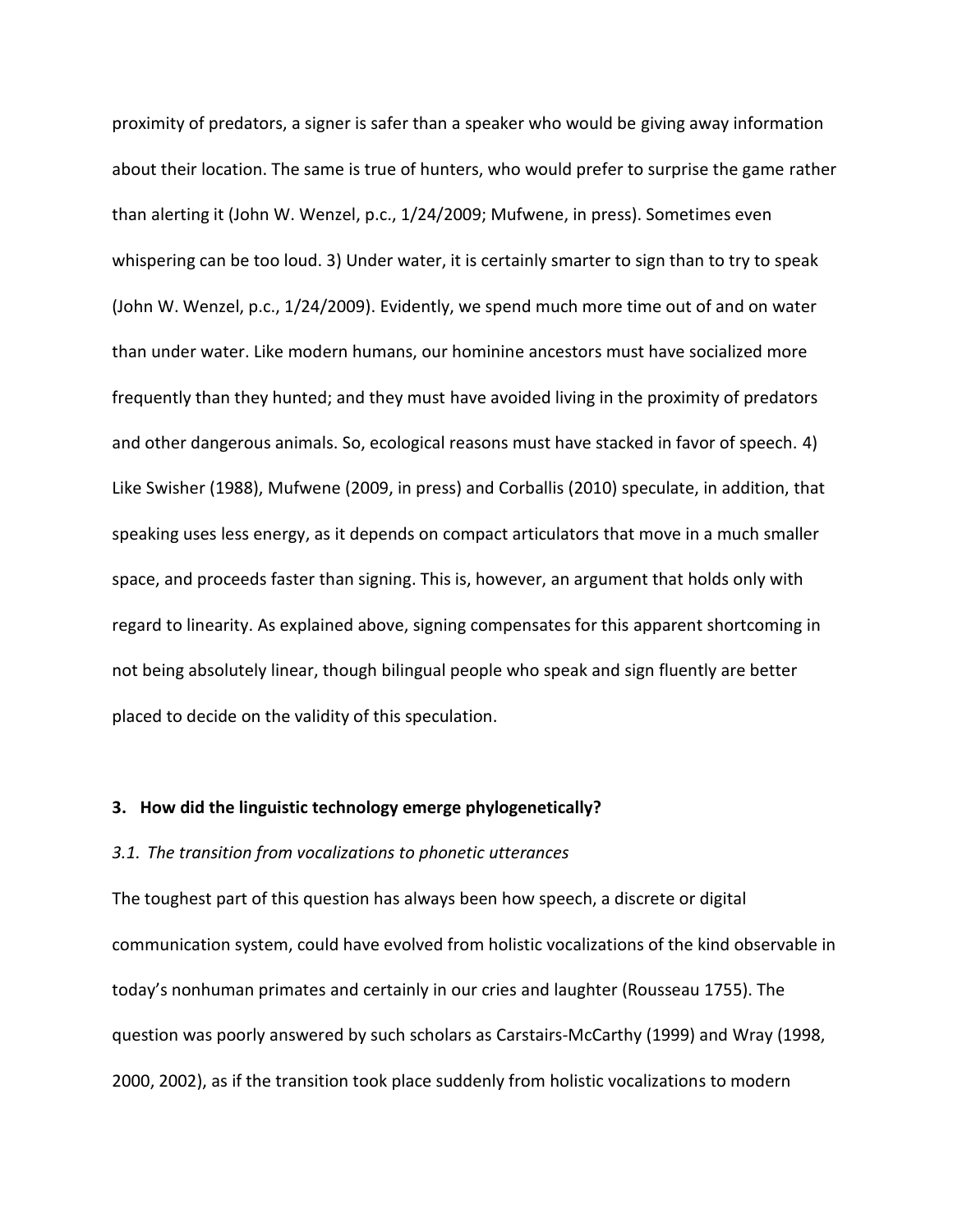phonetic inventories. This explains why their accounts have been disputed, especially by Johannson (2005), Tallerman (2007), and Bickerton (2007), though Carstairs-McCarthy's and Wray's answers are not totally groundless. Likewise, one must account for how signed language could have evolved from gestures (McNeill 2005). The questions are now further complicated by the realization that the evolution to speech, which is intentional, must not have been that straightforward, because nonhuman vocalizations are no more intentional than ours (e.g., cries and laughter), which are innate and realized instinctively. I submit that ape-like vocalizations must first have been co-opted for intentional use before being modified and expanded into speech.

In the case of speech, the question is whether the following position is plausible: as hypothesized by Rousseau (1755), the relevant hominine ancestors would have started to modify their vocalizations into distinctive, recurrent syllable-size chunks, which would have led to the gradual emergence of different vowels and consonants and would have set in place what MacNeilage calls "syllabic variegation." These would have evolved to the capacity to distinguish syllables from each other by some of the segments they consist of and not just by holistic syllable-size vocalizations. Both evolutions, concurrent or successive, would have resulted in the explosion of the vocabulary and the need to develop some syntax of sounds within words (what amounts to phonology), consistent with Hockett's (1959: 38) speculation of why "duality of patterning" is a "design feature" of human languages.

The contrary, "synthetic view" proposed by Johannson (2005), Bickerton (2007), and Tallerman (2007), according to which "protolanguage" would have started with words, which eventually would be combined into sentences thanks to the emergence of syntax," must still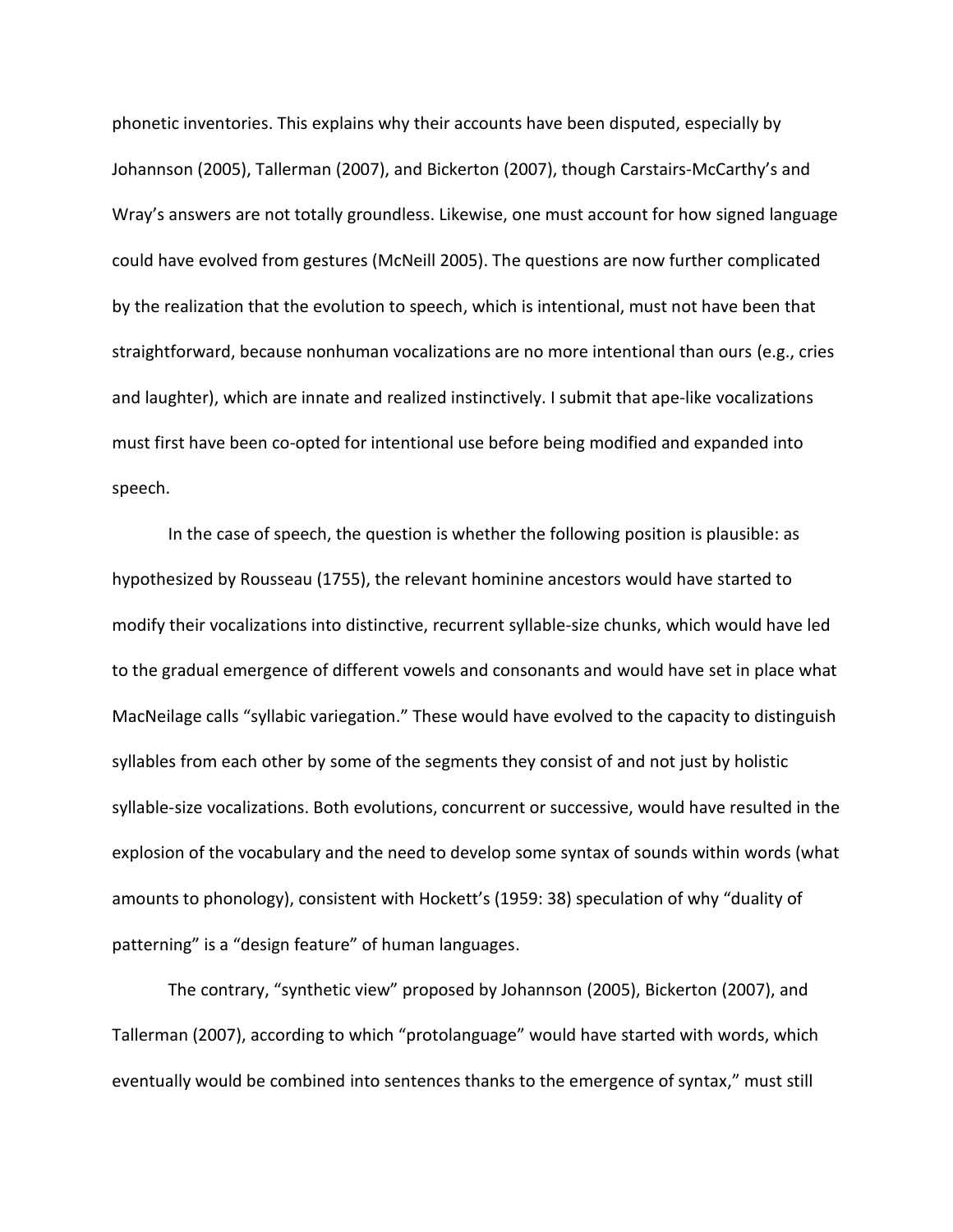tell us how the words, produced phonetically, started. It is necessary to account for the transition from prephonetic words to the phonetic words, which brings us back to the question addressed not so successfully by Carstairs-McCarthy (1999) and Wray (1998, 2000, 2002). The latter's position does not dismiss the fact that modern speech no longer functions like ape-like and humans' most primitive vocalizations, as it serves more complex communication. However, we must bear in mind that our prelinguistic hominine ancestors did not have the same mental capacity as modern Homo sapiens and that the evolution that innovated phonetic communication did not then necessarily call for the kind of complex communication modern humans engage in today. The evolution that produced the late Homo sapiens also produced more complex minds that must have helped hominines evolve more complex phonetic communication, including various aspects of modern morphology and syntax, as I explain below. Hypotheses about hominine evolution based on paleontological evidence do not support hypotheses of an abrupt jump from ape-like vocalizations to even the kind of protolanguage proposed by Bickerton (1990ff.).

The objections raised by Tallerman (2007) against Carstairs-McCarthy (1999) and Wray (1998, 2000, 2002) include the following: vocalizations are not produced by the same part of the brain as speech (p. 582); they are not intentional/volitional (p. 583); they are produced as much by outbreath as inbreath among nonhuman primates, whereas they are produced only with outbreath among humans (p. 583; actually implosives use inbreath!); they are innate (p. 584); and they lack duality of patterning (p. 584).

However, if every capacity that has been exapted for speech, in the form of domestication and extension of functions, had to remain the same, there would have been no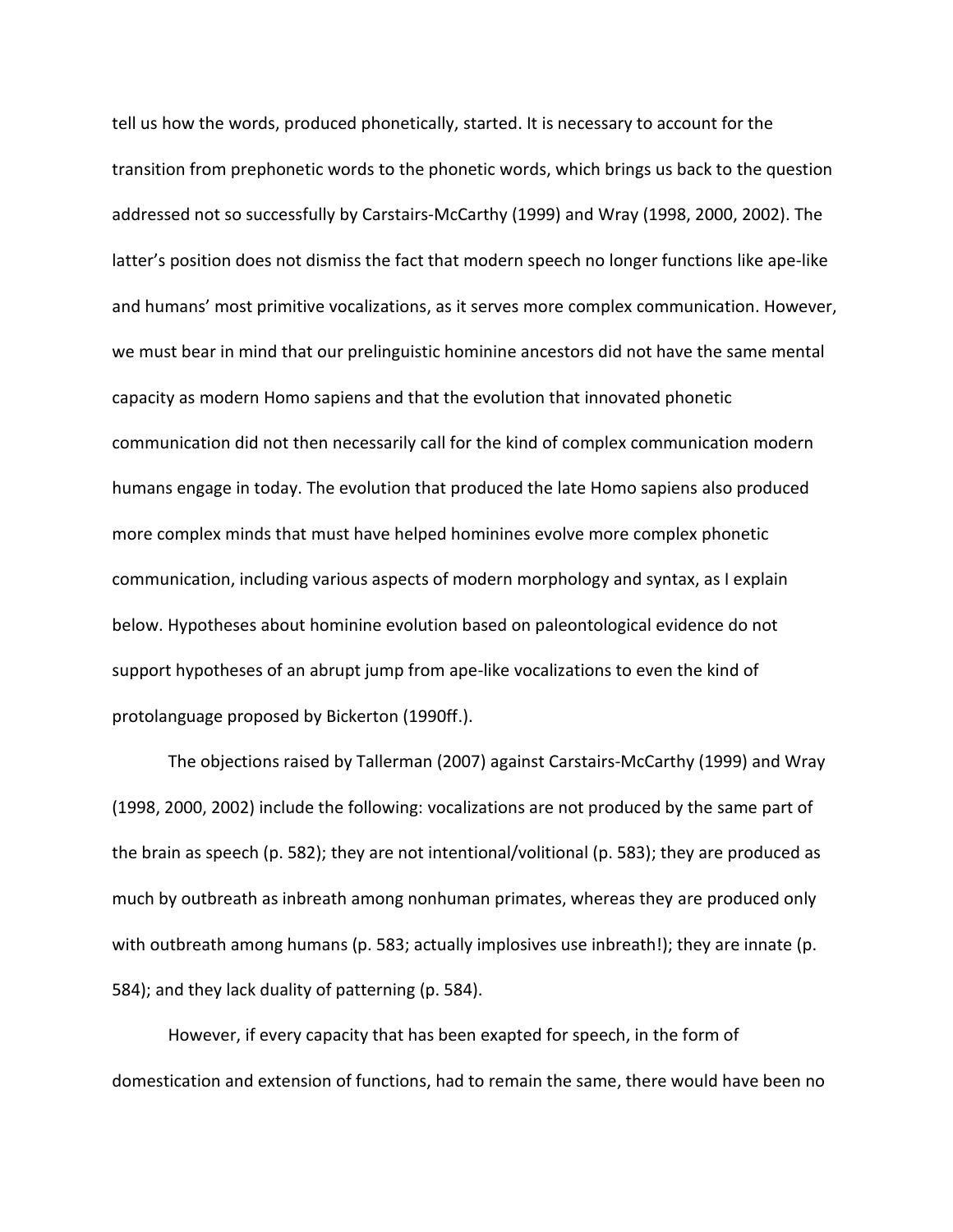evolution. Like any other aspect of evolution, something had to be co-opted from somewhere, including the intentional production of vocalizations and their gradual modification into digital sequences. It seems plausible to assume that the mechanisms involved in holistic vocalizations were exapted to do more, although intentionality must have been transferred from gestural behavior.

To be sure, as suggested above, the proposed segmentation or "fractionation" need not have started with the gamut of phonetic distinctions now observable in modern languages. It need not have started with Consonant-Vowel sequences such as *pa* and *ma*, and certainly not with the complex hypothetical phonetic sequences proposed by Wray (e.g., *tebima* and *kumapi*); and there was no reason why Tallerman should have been disappointed that Wray's "holistic protolanguage" would not have been able to handle many semantic distinctions. By definition the protolanguage should not be expected to be systemically and semantically as rich as a modern language, especially in its initial stages.

Chances are that the initial variegation that Wray (1998) wanted to illustrate (with the wrong examples!) started with vocalic distinctions within or between vocalizations. Just inserting a glottal stop (or pause) and modifying the vocalic quality would have sufficed to innovate an embryonic digital phonation system from continuous ape-like vocalizations. The evolution must have proceeded gradually, and undoubtedly by trial and error, in attempts to modulate the vocalizations not only melodically (as nonhuman primates do) but also qualitatively (as humans do with vowels). Once the principle of vocalic variegation was in place, facilitated later on by the insertion of a consonant between the early vowels, the phonetic inventory would grow only proportionately to the communicative pressures experienced by the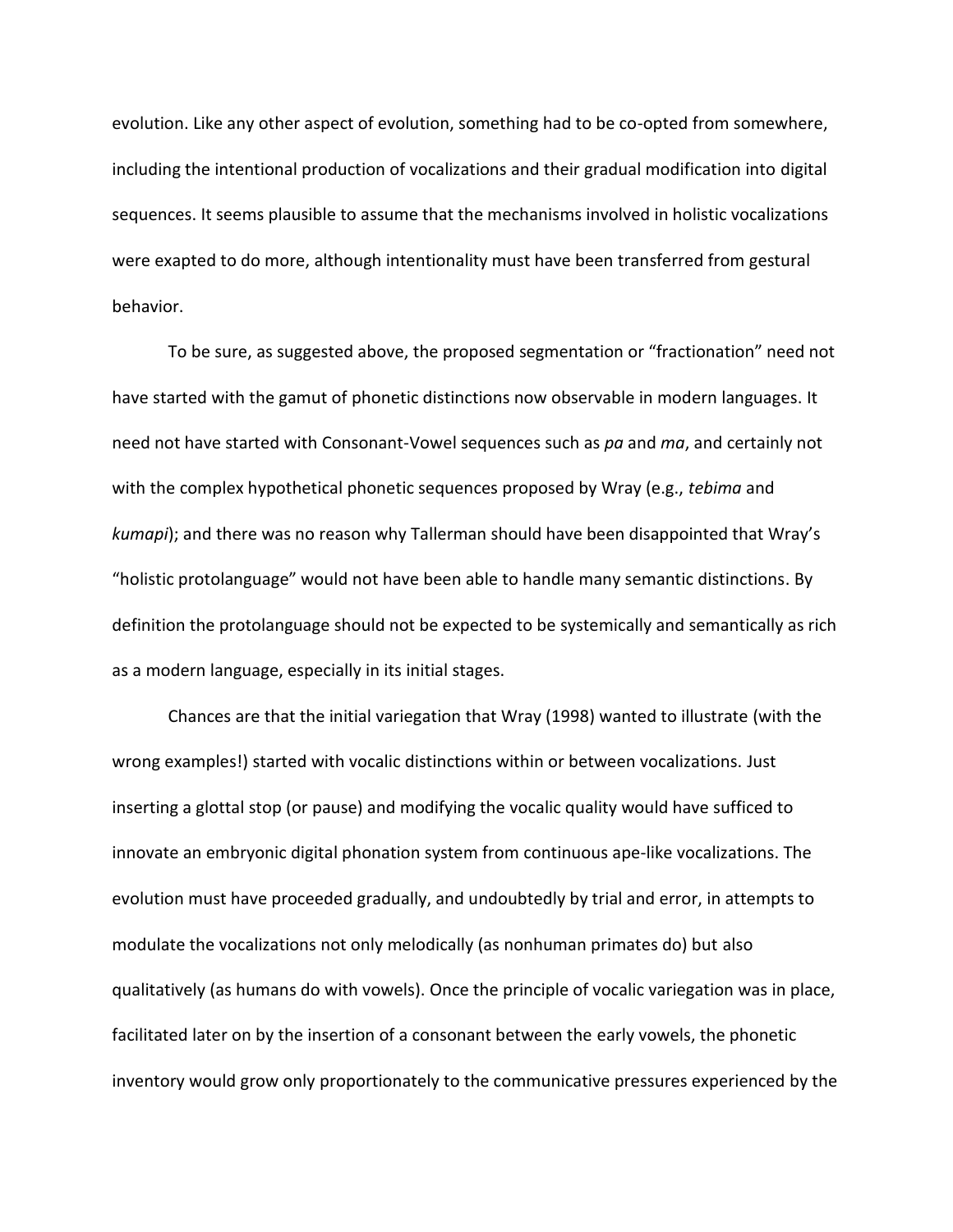community of interactants. These pressures themselves were triggered by the increasing cognitive capacities of the relevant hominine ancestors and by the complexification of their social structures.<sup>12</sup>

## *3.2. The complexification of spoken language*

 $\overline{a}$ 

As explained in Mufwene (in press), the phonetic inventories of the emergent languages must have expanded in response to communicative pressures for more and more lexical distinctions. It may have started with contrastive monosyllabic utterances, which may or may not have been symbolic yet. However, the relevant hominine ancestors would have realized soon that more signs could be produced without having to expand the phonetic inventory too extensively if words consisted of more syllables, in alternating and/or (partly) reduplicating sequences. Although many modern languages have managed well with large proportions of monosyllabic words, especially with the help of phonemic tones (which account for semantic distinctions between segmentally identical words), it is equally noteworthy that several, if not most languages, rely heavily on words longer than one syllable. This is especially significant in languages such as Hawaiian with a small segmental inventory (10 vowels and 8 consonants) that are also non-tonal. Variation in the ways that the phonetic sounds have been used in the architecture of different languages, both regarding their specific phonetic inventories and the related combinatorial constraints, underscores the status of languages as cultural artifacts, notwithstanding the significance of humans' biological predisposition for this technology.

 $12$  I have no expertise on signed language and won't speculate in the dark about how the transition from gestures to signs must have proceeded. We simply must remember that intentional communication appears to have started with gestures earlier than with vocalizations. On the other hand, as argued above, the architecture of signed language need not be patterned on that of speech. Thus the question of transition might not have to be addressed in exactly the same way.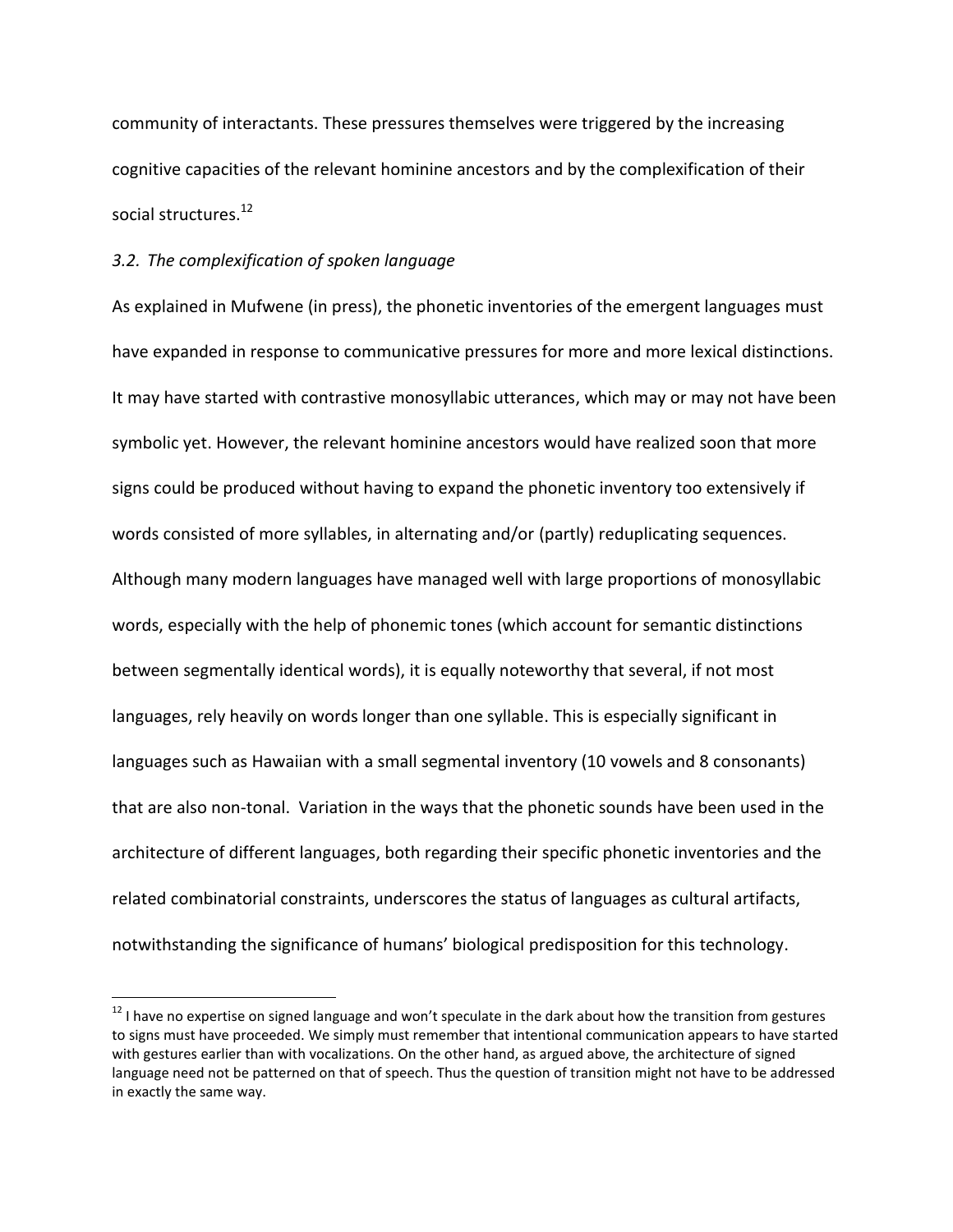Whenever polysyllabic words emerged phylogenetically, I surmise that, just like children learning the language of their social environment, the hominines that evolved speech did not first spend their time developing a full phonetic inventory and wait until it was in place to start producing words. Johannson (2005), Bickerton (2007), and Tallerman (2007) are correct in drawing attention to the centrality of words in the phylogenetic emergence of language. It is more likely that, as in child language development, the phonetic inventories and the vocabularies grew concurrently, as it became necessary to use more and more units to coin more and more (minimally) contrastive words. This concurrent evolution must have proceeded until the phonetics reached its critical mass and speakers thought that the extant inventories offered them relatively limitless possibilities to produce the new words they needed.

We must bear in mind that there is no standard size that satisfies all populations/ cultures; different language communities have managed equally well with fewer or more segments than others, resorting to combinatorial constraints that are not identical crosslinguistically, although there are some universals both regarding some segments (notably the cardinal vowels /i, u, a/ and voiceless bilabial and coronal oral and nasal stops), as well as particular combinatorics (including CV and NC) that are attested in almost all languages. It is informative that, despite world-wide variation in the contents and sizes of phonetic inventories, most languages cluster in the average middle (Maddieson 2006). Given the large size of possible sounds that humans can produce, it is striking that they avoid more or less the same statistically marked ones and that almost the same sounds constitute the cores of their inventories. There must be a number of ecological constraints stemming from the articulatory and perceptual anatomies involved in the production and processing of phonetic sounds that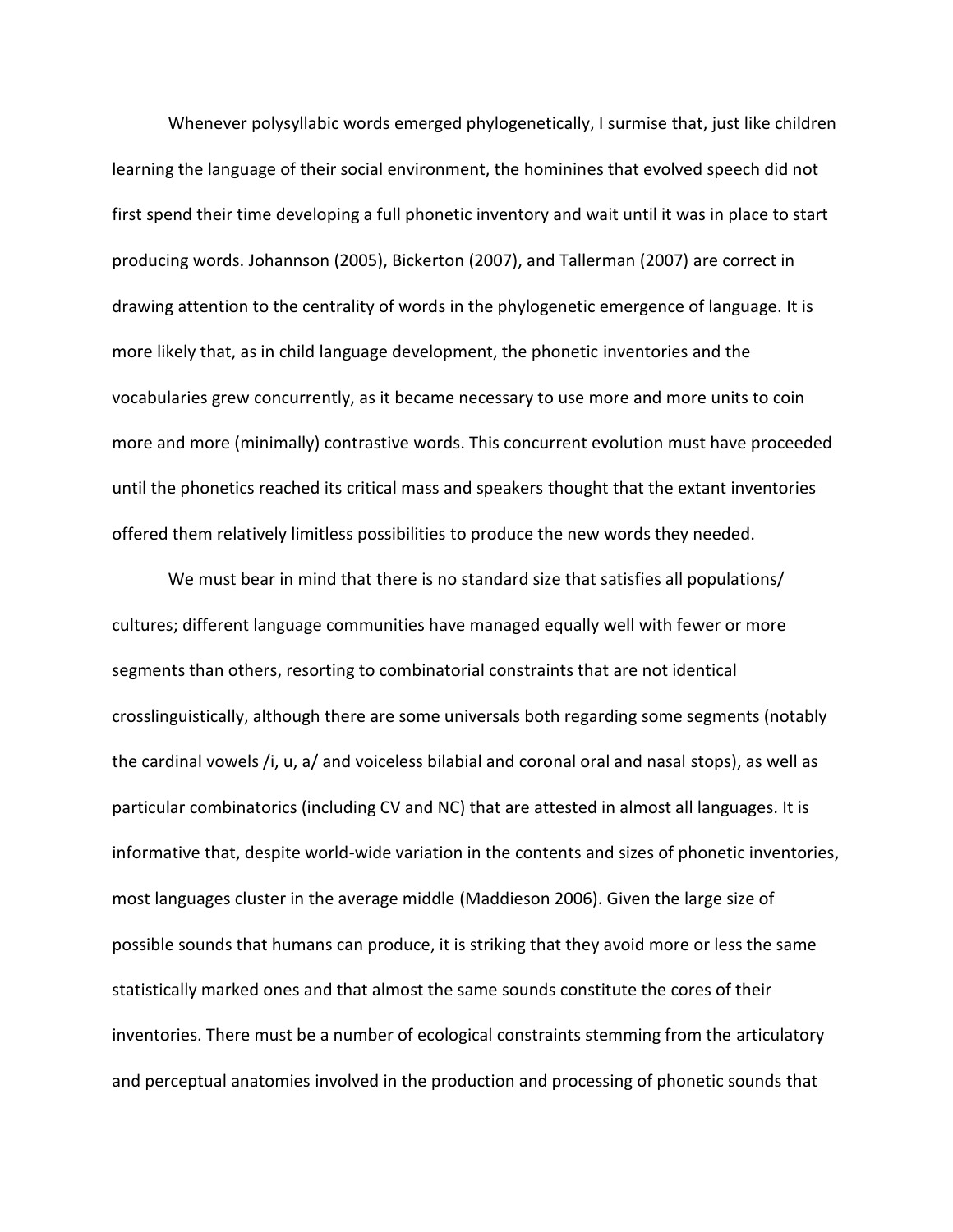account for this state of affairs. Phoneticians are better placed than most of us to explain or investigate them.

As the size of vocabularies expanded, it must have appeared useful to capture formally the semantic relations that obtained between some lexical items in multi-word utterances, i.e., once communication exceeded the one-word utterance stage consisting only of naming and pointing. I am not sure how long the putative holophrastic stage (would have) lasted, because it is difficult to believe that a hominine population would have evolved a rudimentary language just to name entities, and maybe also feelings and conditions, without providing more information. More plausible is the hypothesis of assuming some sort of telegraphic stage perhaps close enough to Bickerton's (1990ff.) "protolanguage" but without all the stipulations he has invoked to distinguish it from modern languages. In its initial stage, it need not have been as complex as a pidgin, produced indeed by modern humans who had already spoken fullfledged languages (if only there were a universal grammar of pidgins at all!). The reason is that, as noted above, our hominine ancestors did not yet have our modern kind of mind, had not yet developed modern kinds of social cultures, and therefore were not under the same ecological pressures for modern style communication, even in pidgin form or child language in its second year, *pace* Bickerton (1990ff.) and Tallerman (2007).<sup>13</sup>

<sup>&</sup>lt;sup>13</sup> According to Pollick & de Vaal (2007: 8188, col. 1), an embryonic form of predication is attested in bonobos, whose "vocal communication (…) appears more dialogue-like, and includes soft peeps to draw attention to and 'comment' on novel items and environmental events (…), a characteristic shared with early human language development." Unless this characteristic of the bonobos is homologous evolution, it may mean that the ability for predication may have started in an embryonic form long before hominines evolved language. We must remember that there has always been a predisposition for communication among all social animals. It is how hominines diverged from all the others in our evolution that makes all the difference.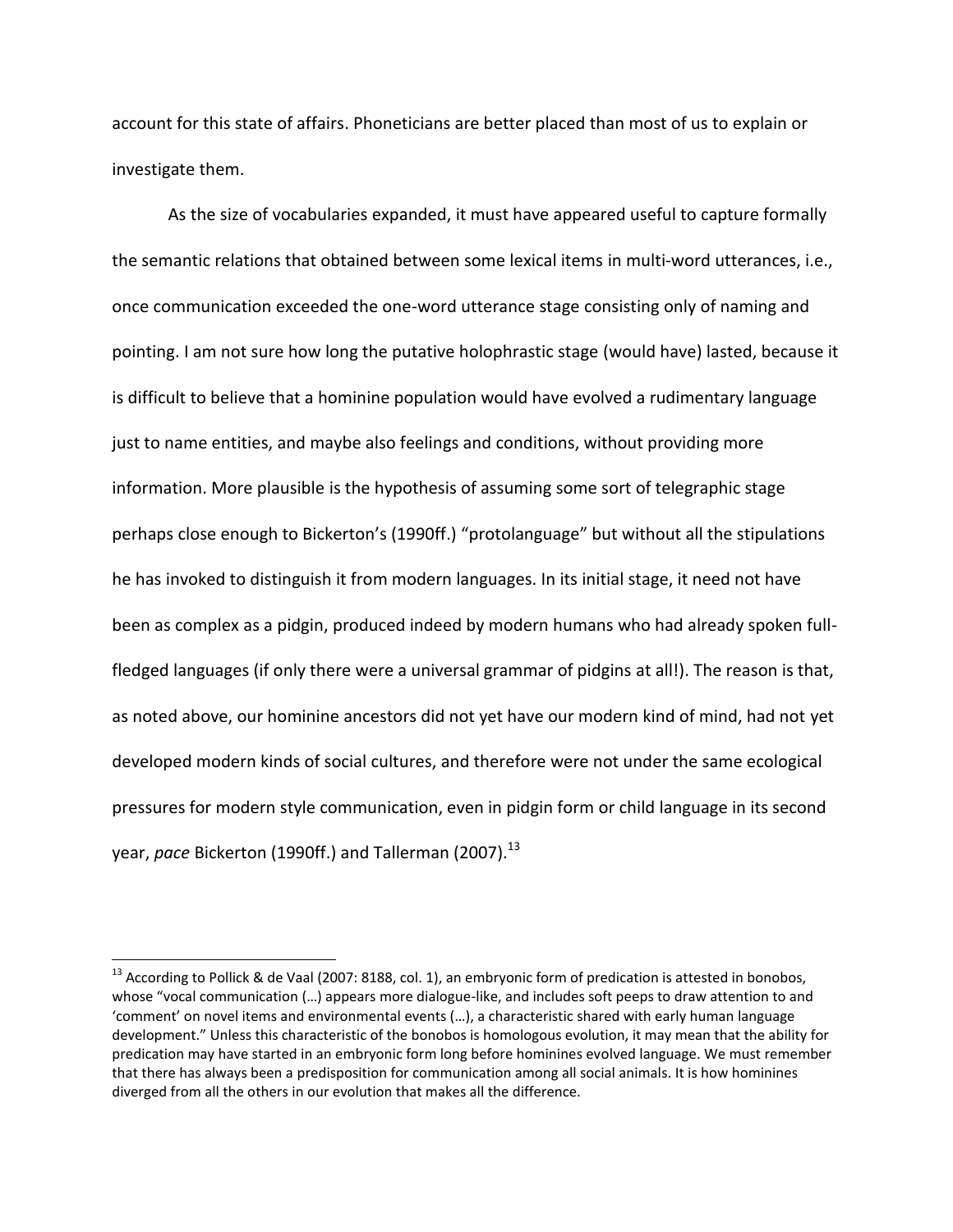Word-formation strategies (themselves also controlled by the relevant emergent combinatorial conventions) must have also started to emerge as alternative, phonetically economical and mnemonically efficient ways of expanding the vocabulary. Both affixation and compounding may have started that early (though practitioners of grammaticization may favor compounding), bearing in mind that subsequent history would not always maintain transparency. These strategies provide the benefit of facilitating both the formation and the recognition of new words, by analogy to previous complex forms, distributing the tasks between memorization and creation. Though the size of the vocabulary used collectively by a language community can become awfully large (such as the over 100,000 words commonly associated with English), a fluent speaker need not know all of them, as long as he/she knows the most common vocabulary and derivational morphemes and can therefore form or interpret some lexical items hitherto unknown to him/her from these materials. So many innovations by different speakers are bound to be the same, as they are constrained by similar combinatorial principles within the same community. Each fluent speaker/signer learns how to package concepts new to them either by exapting extant words (in the right pragmatic context) or by coining new ones from combinations of familiar lexical and derivational materials.

From the point of view of the vocabulary, languages are ingenious technologies that are so adaptive to new communicative needs and must be user-friendly.<sup>14</sup> All users of the

<sup>&</sup>lt;sup>14</sup> Perhaps languages as technologies can be compared with each other according to how user-friendly they are, though this is also a function of how a particular user is more accustomed to doing particular things. One may also argue that, since variation is a fundamental characteristic of human populations both within and in relation to each other, this kind of inquiry is not particularly fruitful. No population ever aimed at producing an optimal system, despite the preoccupation of some linguists with optimality. It's all a matter of *satisficing* behavior, in which the interactants are happy with satisfying some but not necessarily all conditions for the use of (new) terms or the extension of the usage of extant ones. Adjustments are made ad hoc, often based on analogies, without anticipation of ultimate consequences for the system. (See also Pinker and Jackendoff 2005 for similar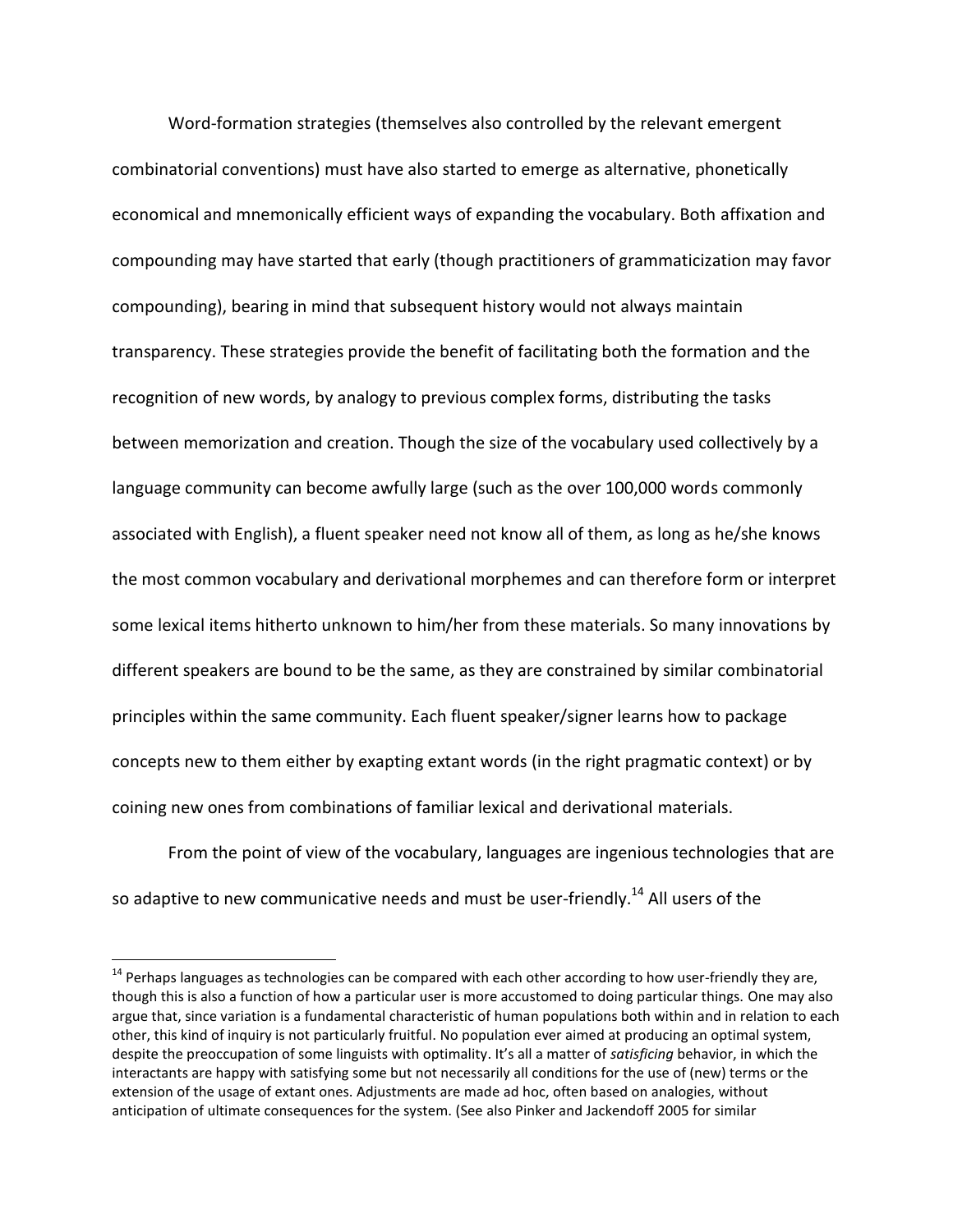technology will of course not do things exactly the same way, especially when there is choice between affixation and compounding in the same language or even between different affixation strategies (pre-, in-, and suffixing), which generates overlapping and competing strategies and complicates the task for the analyst, but not necessarily for the speakers/signers, who are not in the least interested in figuring out what the overall architecture of their language is or will be like. Languages have definitely not emerged by design; Hockett (1959) was certainly mistaken in speaking of "*design* features." Linguistic "systems" illustrate "emergent systems," which makes it easier to explain why languages change over time, under the pressure of various ecological factors (Mufwene 2001, 2008).<sup>15</sup>

The expansion of the vocabulary appears to have been a consequence of the increase in hominines' cognitive capacity, as pressure increased to name more entities (persons, animals, and objects), activities, and conditions. The same expansion of the cognitive capacity must also have driven the need to comment on particular entities, activities, and conditions. This development marked the emergence of predication strategies in languages, starting with the functional distinction between, on the one hand, SUBJECT or TOPIC and, on the other, PREDICATE. If the vocabulary had had no lexical categories until then, a distinction would have had to start at this point, with nouns specializing for the function of ARGUMENT and VERBS for that of PREDICATE.  $^{16}$ 

observations. They conclude: "language is useful but imperfect, just like other biological systems" (p. 229), more plausibly, like any system understood to have evolved according to current evolutionary theory, by competition and selection under changing ecological pressures.)

<sup>&</sup>lt;sup>15</sup> Practitioners of usage-based grammar, such as Croft (2001) and Tomasello (2003), lead to the same kind of position as expressed here. For them grammar is the cumulation of patterns arising from the ways utterances are produced and have no ontological precedence to the latter.

 $16$  Givón (1979) is particularly informative about which kinds of entities tend to be nouns and which ones tend to be verbs, crosslinguistically, although there are nominalizations of activities (e.g., *construction*, *endangerment*) and of states and conditions (e.g., *insomnia*, *fatigue*, *drowsiness*). It may well be that such nominalizations are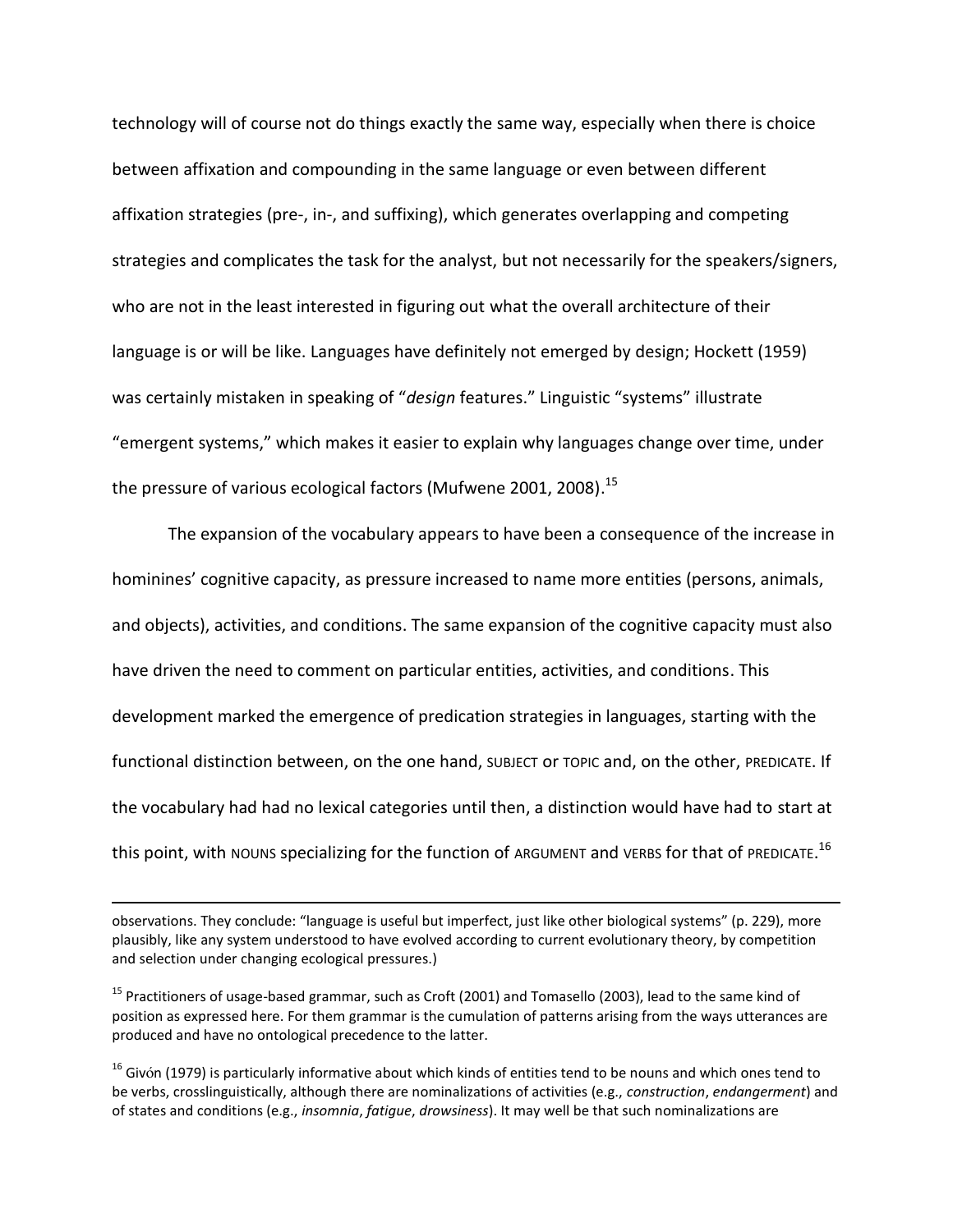This hypothesis is consistent with Stokoe's (2001: 44) observation on the interdependence of lexical categorization and sentences: "the words in the lexicon must already be sorted by kind, and that sorting had to come from their roles in sentences." However, he thinks that the distinction predates language and must have been in place in Homo erectus, when much of the communication was still gestural, a position apparently shared by Pollick & de Vaal (2007), as shown in note 13.

It's not evident yet that the category ADJECTIVE, which can also be used predicatively, would have started yet (in languages that have it, as it is not universal). Chances are that it would not have emerged before pressure mounted to articulate more explicitly or specifically how a noun picks out its referent out of a wide range of denotata. Once they emerged, adjectives would specialize for modifying nouns but would also be candidates for predicating states or conditions about the subject. Languages would then vary typologically regarding whether a copula is required when adjectives are used predicatively.

Otherwise, predication may have started simply with utterances in which a lexical item is used as an argument and another as a predicate. The emergence of the lexical distinction between NOUN and VERB would facilitate a response to another need for a more informative communication system, viz., to specify reference for the subject/topic and time reference for

consequences of speaking about activities, states, and conditions as events or entities that are identified or identifiable as arguments of predicates in utterances. On the other hand, Evans & Levinson (2009: 434-435) draw our attention to the fact that in languages such as Straits Salish the fundamental distinction remains PREDICATE vs. ARGUMENT, which is indicated syntactically by the affixation of function-specific markers to the same lexical items for 'man', 'big', 'run', etc. In the lexicon, there is no particular way to identify them as either nouns or verbs. For the sake of not complicating the exposition, I will leave this typological option alone, though it can be used to support the position that it is perhaps more accurate to speak of the evolution of languages, in the plural. From the perspective developed in the present essay, communication problems were not solved in identical ways from one population/culture to another.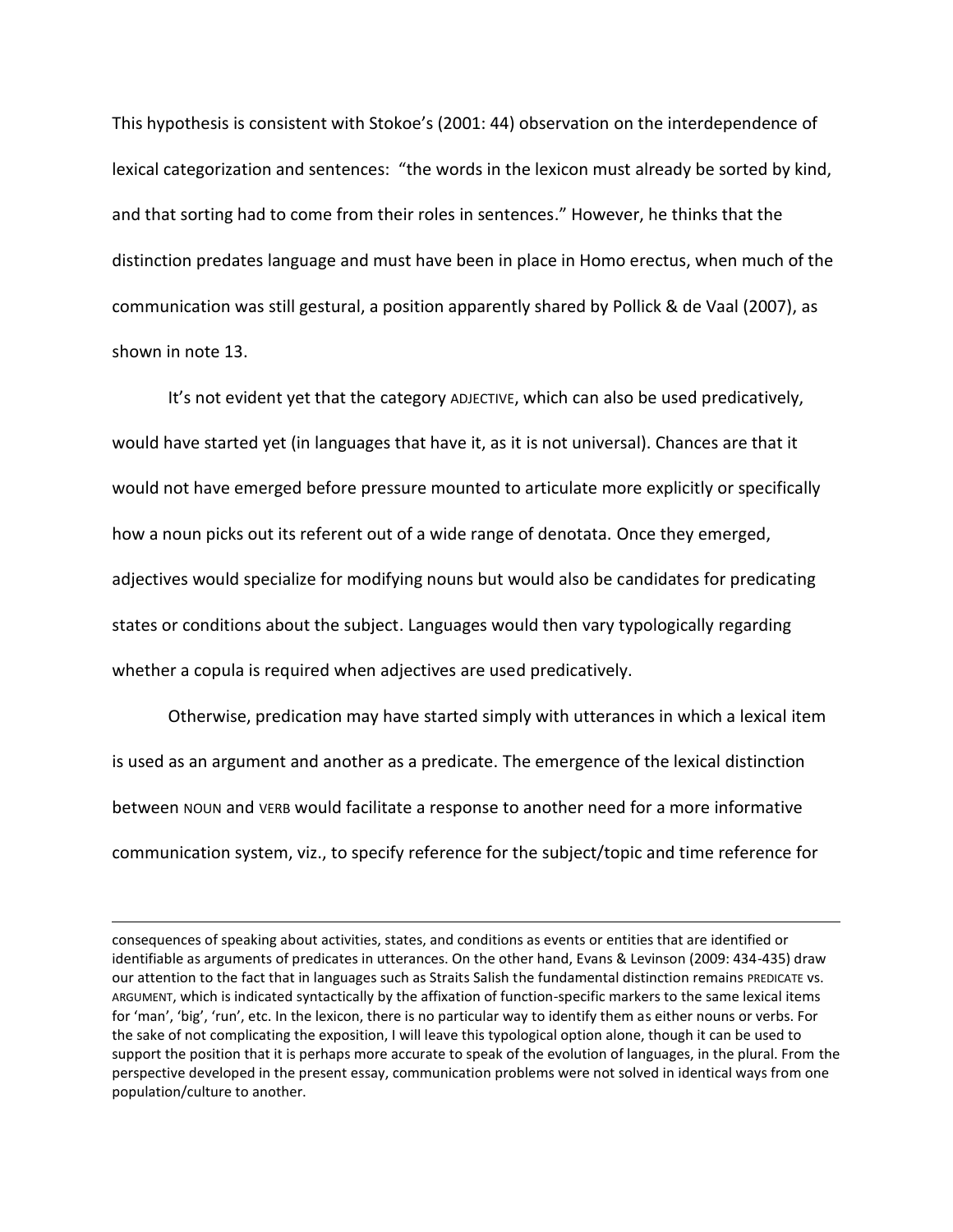the predicate, though one is reminded now of languages such as Mandarin in which ASPECT is expressed grammatically but not TENSE. Modern languages suggest that these two time notions need not have arisen concurrently in the emergent grammars, as the time at which a state of affairs occurred can be expressed with a time adverb such as 'now', 'yesterday', and 'tomorrow'. Besides, modern languages also suggest that the categories need not have been structured identically in different communities. It is also likely that the relevant distinctions did not all emerge at the same time, though this raises the question of figuring out what the most fundamental distinctions are in different systems.

As with word-formation strategies, specifying reference need not have started as an affixation process either; the strategy may have been periphrastic, as in languages with isolating morphosyntax, though we have no evidence for speculating, like Humboldt (1836) and Schleicher (1853), that the morphosyntax of languages has evolved from isolating to fusional systems, going through agglutinating and polysynthetic systems. The evolution of languages from holistic vocalizations to polysyllabic utterances and from holophrastic to multi-word utterances need not have favored the earlier emergence of isolating morphosyntax, though this was one of the possibilities. It is noteworthy that a number of philologists up to the 19<sup>th</sup> century thought that the earliest forms of speech involved agglutination, perhaps because, in elliptical constructions, they are reminiscent of holophrasis, as most of the relevant information is agglutinated to the verb, which is uttered as one phonetic word.

One particular phenomenon that is relevant to the issue of the evolutionary order of morphosyntactic structure, especially for those who will not consider the option of alternative choices by different populations of speakers, is quantification and demonstratives as part of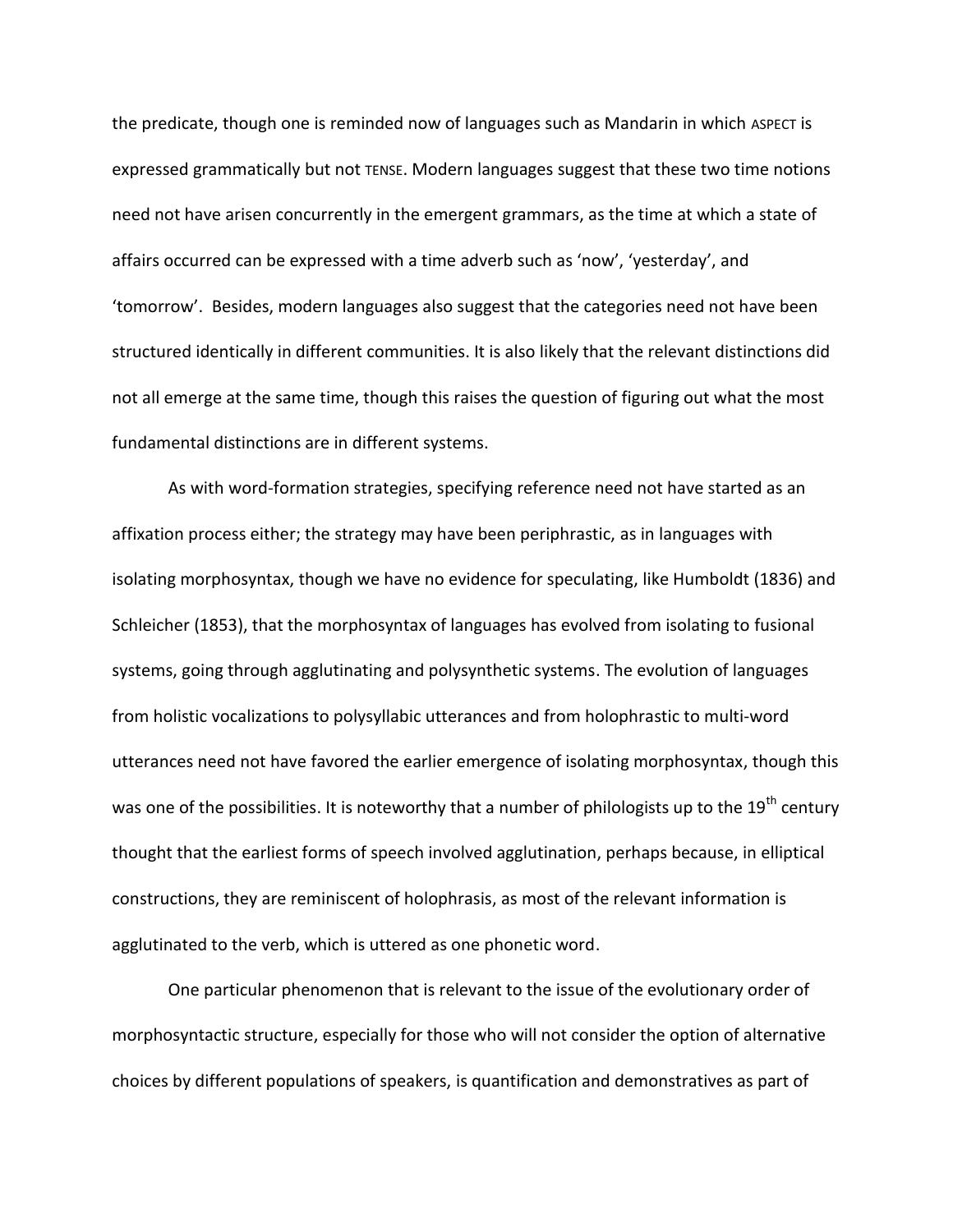specifying reference with nouns. All languages of the world have these strategies, and they are executed periphrastically, whereas markers of nominal NUMBER and GENDER, the latter of which is an optional grammatical category (in the sense that a language may choose not to include it) can be expressed either periphrastically or by affixation, displaying typological variation across languages.<sup>17</sup>

It is also noteworthy that even incipient pidgins, which are associated with reduced morphosyntax, preserve numerals and demonstratives, which suggests that, from a phylogenetic perspective, they are deeply entrenched in the cognitive substratum of modern human capacity to communicate linguistically and must have emerged early, just like the organization of the first telegraphic utterances into subject/topic and predicate. Demonstratives and quantifiers such as 'little' and 'much' are also acquired early in child language, just like the words for 'no' and 'yes', which, according to Jackendoff (1999), must also have emerged early in the protracted phylogeny of hominine languages. We may thus infer that along with, or soon after, the emergence of predication, our hominine ancestors developed strategies to express quantity (including basic numerals) and learned to situate the referents of nouns used in utterances spatially with demonstratives. Markers of NUMBER, and GENDER, and

 $17$  This is a most interesting case of the emergence of typological diversity, as some languages have semantic gender (associated with denotational properties, as in English), whereas some others have (survivals of) formal or arbitrary gender (as in Latin and the Romance languages), while others have developed noun classes (with more numerous distinctions and originally also associated with denotational properties, as in the Bantu languages), and still others have numeral classifying systems (also with more numerous distinctions and even more transparently associated with denotational properties, as in Sinitic and Austronesian languages). But variation in this domain does not stop here, as languages within these types also vary according to the specific parameters along which the distinctions are articulated and the specific number of distinctions made. While they also underscore the fact that languages are cultural artifacts, such patterns of crosslinguistic variation call for a clearer articulation of the concept of "parameter-setting" (as opposed to pattern-identification, as one may expect, from an emergentist perspective), in ontogenetic language development.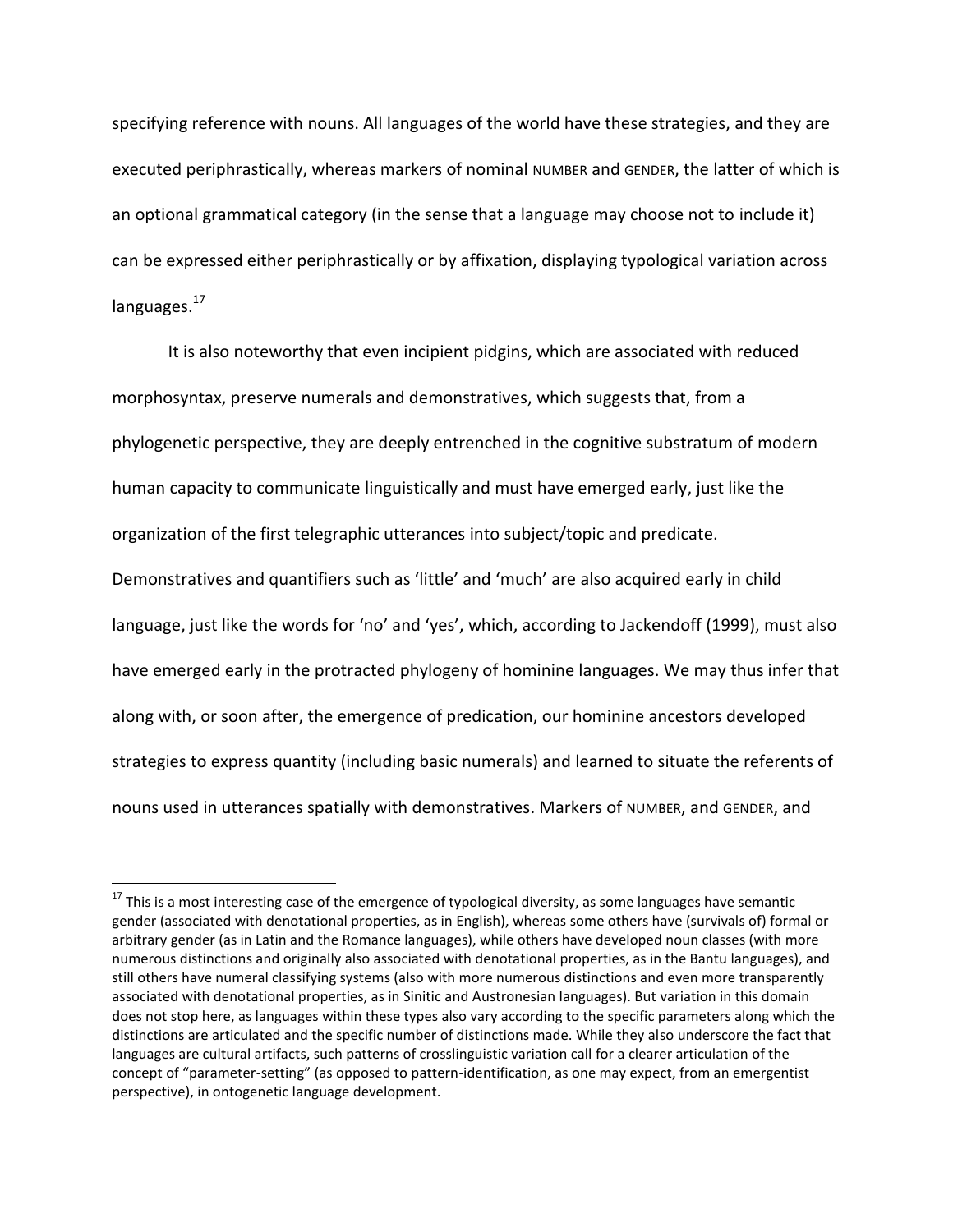CASE, which are easily dispensed with in pidgins, appear to be useful accessories that may have developed later, as the communicative technology became more sophisticated.<sup>18</sup>

The question of time reference appears to be more difficult. Creoles tell us that ASPECT must be distinguished from TENSE, and the former may be more critical than the latter, as is confirmed by Sinitic languages, for instance. The reason probably is that, as noted above, deictic adverbs such as 'now', 'today', 'yesterday', 'tomorrow', and 'later', which emerge early in ontogenetic language development and probably did in language phylogeny, can be used to situate states of affairs in time, just like demonstratives can situate entities spatially. It is not evident either when markers of MOOD may have evolved, to express the speaker's/signer's epistemic stand toward their utterances, thus making it possible to distinguish what is factual from what is hypothetical or conditional, what is known from observation or direct experience from what is inferred or has been learned by hearsay, etc.. Though MOOD can be expressed periphrastically (albeit through modal verbs/predicates), combinations of verbs for this purpose (as also in the case of periphrastic aspectual constructions) presuppose the emergence of embedding, a strategy that enables a verb/predicate to function as the complement/argument of another. Is mood the kind of nuancing strategy in language that may have emerged later

 $^{18}$  The more involved reader will have noticed by now that gradualism is generally assumed in this paper, because, given the complexity of the architecture of modern human languages, any abrupt transition from no language or a protolanguage (Bickerton 1990ff.) to a language would have been too overwhelming to handle. It would have caused the collapse of the attempts to communicate explicitly and more efficiently, as the emergent technology would have been overwhelming and too difficult to adapt to. Although hominine evolution involved mutations, the ensuing population dis- and replacements did not occur in one swoop, as is evident from, for example, the protracted coexistence of the Neanderthal and Homo sapiens over tens of thousands of years. The genetic changes associated with evolution to modern languages needed to be reproduced and spread, gaining the critical mass for population-wide changes to take effect. It is also unlikely that the necessary communicative needs themselves all arose around the same time, because the complexity of hominine cognitive capacity must itself have evolved gradually. The architecture of language itself also suggests that the emergence of some structural features presupposed that of others before them, as I try to show in the rest of this essay.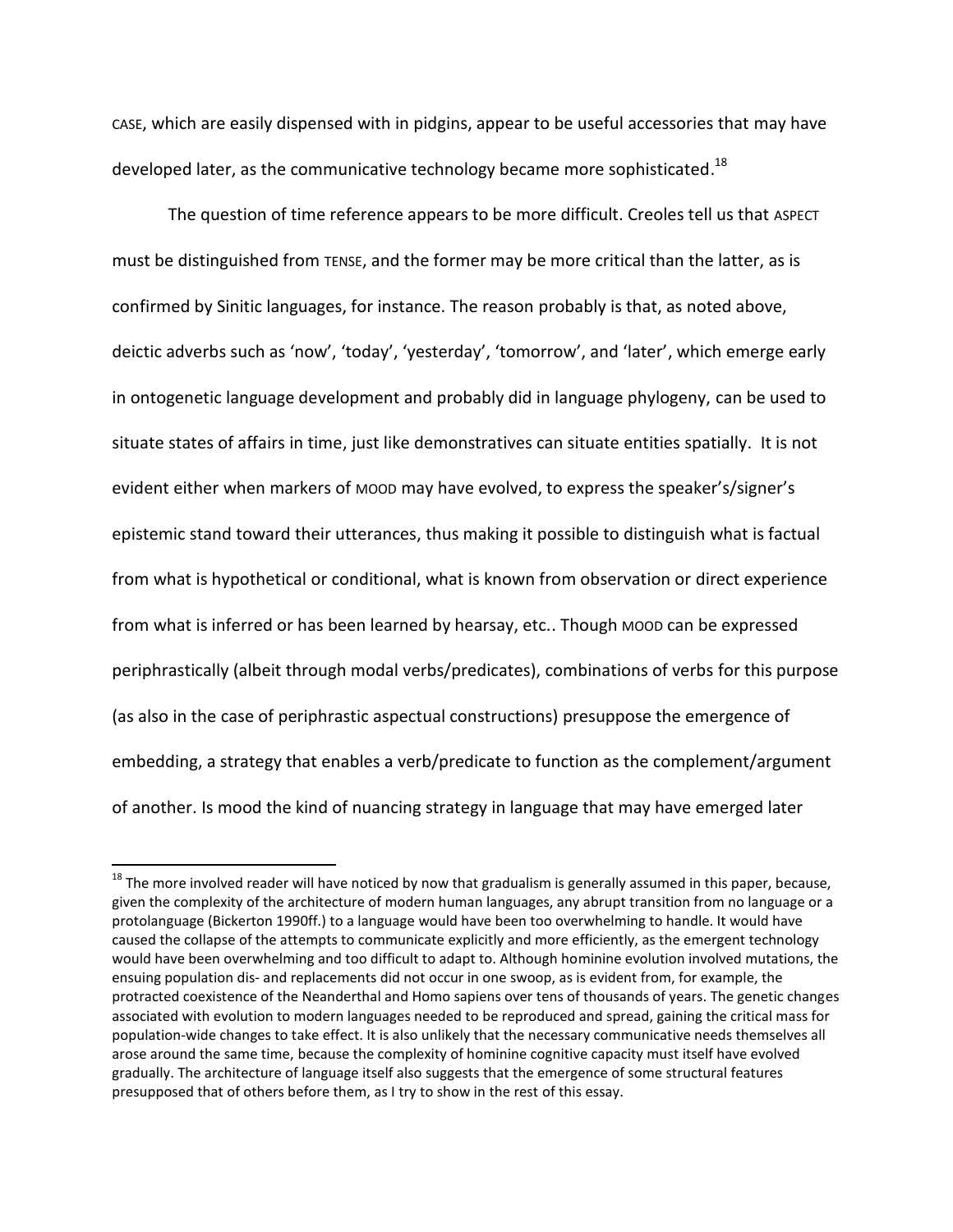than the distinction between statements, questions, and orders/requests? The latter are fundamental aspects of social interaction and communication, which the linguistic technology was being developed to serve, for the purposes of facilitating cooperation! I suspect that strategies for these illocutionary distinctions must have emerged early in communication, just as they also do in child language. They are not lost in pidgins, though the specific strategies used may not be those in currency in the languages they evolved from, the so-called "lexifiers."

These considerations raise the important question of whether all aspects of predication started at the same time. What was said about predication above applies without any obvious problem to intransitive, mono-argument utterances of the SUBJECT/TOPIC + PREDICATE kind. It says nothing about larger predicate phrases involving a second and possibly a third argument (as with the verbs *tell*, *take*, and *put* in English) and even adverbial adjuncts. Future research will have to address the question of whether the earliest cases of predication were restricted to SUBJECT/TOPIC + INTRANSITIVE PREDICATE constructions (expressing what the referent of the subject/topic is doing/experiencing or has done/experienced) or also involved constructions expressing a relation between two or more arguments in terms of what one is doing, or how one is related, to the other.<sup>19</sup> Is the evolution from holophrastic utterances (simply naming entities and states of affairs) to those involving predication likely to have involved a shift to the predicate as the central element of an utterance, in which, when more than one argument is involved, it specifies what relation obtains between them?

<sup>&</sup>lt;sup>19</sup> Just in order to keep the exposition manageable, I will ignore typologically different, unaccusative languages, as well as polysynthetic ones whose elliptical utterances may not even contain an independent, non-agglutinated subject or topic.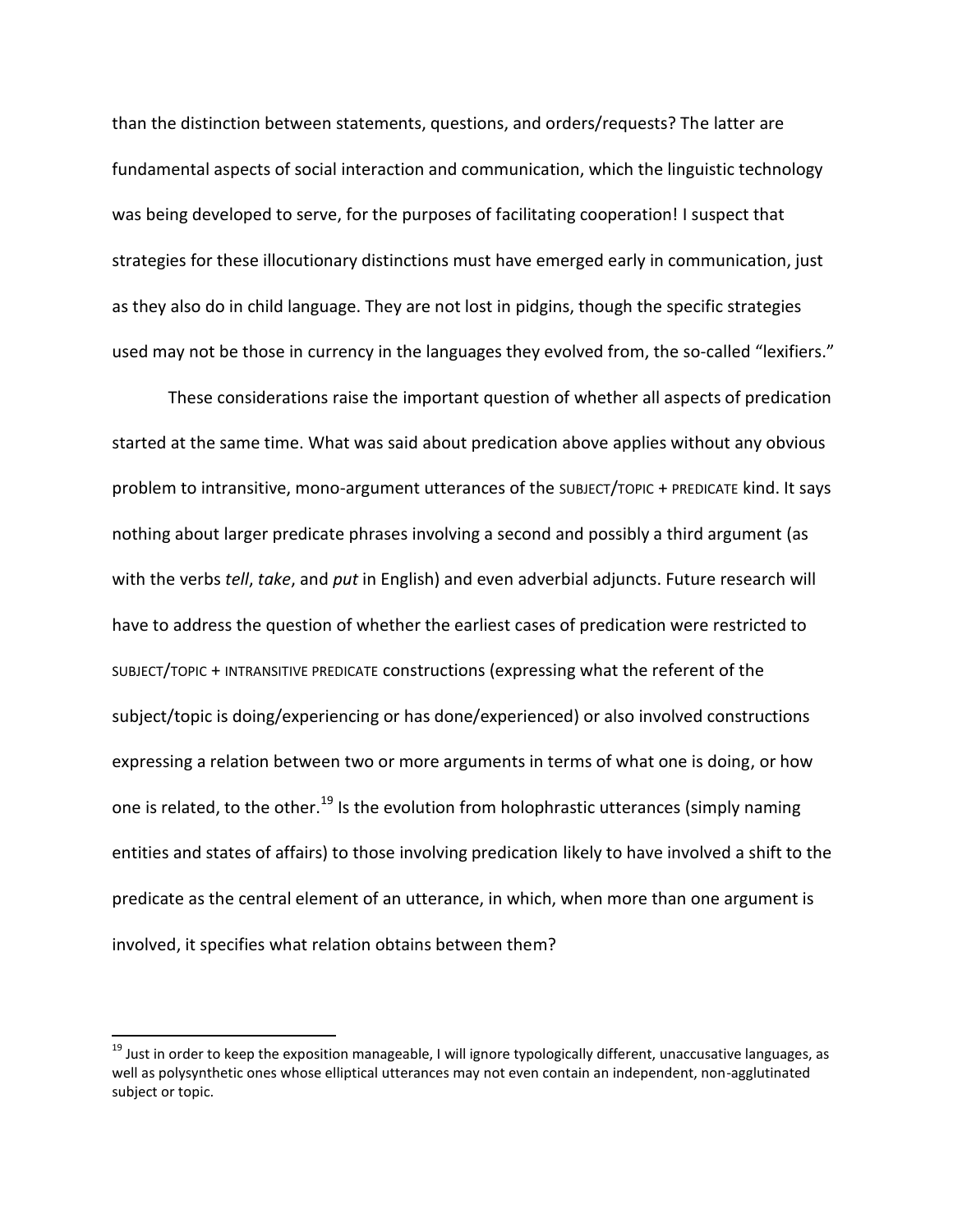This may be a case where ontogenetic development may not be informative about phylogenetic development, because children are exposed to both intransitive and transitive constructions, aside from being born with a late Homo-sapiens mind that is predisposed to any linguistic distinction that is consistent with his/her cognitive maturation. Our hominine ancestors need not have developed both types of constructions (transitive and intransitive) concurrently. We need different kinds of evidence to answer the question.

Be this as it may, multiple-argument constructions would have called for strategies (argument order) and/or devices (case makers or adpositions) that identify the arguments' thematic roles. Is it possible that, as suggested by Jackendoff (1999), our hominine ancestors would have first relied on constituent order (such as in di-transitive constructions, in which the dative argument precedes the direct object)? The hypothesis is not implausible if one agrees with students of grammaticization such as Heine & Kuteva (2007) that inflections and other grammatical morphemes are erstwhile periphrastic markers, consistent with the alternative of the evolution of non-isolating morphosyntax discussed above.<sup>20</sup>

The emergence of predication obviously involved quite a number of details that our hominine ancestors had to attend to. Short of involving a miracle, it is not evident that the emergence of the morphosyntactic devices and strategies used in modern languages could have occurred in the abrupt, catastrophic style of evolution hypothesized by Bickerton (1990ff.),

<sup>&</sup>lt;sup>20</sup> I will leave alone the question of when adjuncts may have emerged, especially those that have nothing to do with situating states of affairs in place and time. The fact that they are optional suggests that they may have emerged later than the basic strategy of predication. On the other hand, it is also conceivable to distinguish markers of time (and place) from the other adjuncts. Adverbial clauses are of a different order of complexity that must be discussed separately from manner and instrumental adverbs, for instance. They presuppose prior development of clause formation strategies, thus of predication, and of devices that connect adjuncts to the main clause.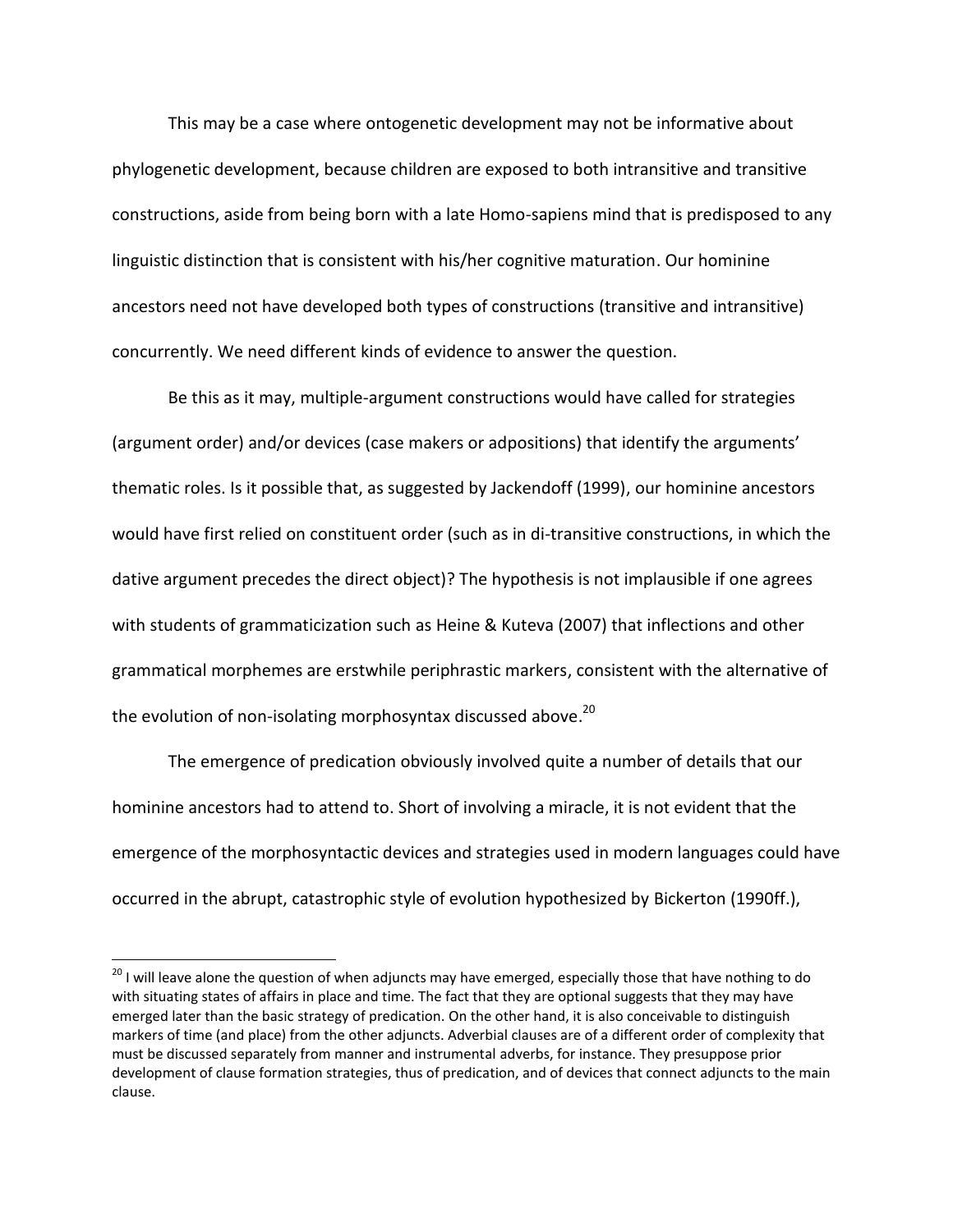endorsed by Tallerman (2007), and even still assumed by those such as Wray (2002) who offer alternative hypotheses.

In any case, predication brought along with it the possibility of what Hockett (1959) identified as "displacement," which enables interactants to exchange information not only about the *hic et nunc* of their interactions (which is more typical of holophrastic statements) but also about the past and the future, as about places other than where the speaker/signer is. Thus predication would have exerted a lot of cognitive pressure to specify time reference, in order to situate states of affairs in time. Assuming that modern languages' specifiers of the verb are the counterparts of those associated with the noun (although modern generative syntax identifies them as heads of projections), the emergence of this capacity to situate states of affairs in time may have emerged concurrently with the capacity to specify where the referents are situated spatially (with demonstratives) and whether one or more than one is involved (with number markers), or even whether reference is generic rather than to particulars (with articles or some other devices).

Generic reference for the noun may also have been a concomitant of the expression of habits and typical conditions. Now, the question is whether, at some point in the evolutionary trajectory of language(s), there could have been an explosive evolution in the hominine mental capacity that caused all these strategies to emerge concurrently in language(s), while allowing for typological variation from one to the other. Or may the evolution have been as gradual as in child language (Mufwene 1999), though the time between the emergences of the different strategies/devices may also have involved short phylogenetic distances? I am not sure that the question can be answered conclusively at this point.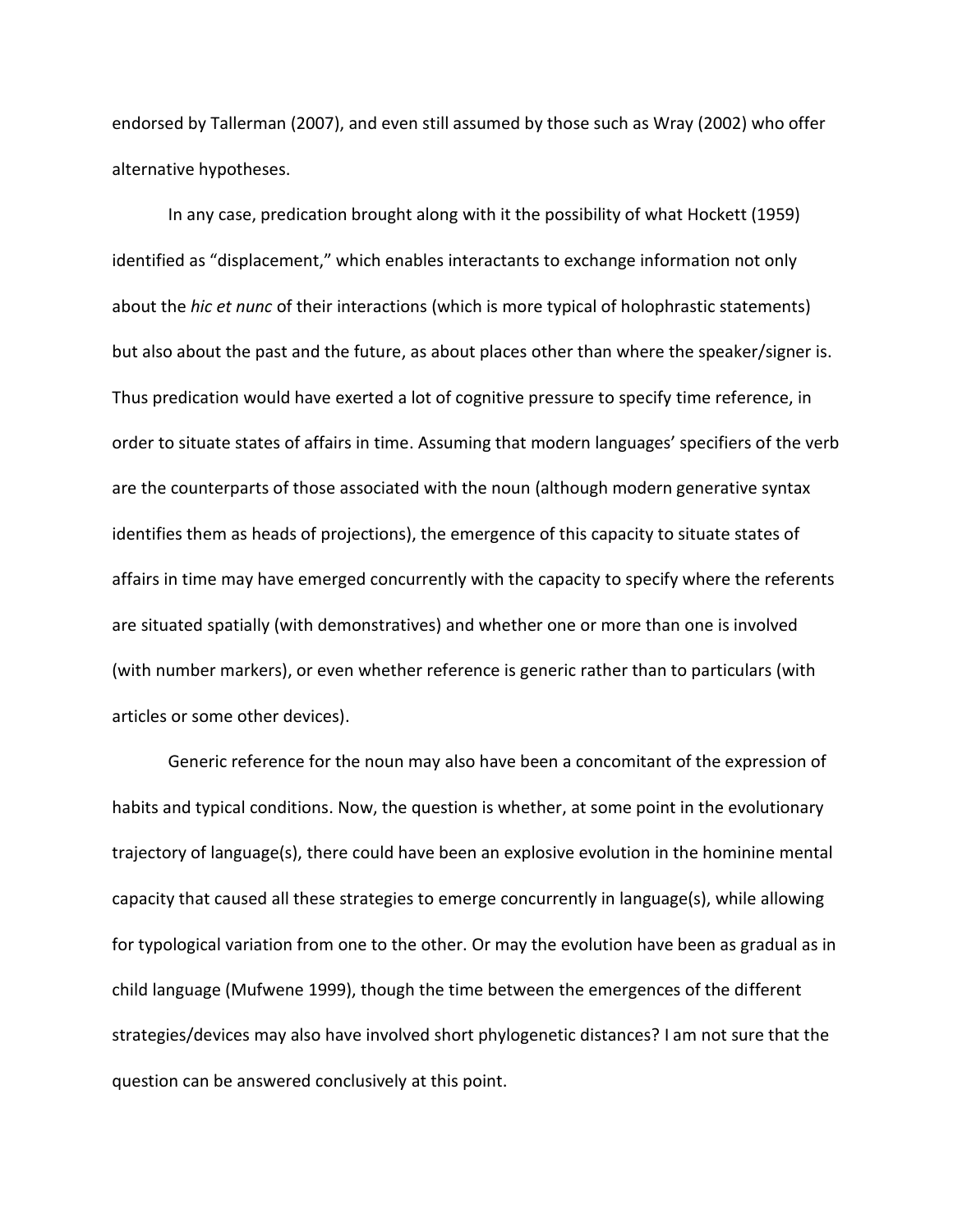All languages make distinctions along the lines expressed above, despite the obvious typological variation that linguistics has articulated since the  $19<sup>th</sup>$  century. They all also involve negation of the predicate phrase or constituents within the predicate phrase, which must have emerged early too, as is also suggested by child language development, though here too, there is typological variation regarding the position of the relevant marker in an utterance and whether, in the first place, the marker is the same for wide-scope and narrow-scope negation.<sup>21</sup> I am inclined to consider typological variation as evidence for polygenesis in the phylogenetic emergence of language, since the geographical distribution of paleontological evidence, dispersed over the huge area of East(ern) Africa, defies the possibility of monogenesis. Besides, modern humans continue to show that there is usually more than one way of solving the same problem, notwithstanding the fact that no global typology has emerged that shows what particular parametric combinations are not permitted in a language. Greenberg (1966) identified only common tendencies and some implicational universals among the combinations that are attested.

Before we proceed with the larger aspects of syntax, we should discuss a couple of things about the morphosyntactic delimitation of the noun, viz., not all languages have articles, no more than those who have them have a uniform way of articulating their distinctions morphosyntactically. (For instance, the functional distribution of the definite and zero articles is not identical in English and in French.) On the other hand, it appears that definite articles

<sup>&</sup>lt;sup>21</sup> The negation discussed here is different from what is the counterpart of 'yes' and can occur elliptically. As is evident from French, which has *non* and *ne … pas* as basic negation markers, the two kinds need not have the same form; nor need they have emerged around the same time. (French also uses *pas* alone for narrow-scope negation.) Child language development suggests that the independent negation is evolutionarily anterior to negation with scope over or within the predicate phrase.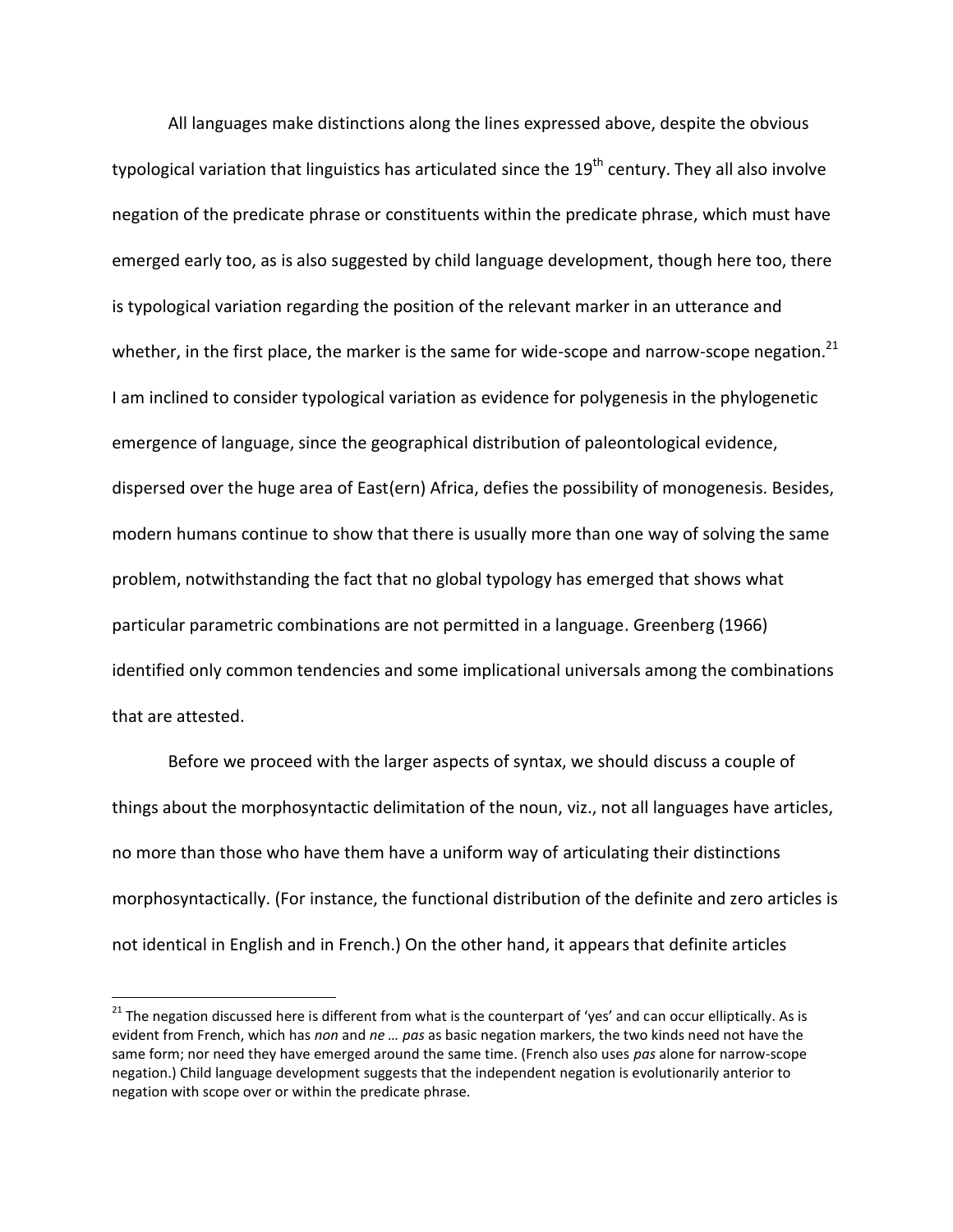usually evolved from (distal) demonstratives and indefinite ones from the quantifier 'one' in many languages. So, it may be assumed that grammaticization was involved in this case, which suggests later, optional emergence of these markers compared to quantifiers and demonstratives. These considerations too lead to the conclusion that the linguistic technology evolved gradually and incrementally, with different hominine populations innovating similar but not identical strategies at the same stages of cognitive evolution, a normal state of affairs in cultural evolution. Similarities in evolutionary trajectories do not necessarily reflect constraints exerted by UG. They may also reflect system-inherent limitations that offered no other alternatives but to exapt those materials that are the most adaptive for the new functions. The fact that similar grammaticization processes have been repeated in the histories of modern languages may reflect a bias that the modern problem-solving mind has undergone in human evolution. Perhaps this is the best evolutionary account there is for the concept of UG. The concurrent variation regarding quantifiers and demonstratives would have involved word order (notwithstanding the internal structure of the domains), about which nothing has been said so far.  $^{22}$ 

Whether the emergent grammar opted for SVO, SOV, or some other kind of majorconstituent order in the sentence, and for head first or head last in the arrangement of constituents within the noun phrase appears to be as inconsequential to the emergent technology as the design of cars with the steering wheel on the left or the right side of a four-

<sup>&</sup>lt;sup>22</sup> An interesting analog to the emergence of typological variation in the evolution of languages, assuming polygenesis, is the evolution of desktop computers, with the Mac and PC engineers developing similar but not identical technologies at more or less the same times with different degrees of success with certain tasks. Despite differences, they satisfy the needs of their customers, in their own respective cultures, and they do not fail in their most basic tasks. Each technology is also ready to adapt to their customers' new needs.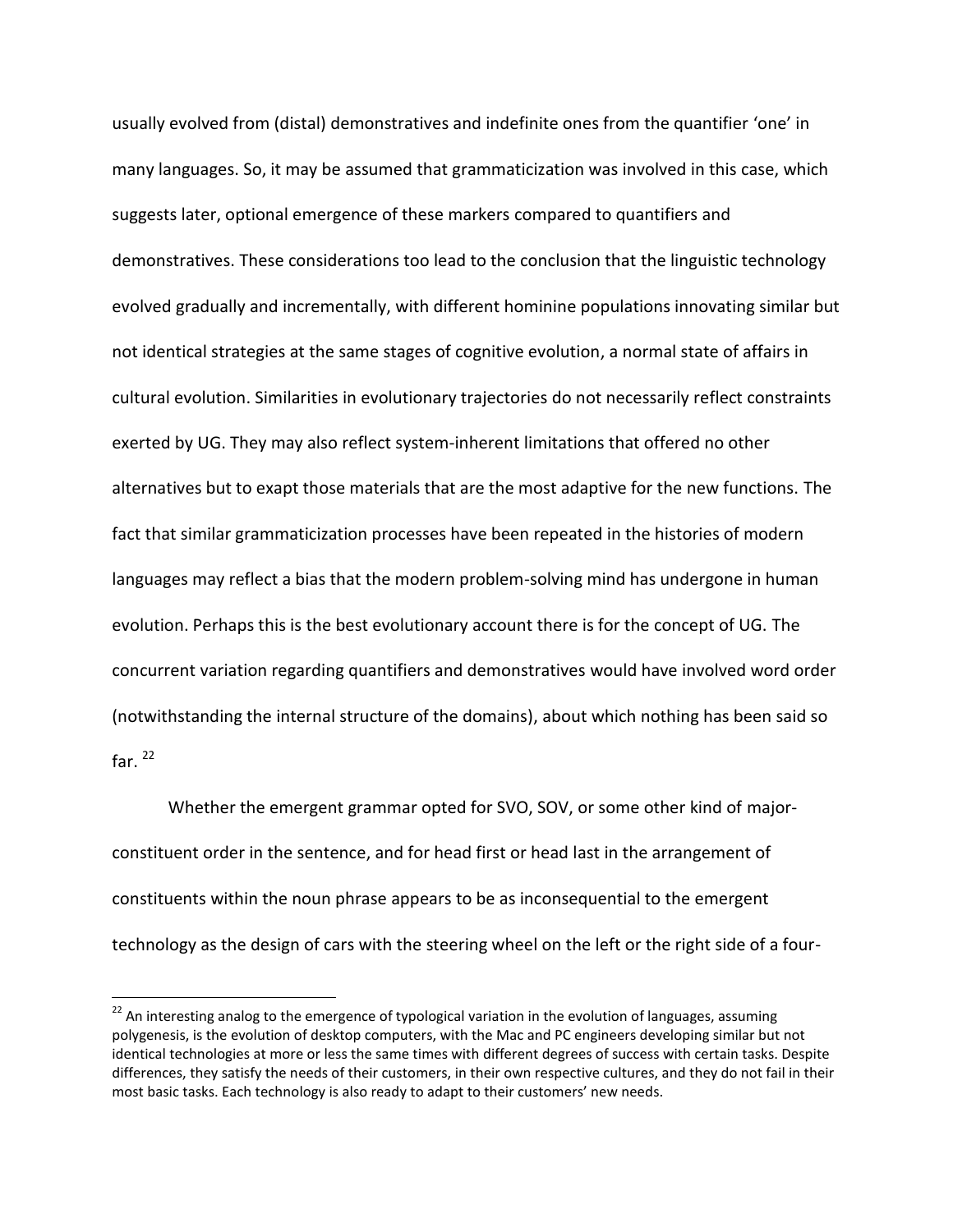wheel vehicle, though there are secondary consequences, such as the location of the ignition key and dashboard commands.

The same variation also emerged regarding whether or not a language would resort to case markers, postpositions, or just word order to express thematic relations in an utterance.<sup>23</sup> However, all languages have developed markers of relations between some constituents, to express joint participation (conjunctions), accompaniment (comitative relations), and instrumental, manner, and temporal adjuncts to the core predicate phrase, among others. Since the direction and origination of motion is, more often than not, not incorporated in the meaning of the verb, languages usually include adpositions and/or special case markers to mark these verb complements. The relevant systems are sometimes elaborate in some languages, such as *to, into, onto, out of,* and *from*, in English. In some languages, they are not, especially if the direction and origination of motion are incorporated in the relevant verbs. Some languages have opted for redundancy, expressing with the adposition what is incorporated in the meaning of the verb, such as *extract* NP *from* and *import* NP *(in)to*.

Also, as Heine & Kuteva (2007) show, the history of many languages suggests that many adpositions, if not all of them, have evolved from erstwhile nouns or verbs (the case of prepositions such as *down*, *inside*, *behind*, *while*, *including*, *during*, *except(ing)*, and *regarding* in English). Thus, they are apparently later developments, by exaptation of extant materials, than the fundamental categories of nouns and verbs. How does their emergence bear on that of predication? Can we assume that, like many other aspects of language, the internal structure of

 $^{23}$  Escure (2009) is perhaps the latest creolist discussing serial verb constructions to point out that serial verbs often express thematic relations that some languages express only with adpositions. Serial verb constructions are indeed an important typological option for sentence expansion, to which I return below.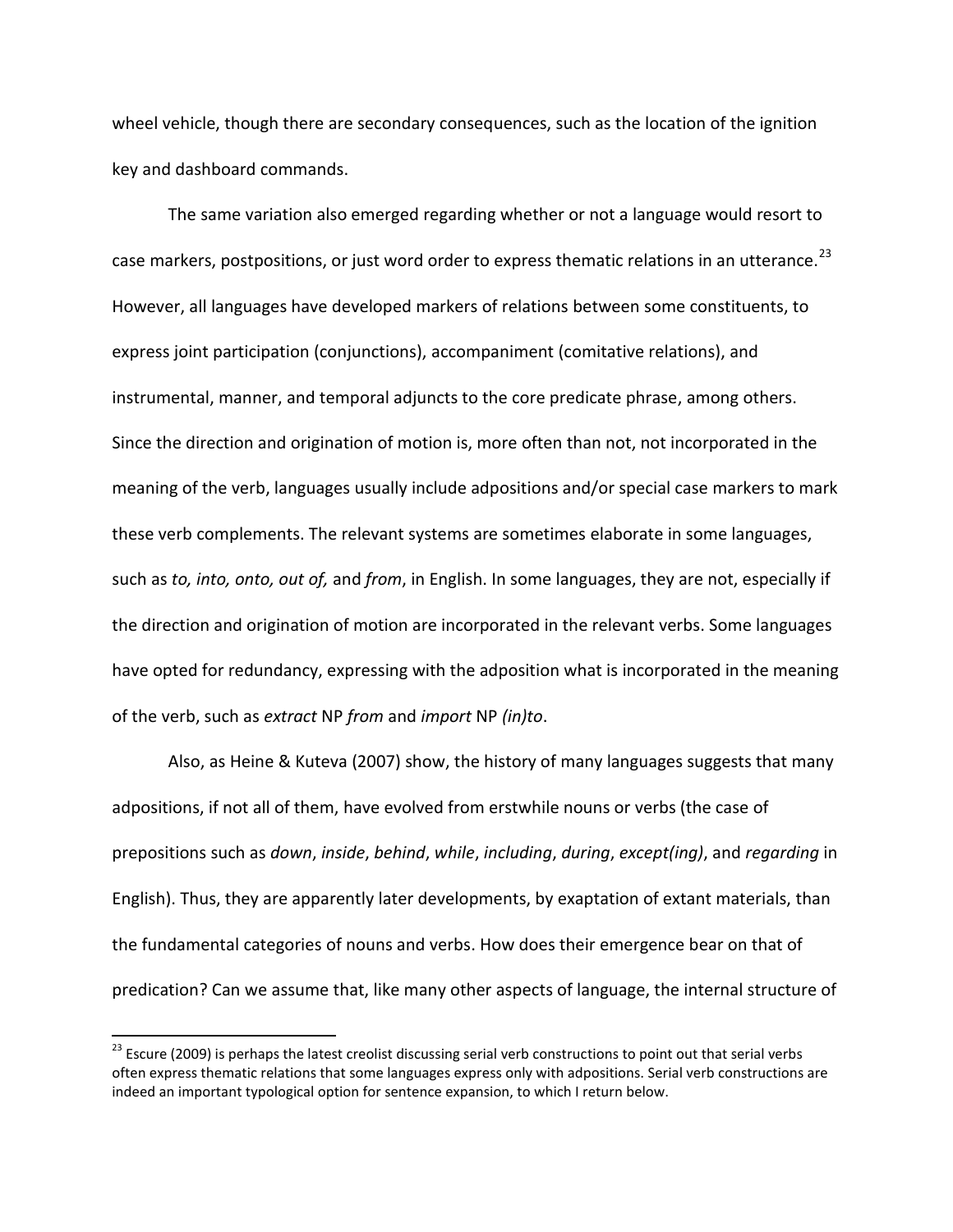the predicate phrase evolved incrementally? At what stage of language phylogeny are the syntactic structures requiring adpositions likely to have emerged? May those marking complements of motion verbs, or transfer of possession for some verbs (like *take* and *give*), have emerged earlier than those marking adjuncts?

It seems to me that the question is really that of when these devices emerged in language, rather than that of whether they emerged later than the categories of nouns and verbs. On the other hand, we cannot overlook the fact that these functional categories (prepositions and conjunctions) are not as extensive in some languages than others, in which combinations of nouns and a connective functionally similar to *of* in English are used to express the same grammatical relations (in fact as in *in front/back of*, *on top of*, *aside from*, *except for*, and *along with* in English itself). 24

These facts suggest that perhaps just a small core of "all-purpose" connectives were used, aside from verbs, to mark grammatical relations in the early stages of the phylogenetic emergence of language. The derivative prepositions and conjunctions that have extended the inventories of functional categories must have emerged later, apparently in order to make communication either more precise or less vague, depending on one's idea of what precise communication is. Note that, even during this particular phase of the evolution of language, there is also room for typological variation even within the same language. While there are many cases where new unitary prepositions have been grammaticized from nouns and verbs,

<sup>&</sup>lt;sup>24</sup> This kind of vocabulary expansion is not restricted to prepositions only. It is also attested in the category of quantifiers, with composite expressions such as *a lot of*, *a number of*, *an amount of*, *a multitude of*, and *a bunch of* in English. That their lexical status is somewhat different from quantifiers such as *many*, *several*, and *few* is made evident by the fact that they are intensified differently, for instance, *a whole lot of*, *a (very) large number of*, and *a certain amount of*, as opposed to *very many* and *very few*, with the latter behaving like adjectives and the former like nominal phrases.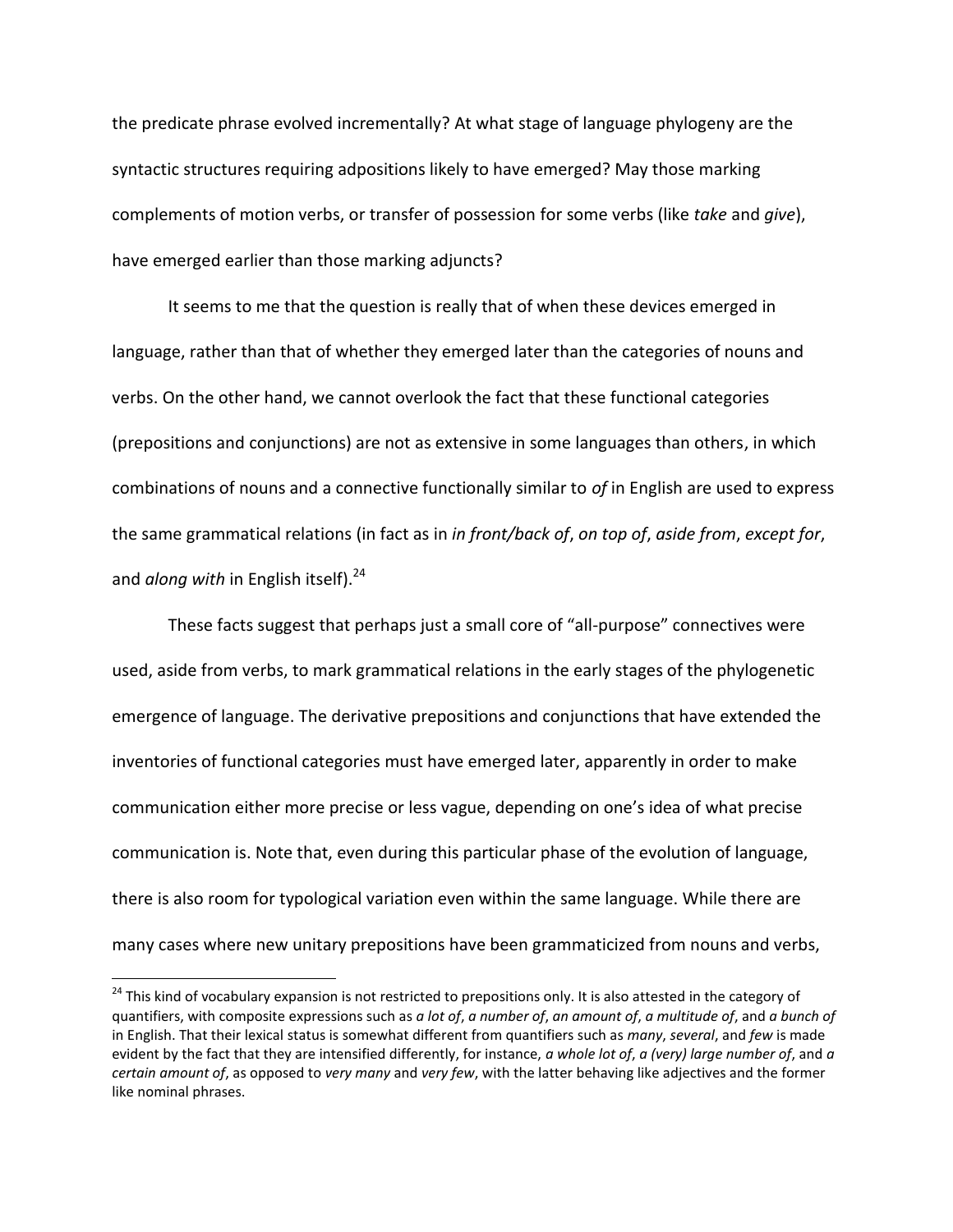there are also many cases of composite prepositions. Some languages have chosen this particular option. French has a few, such as *au sujet de* 'about', *autour de* 'around', *en provenance de* 'from', and *au dessus de* 'on top of, above'. The transparency of the prepositional phrases (not *preposition phrase* as P + NP) is as striking as that of the semiauxiliary *be going to* (+ infinitive) in English or that of prepositional phrases such as *on top of, in back of, in front of*. Again the evidence speaks for a gradual, perhaps protracted evolution of language toward more and more productive and increasingly complex syntax, reflecting how extant materials were coopted toward the production of new expressions. As suggested above, we have no reason for assuming that at the initial stages of the emergence of language our hominine ancestors' minds and their communicative needs were just like ours today. Consistent with Darwinian evolutionary theory, the gradual complexification of the language technology suggested by the data may reflect the gradual complexification of the hominine cognitive capacity and need for more sophisticated communication.

The gradual complexification of the grammar is also evident in the use of a clause as the complement of a higher predicate, as the modifier of a noun (e.g., relative clauses), or as an adjunct adverbial clause. Made possible by the principle of recursion, $^{25}$  this expansion of the

<sup>&</sup>lt;sup>25</sup> Although recursion has properly been associated with the repetition of particular combinatorial patterns in syntax, typically with complement and modifying clauses and with multiple embeddings of preposition and noun phrases, one may also argue that it is deeply rooted in the strategy of compositionality itself, which allows longer and longer expressions. Originally suggested by Martinet's (1960) principle of "double articulation" and Hockett's (1959) and Hockett & Ascher's (1964) "duality of patterning," compositionality applies in more than one module of the architecture of language, viz., in combinations of sounds into morphemes and words, as well as in combinations of the latter into sentences, eventually in combinations of the latter into larger discourse. Syntax has focused on a specific kind of it, whereby some patterns for expanding constituents are repeated within themselves to produce even larger phrases. We also know from modern grammars that constraints emerged that restrict particular combinations and various syntactic processes from occurring under particular conditions. The syntactic constraints may have a cognitive basis, while the phonetic ones may have acoustic and/or articulatory motivations. We will not deal with them in this essay.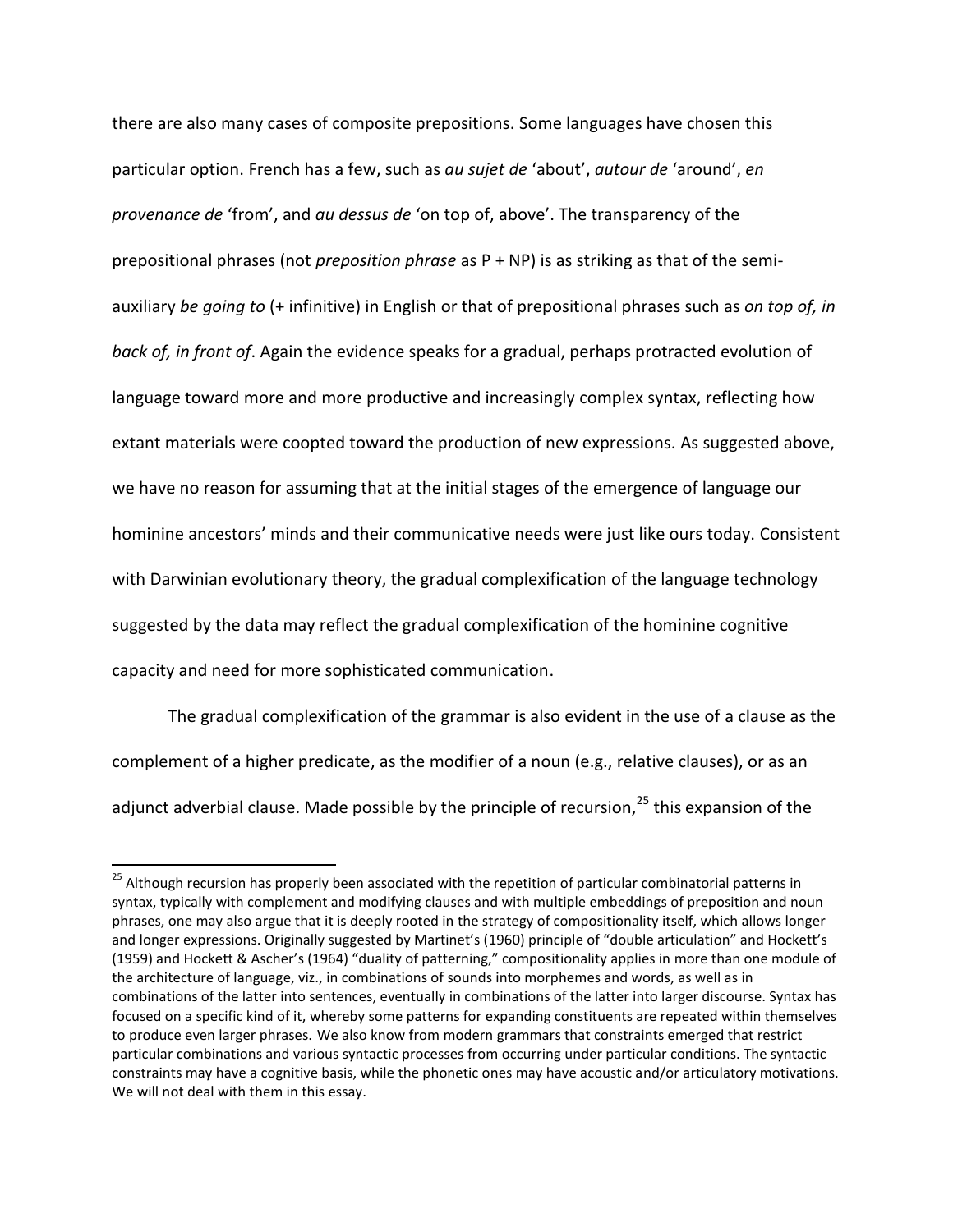sentence also led to the emergence of complementizers, among other alternative devices (such as the conversion of the verb into a gerund, i.e., verbal noun), in systems where particular subordination strategies emerged (as in Western European languages), as opposed to verb serialization.<sup>26</sup>

Givón (2009) hypothesizes that subordination evolved from serialization. A problem with this hypothesis is that we have no evidence that all subordinators evolved from verbs, although there are some languages where the serial verb 'say' has evolved to function as a complementizer. Although this does not rule out the possibility that the first instances of clause-embedding involved no subordinators, it is also noteworthy that some serial verbs express thematic relations that are expressed with adpositions in some other languages. This suggests that serial verb constructions are not simply the counterparts of subordinate clauses. One might otherwise argue that coordinate clauses and preposition phrases all evolved from serial verb constructions. The evidence for the position is just not compelling; it is typically based on idiomatic translations of serial verb constructions into English or French. The typological evidence simply suggests that different populations have chosen to organize their grammatical systems differently, consistent with the earlier observation that the human mind is capable of producing alternative solutions to the same problems. This is a central point in Evans

<sup>26</sup> We must bear in mind that the term *serial verb construction* was coined in reference to the fact that in languages producing such constructions verbs or verb phrases are sequenced without conjunctions or subordinating morphemes between them. The syntactic relations between the serialized verbs are not uniform: the verbs may be considered as conjoined in some constructions, whereas in some others the serial verb is the object of the head verb, as in the Gullah construction *Uh tell um come home* 'I told him/her [to] come home'. The mischaracterization of some serialized verbs as "instrumental" and "dative" also reflects the fact that their semantics are not uniform from one construction to another. As argued in Mufwene (1989, 1990), serialization is just an alternative strategy, in opposition to morphosyntactic subordination and conjunction (with overt markers for specific syntactic functions), for the formation of complex sentences. See also Evans & Levinson (2009: 442) for a similar position.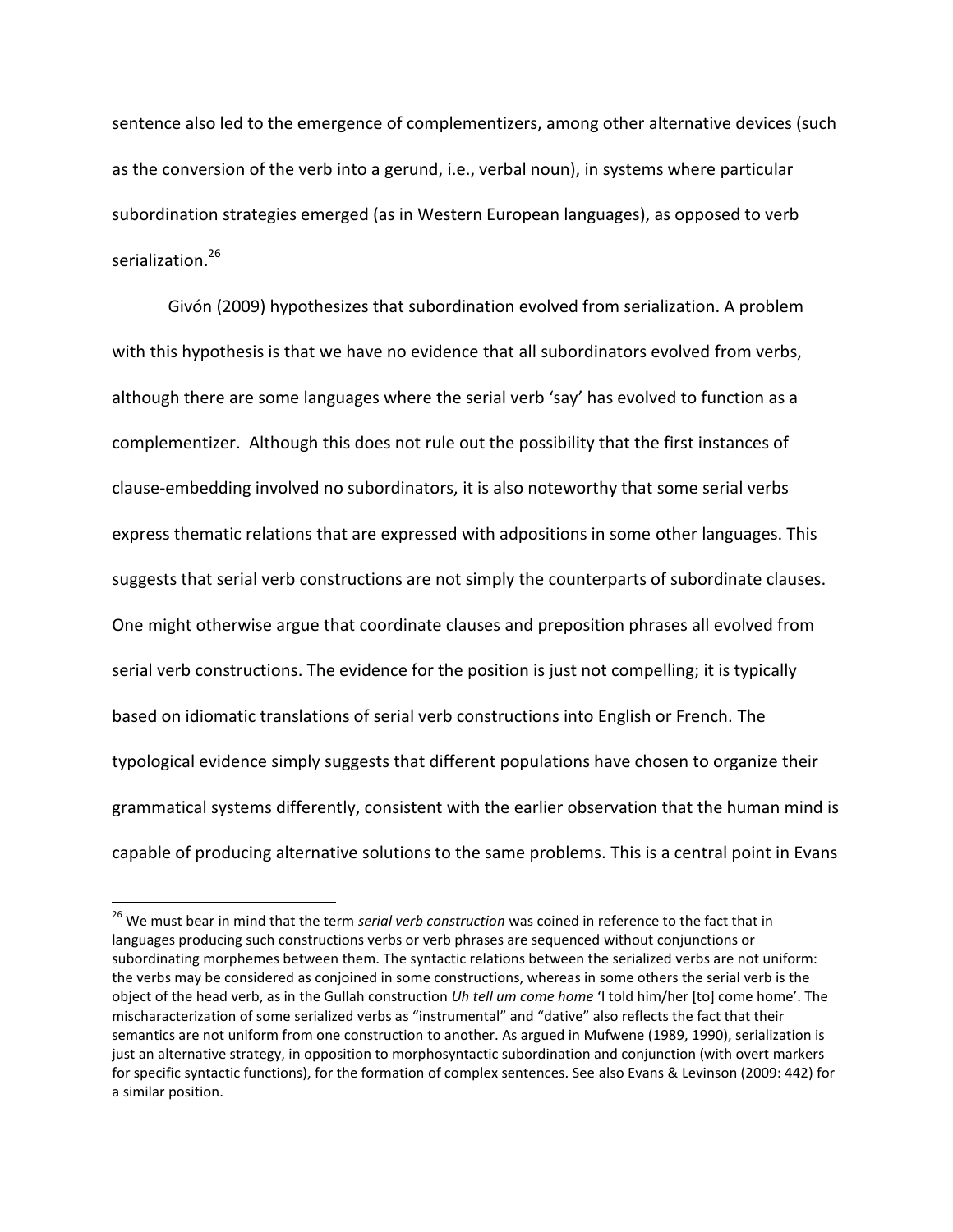& Levinson's (2009) argument for not subordinating linguistic diversity to language universals. From the perspective of the present essay, the relevant problem is how to pack various information hierarchically or otherwise in a sentence.

A less controversial hypothesis is that subordinators emerged after the application of recursion to clause-size units made it possible to expand a clause with another clause that functions as a complement of a verb, as the modifier of a noun, or as an adverbial adjunct. Languages vary regarding the strategies they evolved to mark such clauses. More research is needed regarding what structures had to be in place before others that possibly coopted them emerged. This will then help us determine with some certainty at what particular phase of the phylogeny of languages some devices and structures that do not appear to be fundamental evolved. The fact that the primary characteristic of serial verb constructions is not to have any function words between the sequenced verbs and for the verbs to be uninflected may help us sort out what are some of the non-fundamental devices in the architecture of modern languages. Candidates include not only complementizers but also the distinction between finite and nonfinite forms of verbs, as well the nominalization of the subordinate construction as done in Japanese and Korean before a postposition is attached to it to mark its syntactic function $27$ 

The above observation is not intended to deny the usefulness of complementizers and other subordinators in facilitating sentence-processing. It simply highlights the fact that some

<sup>&</sup>lt;sup>27</sup> The way complement clauses in Japanese and Korean are bounded morphologically with a nominalizer followed by a postposition suggests in fact that speakers had to realize at some point that the noun or noun phrase could designate not only an entity (material or abstract) but even a state of affairs. What Japanese and Korean do so transparently is reminding the hearer that the complement clause must be interpreted as a noun phrase. We can thus be certain that the capacity for a verb to have a nominal object provided the substrate for the emergence of complement clauses.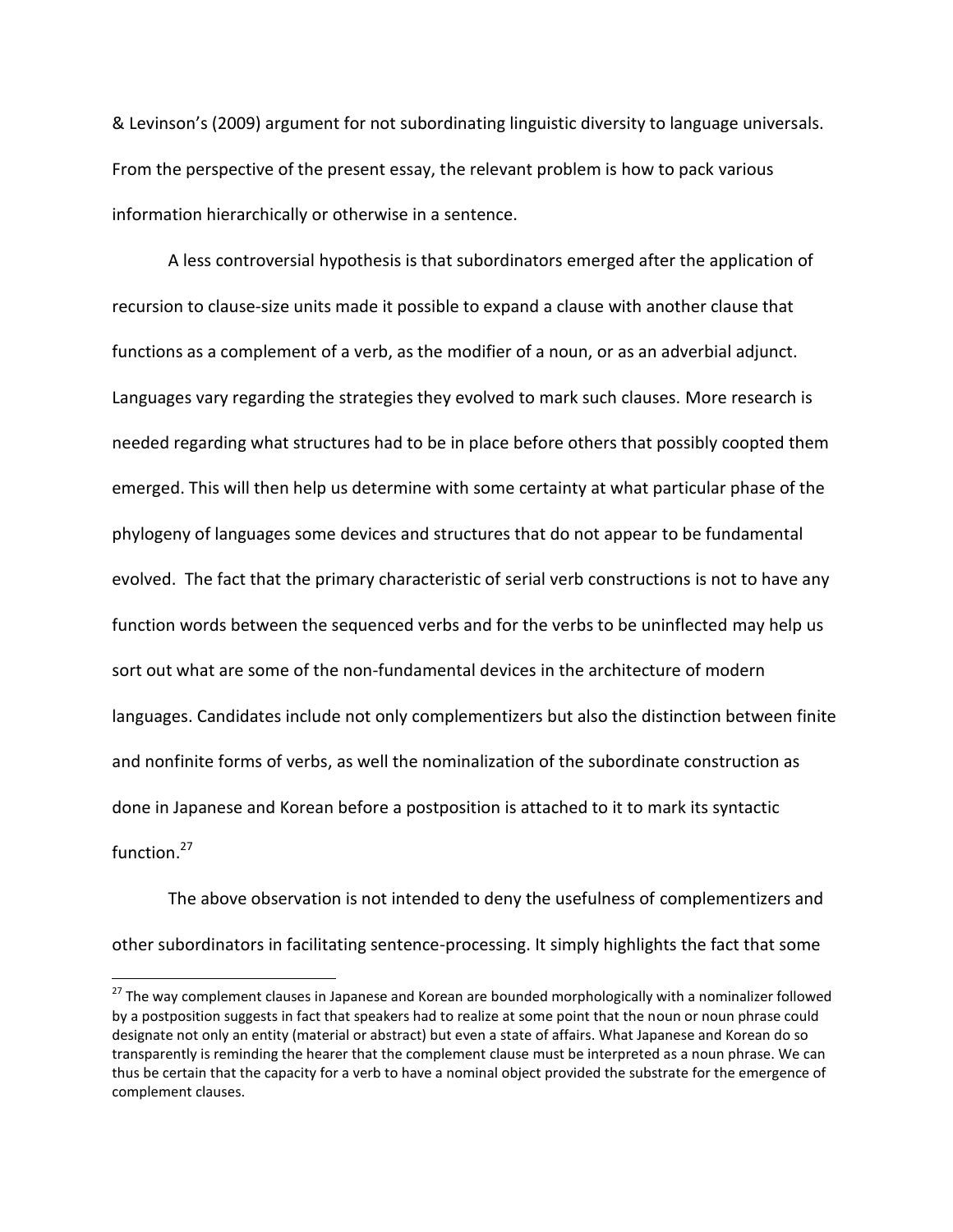devices in the architecture of languages may be treated as accessories that enhance how they functions but are not essential or critical parts (Mufwene 1999). This could also have been said of the copula, gender, nominal number, and agreement strategies (between an overt subject and its verbal predicate and between a noun and its adjectival modifier), the kinds of things that pidgins dispense with (not inevitably!) and whose functions children understand later during child language development.

Recursion has also enabled the modification of a noun by another noun as in the English *my teacher's book's cover* and its French translation *la couverture du livre de mon professeur*, as well as the modification of a preposition phrase by another preposition phrase as in *the wine in the glass on the table by the window*. Whenever these kinds of constructions emerged during the phylogenetic emergence of language(s) (indeed when English had not emerged yet!), they presuppose the earlier emergence of the simpler constructions that could be coopted into the production of the larger ones. $^{28}$  Exaptation was thus a key strategy in the phylogenetic emergence of language(s).

## 4. **Conclusions**

<sup>&</sup>lt;sup>28</sup> The reader should remember that the emergence of modern languages such as English and French did not follow the same evolutionary trajectory discussed here. They reflect historical change from ancestor languages and speciation under particular contact conditions, although some of the processes involved in the phylogenetic emergence of language have been repeated, such as grammaticization. Some typological shifts have also taken place during the relevant changes such as from VSO to SVO in English. All this is only part of the complex story showing that the linguistic technology continues to be adapted to its users' communicative needs under particular ecological pressures, including language contact (Mufwene 2009). This all means that what language history can tell us about the phylogenetic emergence of language may be very limited, especially since historical changes have not always proceeded from less to more complex structures. Often, just the opposite has been true, such as in the morphosyntax of Indo-European languages such as English and the Romance languages, from the point of view of distinctions within particular domains or of constraints on the application of particular rules.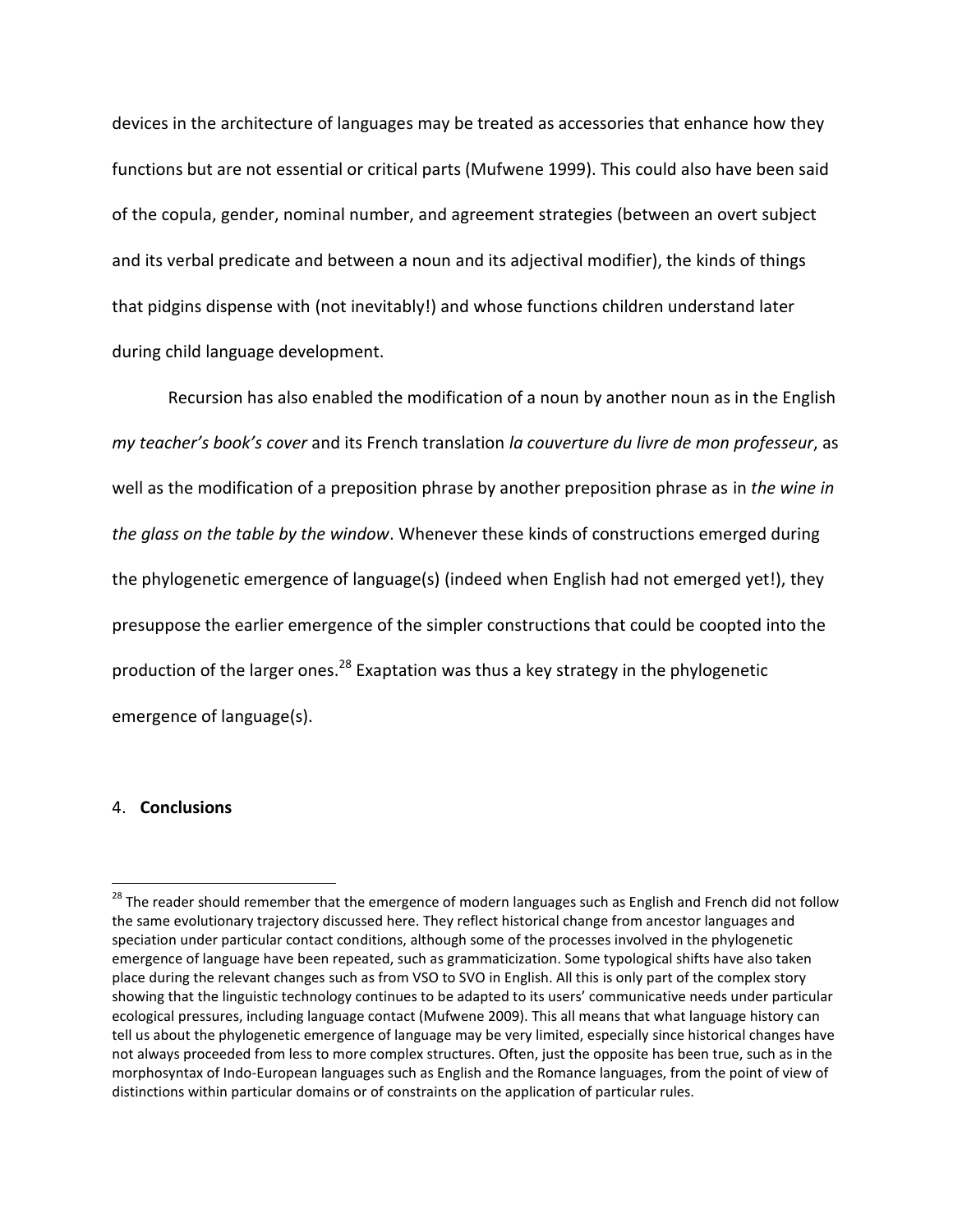The primary goal of this essay was to show how languages can be thought of as emergent technology whose function is to enable sophisticated and more explicit communication than, as far as we know, nonhuman primates' vocalizations and gestures. In the way that Pinker & Jackendoff (2005: 231) explain it, "it is an [evolutionary] adaptation for the communication of knowledge and intentions." Though it is more fashionable to think of writing as technology, that of putting on material objects (clay, papyrus, paper, and now the computer screen) what would otherwise be spoken, language is itself technology developed through the domestication by hominines of their own anatomy to express their thoughts and feelings, to describe various states of affairs around them, to relate past experiences, to plan future states of affairs, and, as claimed by several students of the evolution of language, to cooperate toward the sustenance of their societies.

The second goal was to speculate on how this technology evolved, albeit in an unplanned way, by exaptations by hominines of extant structures, in response to growing communication pressures arising from their expanding mental and cognitive capacities. It seems obvious that, while domesticating appropriate anatomical parts of their bodies, the technology started with the capacity to name entities and states of affairs, with the phonetic inventories increasing up to a critical mass (variable from one population to another) to satisfy the continuous expansion of the vocabulary. This evolution already set hominines apart from nonhuman primates, whose vocabulary of calls is considered limited to innate needs and does not expand. The next step was the emergence of predication and strategies to specify reference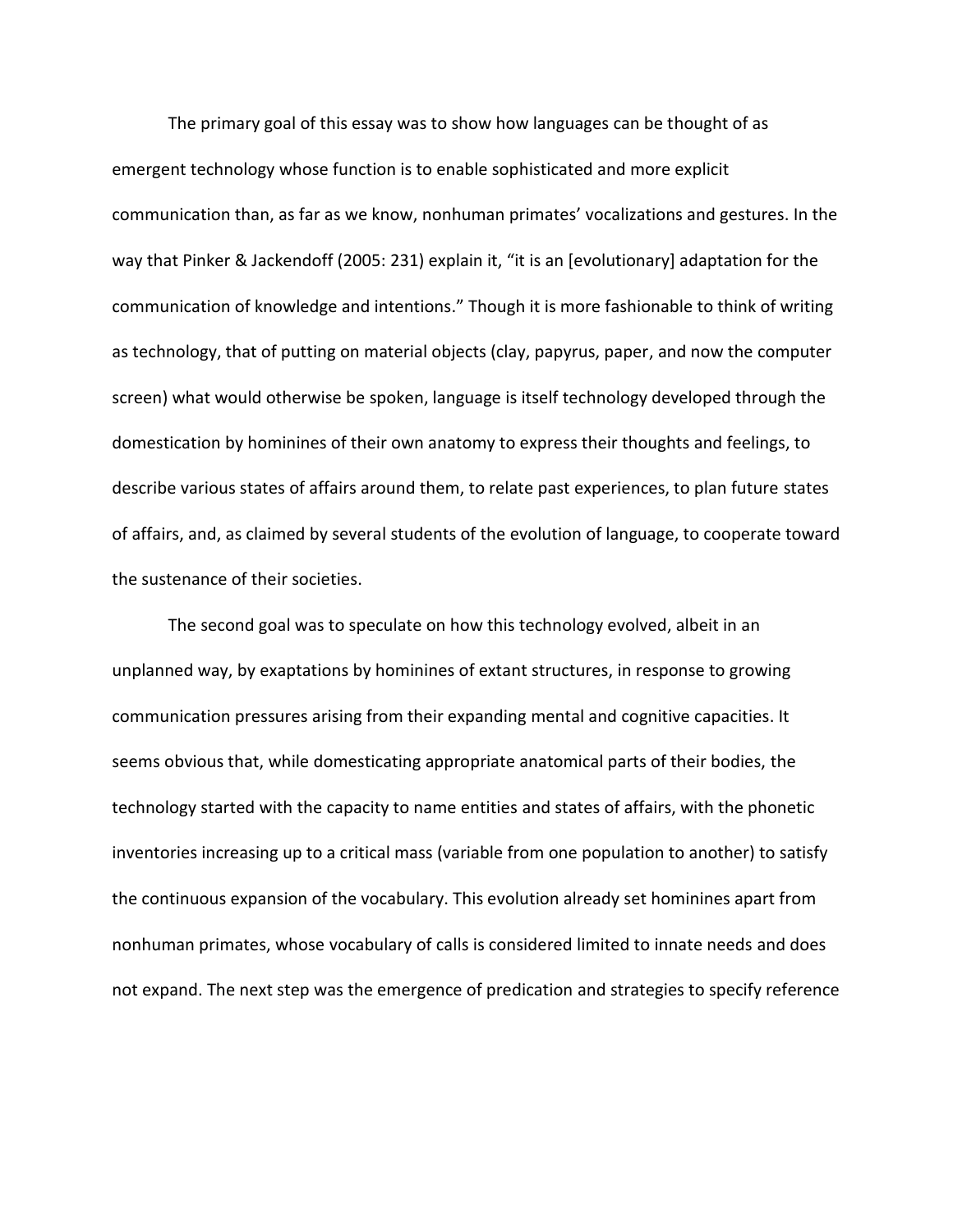(for both nouns and verbs<sup>29</sup>), a capacity that linguistic apes have hardly acquired (at least not to the extent observable in modern human languages), which underscores the evolution of a mind particularly hominine as a critical evolutionary prerequisite to the emergence of the linguistic technology. So what sets us apart from other animals is not so much language as the mind that made it all possible and also accounts for why our cognition and cultures are also so different from those of other animals.

Past these initial stages, the story of the phylogenetic trajectory of language has been more difficult to construct, defying any unilinear and perhaps also rectilinear account. My admittedly unfinished story shows how partial accounts such as Jackendoff's (1999), Heine & Kuteva's (2007), and Givón's (2009) are. My speculations agree only partially with theirs, certainly in showing that the evolution was incremental and that some strategies and devices presuppose prior emergence of some others that served as their substrates. This conclusion underscores the need to better understand the ways in which the different aspects of the architecture of language are interconnected. We must sort out what particular components have evolved concurrently and which ones presuppose the earlier emergence of others. We must also think hard over what counts as evidence for our hypotheses.

I have also highlighted the relevance of typological variation to the question of whether we should conjecture monogenesis or polygenesis in the evolution of languages. Taking into account the geographical distribution of paleontological evidence across East(ern) Africa, it is difficult to dismiss the possibility of polygenesis as what made typological variation possible.

<sup>&</sup>lt;sup>29</sup> I am aware of the tradition that associates reference only with nouns, but linguists also speak of "time reference." It is both meanings that are intended here.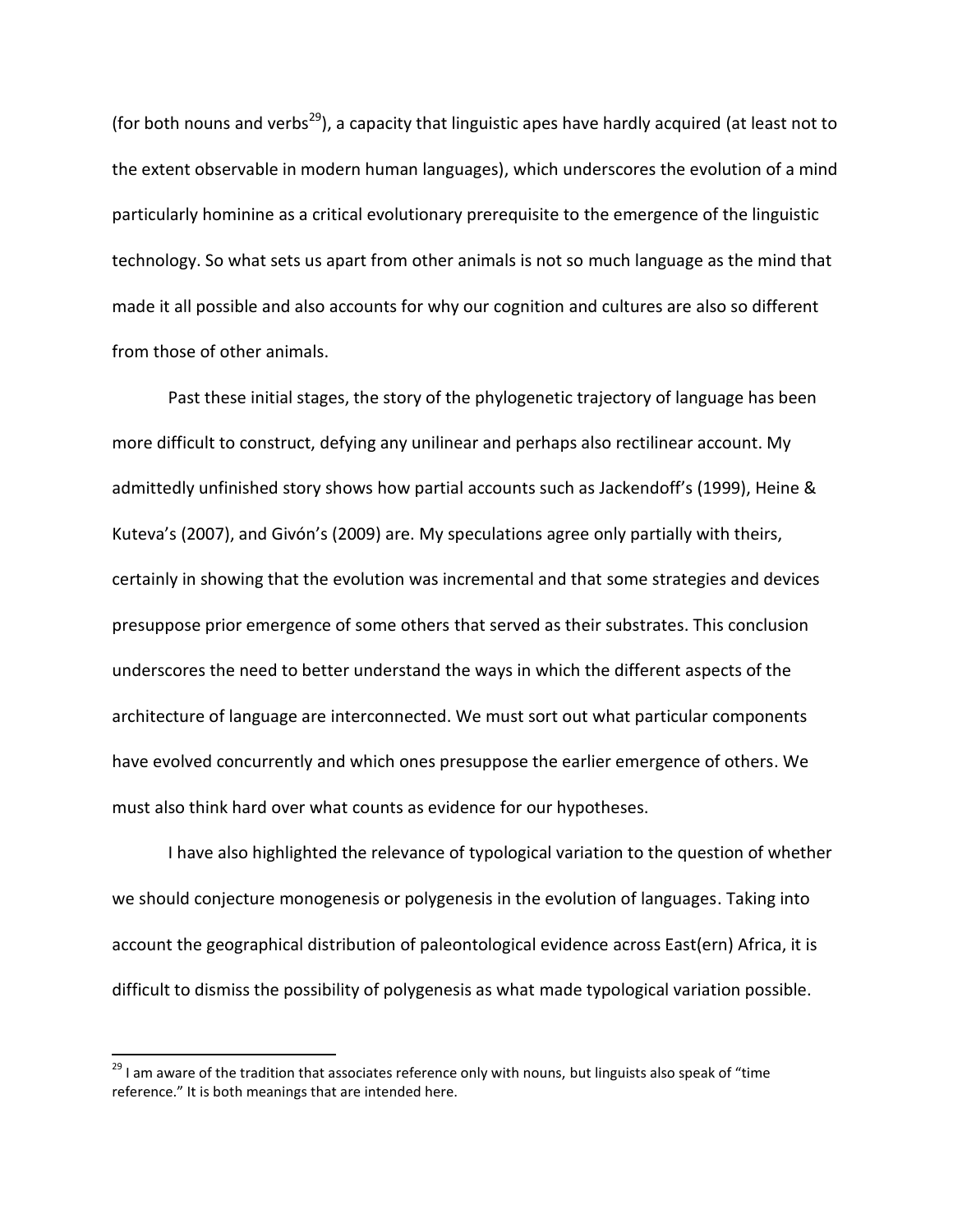Different hominine populations need not have solved their communication problems in identical ways, though they were developing technologies that co-opted the same anatomical structures to produce speech or manual signs. Uniformity in the phylogenetic emergence of languages seems to end with the choice of the same materials in the development of the technology and the common, universal principles that apply because they may be consequences of both the materials used and the mind producing the technology.<sup>30</sup>

These considerations suggest that we could as well be speaking of the evolution of languages, indeed in the plural, with emphasis of diversity, at least sometimes, rather than just speaking of the emergence of language, in a non-individuated and unified way. If the commonalities are largely consequences of both the materials used to produce the technology and the mind driving the emergence of the technology, then scholars such as MacNeilage (2008), Koster (2009), Lieberman (2010), Jackendoff (2010), and others are justified in questioning the postulation of a language organ or Universal Grammar as THE central factor accounting for how languages have evolved and for their common properties. If anything, the name *language organ* itself must be a misnomer, especially because it corresponds to no anatomical part of hominine structure, nor to any combination of organs specializing just for language. $^{31}$  Universal Grammar, as the sum of mental specifications and/or constraints

<sup>&</sup>lt;sup>30</sup> Evans & Levinson (2009) are among those that are reluctant to invoke UG (under whatever name) to account for the common properties, especially constraints, shared by most, if not all, languages. They include a relatively detailed discussion on p. 439 that I will not try to summarize here.

 $31$  David Lightfoot, who has perhaps written the most on the subject matter, is not particularly informative. To wit, Lightfoot (2005) characterizes the "language organ" variously as "biological," "psychological," "bodily," and yet not anatomical (in that it cannot be localized in the brain), quite unaware of the confusion his inconsistent characterization produces. He also argues that the "linguistic capacity [or grammar, also identified with the "language organ"] is better understood in functional rather than anatomical terms" (57) and later compares the development of grammar in the child to the growth of hair (58), subject to particular ecological conditions, the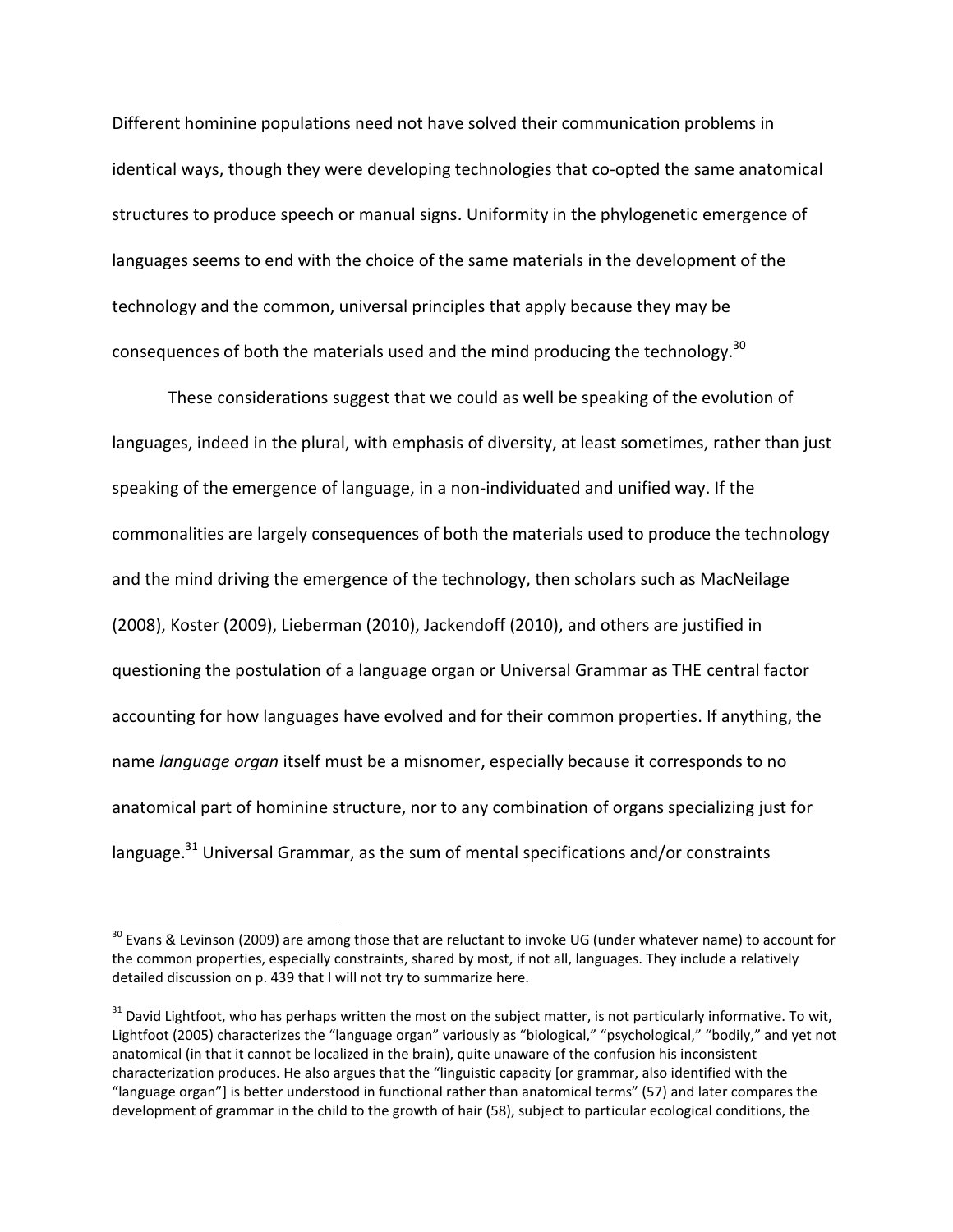putatively determining the properties shared by all languages, would be a consequence of the evolution I have attempted to account for here. The biological foundation of languages, more accurately interpretable as cultural artifacts, appears to lie in the way that biological evolution endowed hominines with a particular evolving mind capable of producing the sophisticated modern communication technologies we now produce and use. Because of other cultural artifacts and conventions that only humans produce and use today that other animals do not, I submit that what distinguishes humans from other animals is not so much language as the mind that made it all possible. Of the lessons I have learned from this writing this essay, perhaps the most significant is how complex the subject matter of the phylogenetic emergence of language(s) is and what a particularly rich perspective one gains from thinking of language(s) as technology, and especially how many questions arise, the answers to which are not obvious.

## **References**

 $\overline{\phantom{a}}$ 

Aronoff, Mark, Irit Meir, & Wendy Sandler. 2005. The paradox of sign language morphology. *Language* 81: 301-344.

Arthur, Brian W. 2009. *The nature of technology: What it is and how it evolves*. New York: Free Press.

Bickerton, Derek. 1990, *Language and species*. Chicago: University of Chicago Press.

Bickerton, Derek. 2007. Language evolution: a brief guide for linguists. *Lingua* 117: 510-26.

<sup>&</sup>quot;trigger." This is at best an elusive characterization of UG that can hardly be operationalized to explain either how language evolved or how specific languages are learned by their speakers.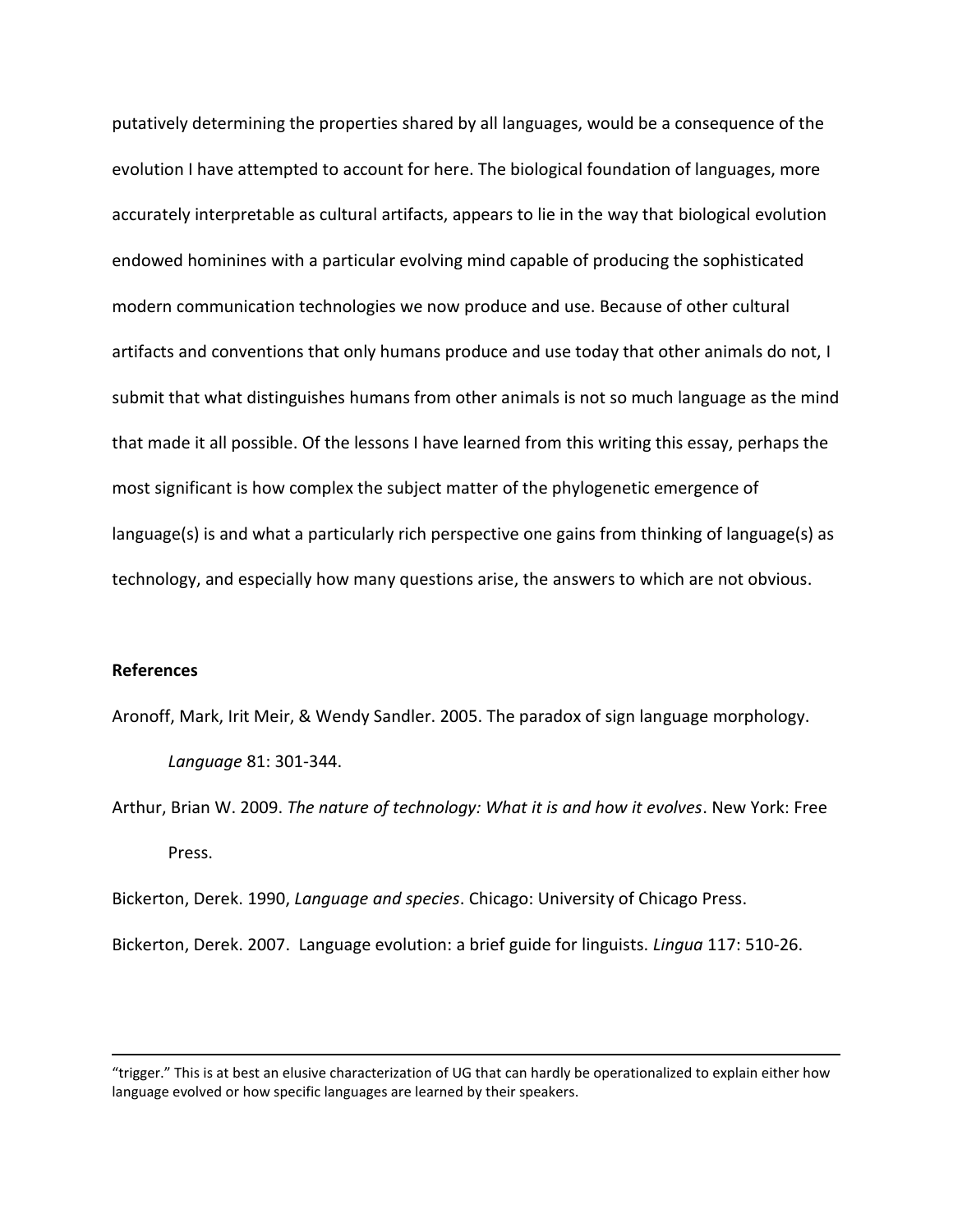- Bickerton, Derek. 2010. *Adam's tongue: How humans made language, how language made humans.* New York: Hill & Wang.
- Brentari, Diane. 2011. Sign language phonology. In *The handbook of phonological theory*, John Goldsmith, Jason Riggle, & Alan Yu (eds.), 691-721. Malden, MA: Blackwell.
- Carstairs-McCarthy, Andrew. 1999. *The origins of complex language: an inquiry into the evolutionary beginnings of sentences, syllables, and truth*. Oxford: Oxford University Press.
- Corballis, Michael C. 2002. *From hand to mouth: the origins of language.* Princeton: Princeton University Press.

Corballis, Michael C. 2010. Did language evolve before speech? In Larson *et al*. (eds), 115-123.

- Corballis, Michael C. 2011. *The recursive mind: The origins of human language, thought, and civilization*. Princeton: Princeton University Press.
- Croft, William. 2001. *Radical construction grammar: Syntactic theory in typological perspective*. Oxford: Oxford University Press.
- Dascal, Marcelo. 2002. Language as a cognitive technology. *International Journal of Cognition and Technology* 1: 35-61.
- Deacon, Terrence R. 1997. *The symbolic species: the co-evolution of language and the brain.* New York: W. W. Norton and Company.
- Dunbar, Robin. 1996. *Grooming, gossip, and the evolution of language.* Cambridge, MA: Harvard University Press.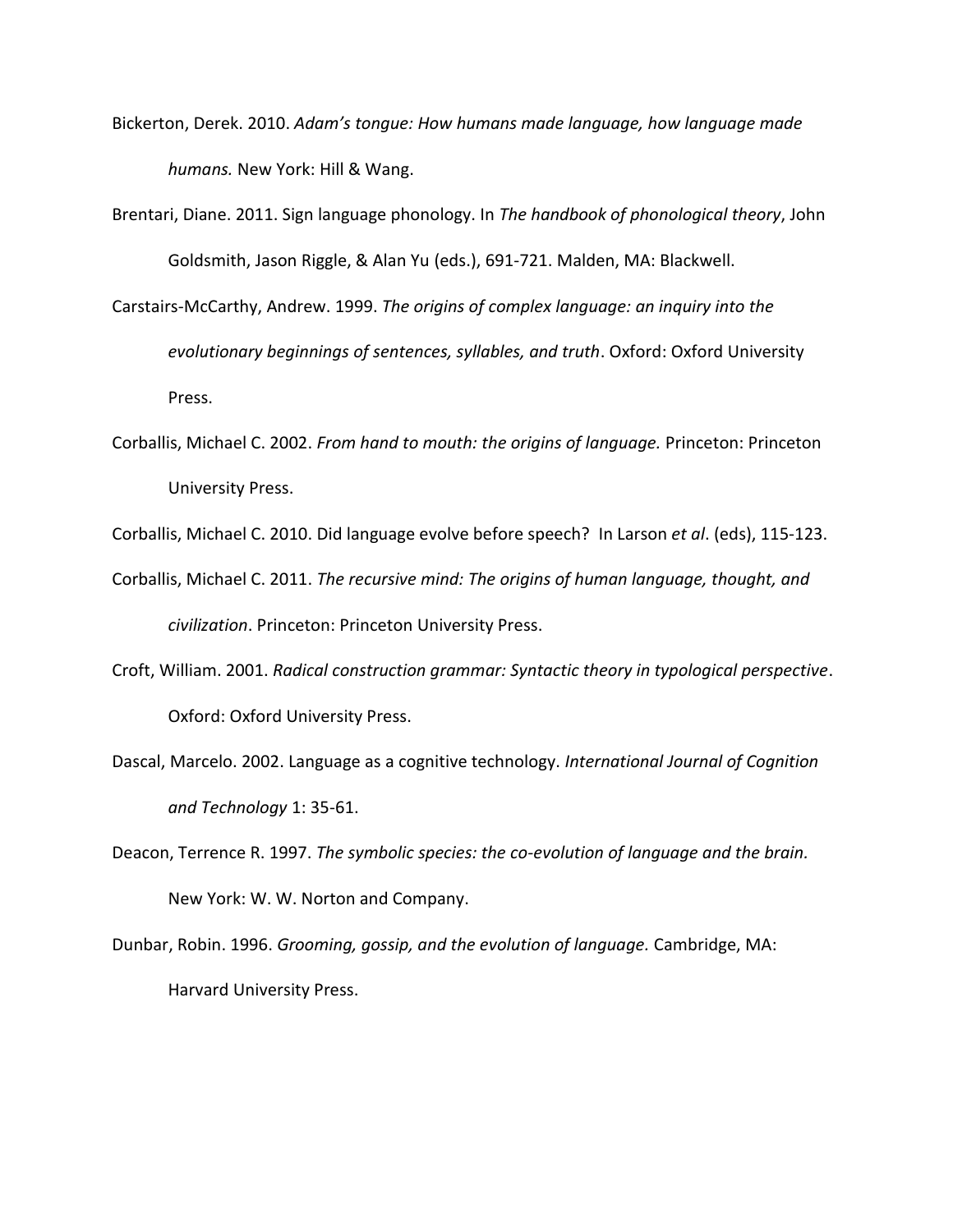Escure, Geneviève. 2009. I verb serialization simple? Evidence from Chinese Pidgin English. In *Simplicity and complexity in creoles and pidgins*, Nicholas Faraclas & Thomas B. Klein (eds.), 109-123. London: Battlebridge.

Evans, Nicholas & Stephen C. Levinson. 2009. The myth of language universals: Language diversity and its importance for cognitive science. *Behavioral and Brain Sciences* 32: 429–492

Frank, Michael C., Daniel L. Everett, Evelina Federenko, & Edward Gibson. 2008. Number as a cognitive technology: Evidence from Piraha language and cognition. *Cognition* 108: 819-824*.*

Givón, T. 1979. On understanding grammar. New York: Academic Press.

Givón, T. 2009. *The genesis of syntactic complexity*. Amsterdam: John Benjamins.

- Goldin-Meadow, Susan. 2003. *The resilience of language: what gesture creation in deaf children can tell us about how all children learn language.* New York: Psychology Press.
- Greenberg, Joseph H. 1966. *Language universals, with special reference to feature hierarchies.* The Hague: Mouton.
- Heine, Bernd & Kuteva, Tania. 2007. *The genesis of grammar: A reconstruction.* Oxford: Oxford University Press.

Hockett, Charles F. 1959. Animal "languages" and human language. *Human Biology* 31: 32-39.

Hockett, Charles F. 1978. In Search of Jove's Brow. *American Speech* 53: 243–313.

Hockett, Charles F. & Robert Ascher. 1964. The human revolution. *Current Anthropology* 5: 135- 168.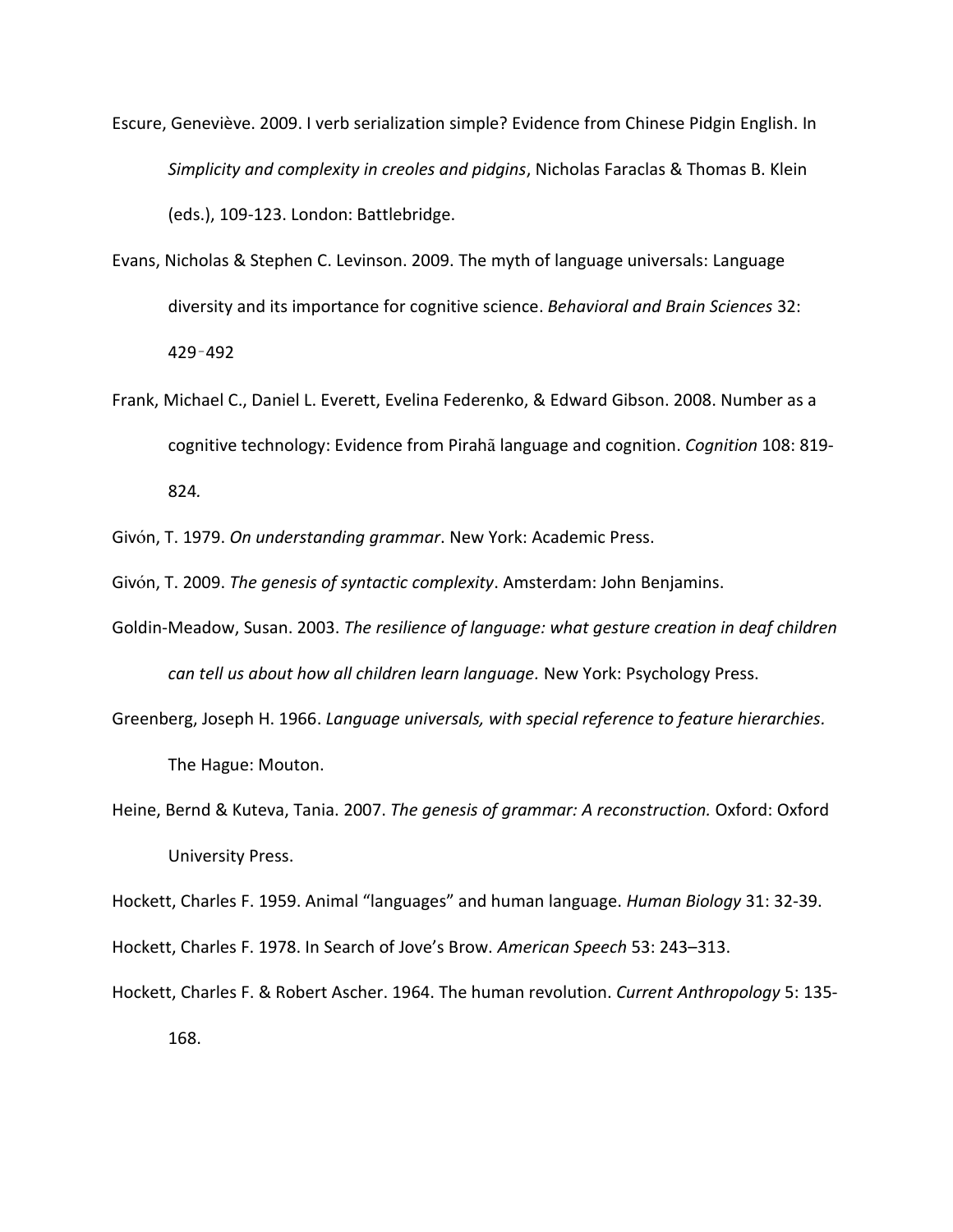Humboldt, Friedrich Wilhelm Christian Karl Ferdinand Freiher von (1836-1839), *Ueber die Kawi-Sprache* (Munich: Saur). Transl. by Peter Heath as *On language: The diversity of human language-structure and its influence on the mental development of mankind* (Cambridge: Cambridge University Press).

Jackendoff, Ray. 1999. Possible stages in the evolution of the language capacity. *Trends in Cognitive Sciences* 3: 272-279.

Jackendoff, Ray. 2010. Your theory of language evolution depends on your theory of language. In Larson *et al*. (eds.), 63-72.

Johannson, Sverker. 2005. *Origins of language: Constraints on hypotheses*. Amsterdam: John Benjamins.

Koster, Jan. 2009. Ceaseless, unpredictable, creativity. *Biolinguistics* 3: 61-92.

- Larson, Richard K; Déprez, Viviane; & Yamadiko, Hiroko (eds). 2010. *The evolution of human language: Biolinguistic perspectives.* Cambridge: Cambridge University Press.
- Lee, Namhee; Mikesell, Lisa; Joacquin, Anna Dina L.; Mates, Andrea W.; & Schumann, John H. 2009. *The interactional instinct: The evolution and acquisition of language*. Oxford: Oxford University Press.
- Lieberman, Philip. 2010. The creative capacity of language, in what manner is it unique, and who had it? In Larson *et al*. (eds), 163-175.

Lightfoot, David. 2005. Plato's problem, UG, and the language organ. In *The Cambridge Companion to Chomsky*, James McGilvray (ed.), 42-59. Cambridge: Cambridge University Press.

MacNeilage, Peter. 2008. *The origin of speech.* Oxford: Oxford University Press.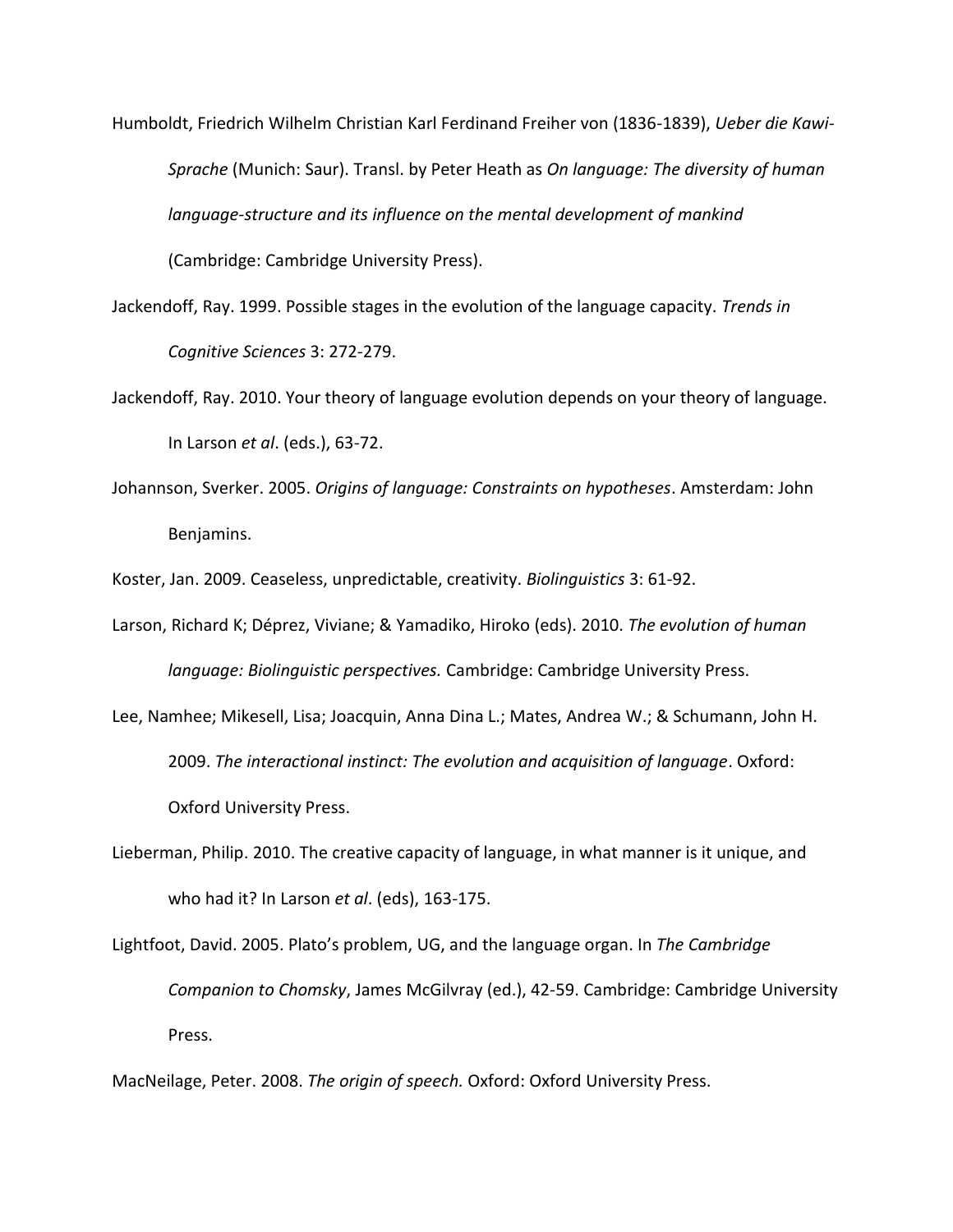Maddieson, Ian. 2006. In search of universals. In *Linguistic Universals*, R. Mairal & J. Gil (eds.), 80-100. Cambridge: Cambridge University Press.

Martinet, André. 1960. *Elements de linguistique générale*. Paris: Armand Colin.

McArthur, D. 1987. Le langage considéré comme une technologie. *Cahiers de Lexicologie* 50:

157-164.

McCleary, Leland & Evani Viotti. 2010. Sign-gesture symbiosis in Brazilian sign language narrative. In *Meaning, form, and body*, Fey Parrill, Vera Tobin, & Mark Turner (eds.), 181-201. Stanford: CSLI Publications.

McNeill, David. 2005. *Gesture and thought.* Chicago: University of Chicago Press.

- Mufwene, Salikoko S. 1989. Equivocal structures in some Gullah complex sentences. *American Speech* 64: 304-26.
- Mufwene, Salikoko S. 1990. Serialization and subordination in Gullah. In *When verbs collide: Papers from the 1990 Ohio State Mini-Conference on Serial Verbs*, Brian Joseph & Arnold Zwicky (eds.), 91-108. (*OSU Working Papers in Linguistics* 39).
- Mufwene, Salikoko S. 1992. Why grammars are not monolithic. In *The joy of grammar: A festschrift in honor of James D. McCawley*, Gary Larson, Diane Brentari, & Lynn McLeod (eds.), 225-50. John Benjamins.
- Mufwene, Salikoko S. 1999. The language bioprogram hypothesis: Hints from Tazie. In *Creolization, diachrony, and language acquisition*, Michel DeGraff (ed.), 95-127. Cambridge, MA: MIT Press.
- Mufwene, Salikoko S. 2001. *The ecology of language evolution.* Cambridge: Cambridge University Press.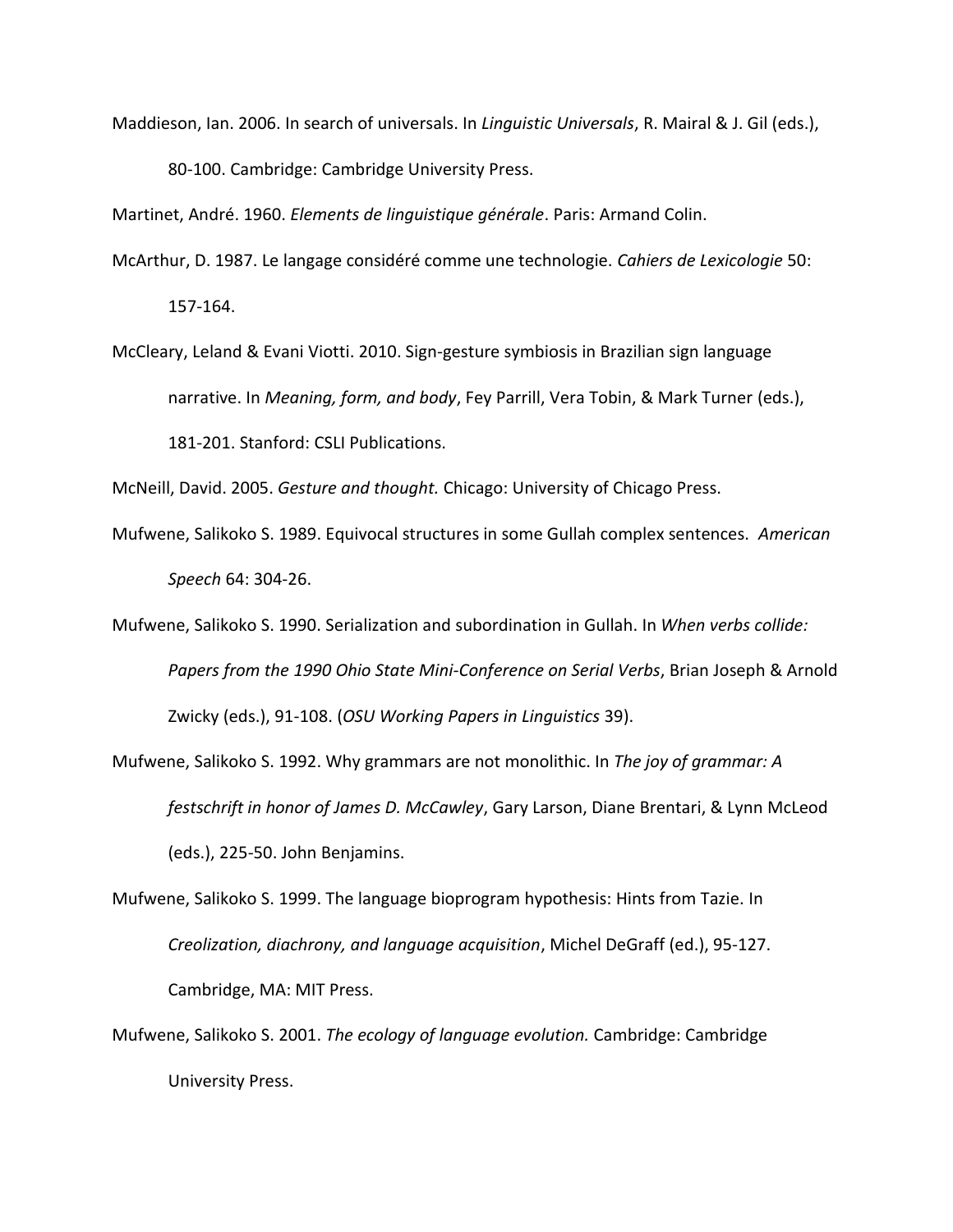- Mufwene, Salikoko S. 2008. *Language evolution: contact competition, and change.* London: Continuum Press.
- Mufwene, Salikoko S. 2009. The evolution of language: Hints from creoles. In *Language, Evolution, and the Brain*, James Minett and William Wang (eds.), 1-33, Hong Kong: City University of Hong Kong Press.
- Mufwene, Salikoko S. in press. The origins and the evolution of language'. In *The Oxford handbook of the history of linguistics*, Keith Allan (ed.). Oxford: Oxford University Press.
- Pinker, Steven & Ray Jackendoff. 2005. The faculty of language: What's special about it?', *Cognition* 95: 201-236.
- Pollick, Amy S. & Frans B. M. de Vaal. 2007. Ape gestures and language evolution. *Proceedings of the National Academy of Sciences* 104: 8184-8189.
- Rousseau, Jean-Jacques. 1755. *Discours sur l'origine et les fondements de l'inégalité parmi les hommes.* Amsterdam : M. M. Rey. Translation of "Essai sur l'origine des langues," published in Moran & Gode (1966).
- Saussure, Ferdinand de. 1916. *Cours de linguistique générale*, ed. by Charles Bally & Albert Sechehaye in collaboration with Albert Riedlinger. Paris: Payot. Trans. Wade Baskin. 1966. *Course in general linguistics.* New York: McGraw-Hill.
- Schleicher, August. 1853. Die erstern Spaltungen des indogermanischen Urvolkes. *Algemeine Monatschrift für Sprachwissenschaft un Literatur*, September 1853, 786-787.
- Sperber, Dan & Deidre Wilson. 2002. Pragmatics, modularity and mind-reading. *Mind and Language* 17: 3-23.